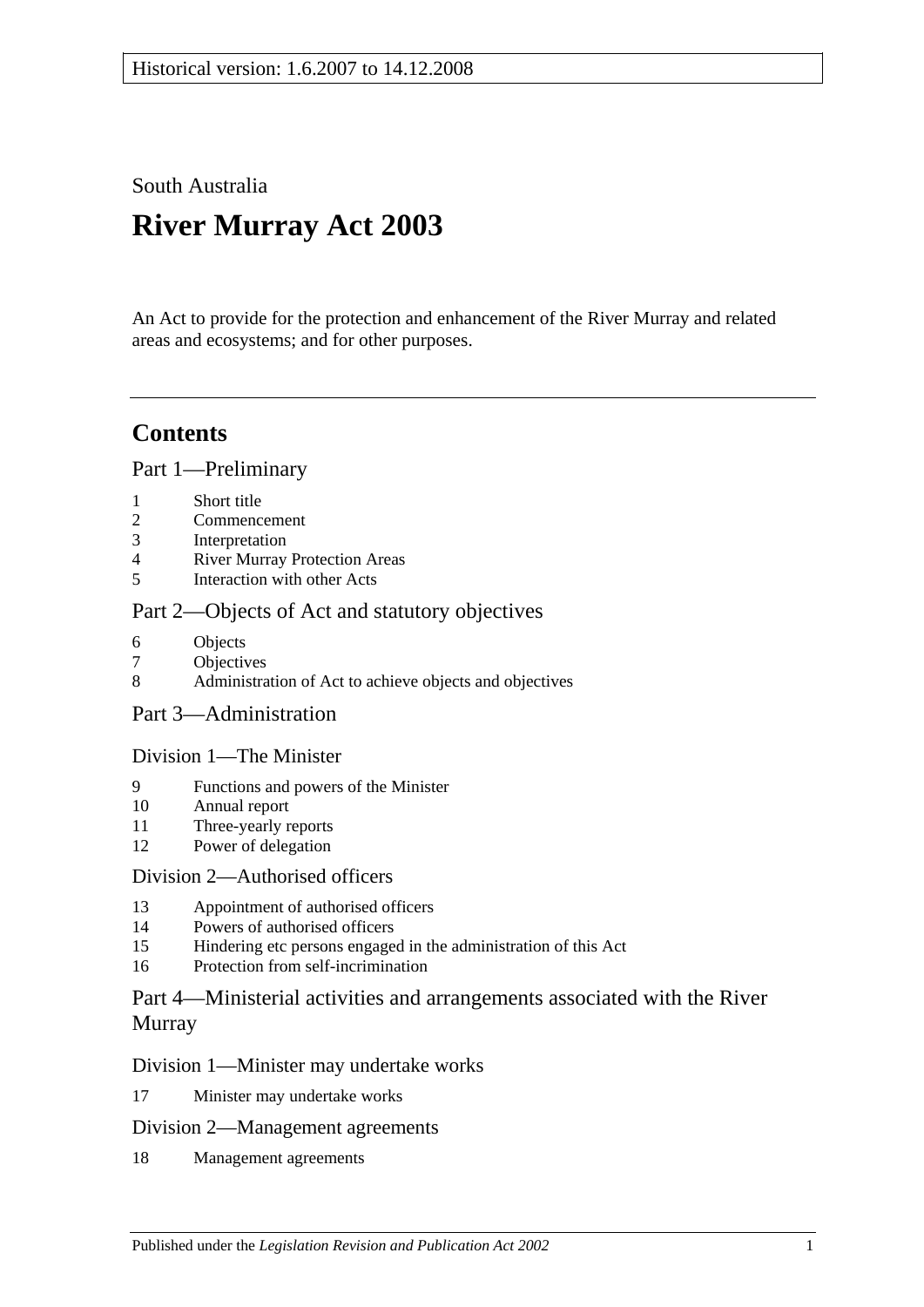#### [Division 3—Entry onto land](#page-17-0)

[Entry onto land](#page-17-1)

### [Division 4—Compulsory acquisition of land](#page-18-0)

[Compulsory acquisition of land](#page-18-1)

### [Part 5—Implementation Strategy](#page-18-2)

[Implementation Strategy](#page-18-3)

### [Part 6—Development of related policies and consideration of activities](#page-19-0)

[Development of related policies and consideration of activities](#page-19-1)

#### [Part 7—General duty of care](#page-23-0)

[General duty of care](#page-23-1)

### [Part 8—Protection and other orders](#page-24-0)

#### [Division 1—Orders](#page-24-1)

- [Protection orders](#page-24-2)
- [Action on non-compliance with a protection order](#page-26-0)
- [Reparation orders](#page-27-0)
- [Action on non-compliance with a reparation order](#page-28-0)
- [Reparation authorisations](#page-29-0)
- [Interim restraining orders](#page-30-0)
- [Related matters](#page-31-0)

### [Division 2—Registration of orders and effect of charges](#page-31-1)

- [Registration](#page-31-2)
- [Effect of charge](#page-32-0)

### [Division 3—Appeals to Court](#page-32-1)

[Appeals to Court](#page-32-2)

#### [Part 9—Miscellaneous](#page-33-0)

- [Native title](#page-33-1)
- [Immunity provision](#page-33-2)
- [False or misleading information](#page-34-0)
- [Continuing offence](#page-34-1)
- 37A [Commencement of proceedings for summary offences](#page-34-2)
- [Liability of directors](#page-35-0)
- [Criminal jurisdiction of Court](#page-35-1)
- [Service](#page-35-2)
- [Application or adoption of codes or standards](#page-35-3)
- [Regulations](#page-36-0)

#### [Schedule—Transitional provisions](#page-38-0)

[Transitional provisions](#page-38-1)

# [Legislative history](#page-40-0)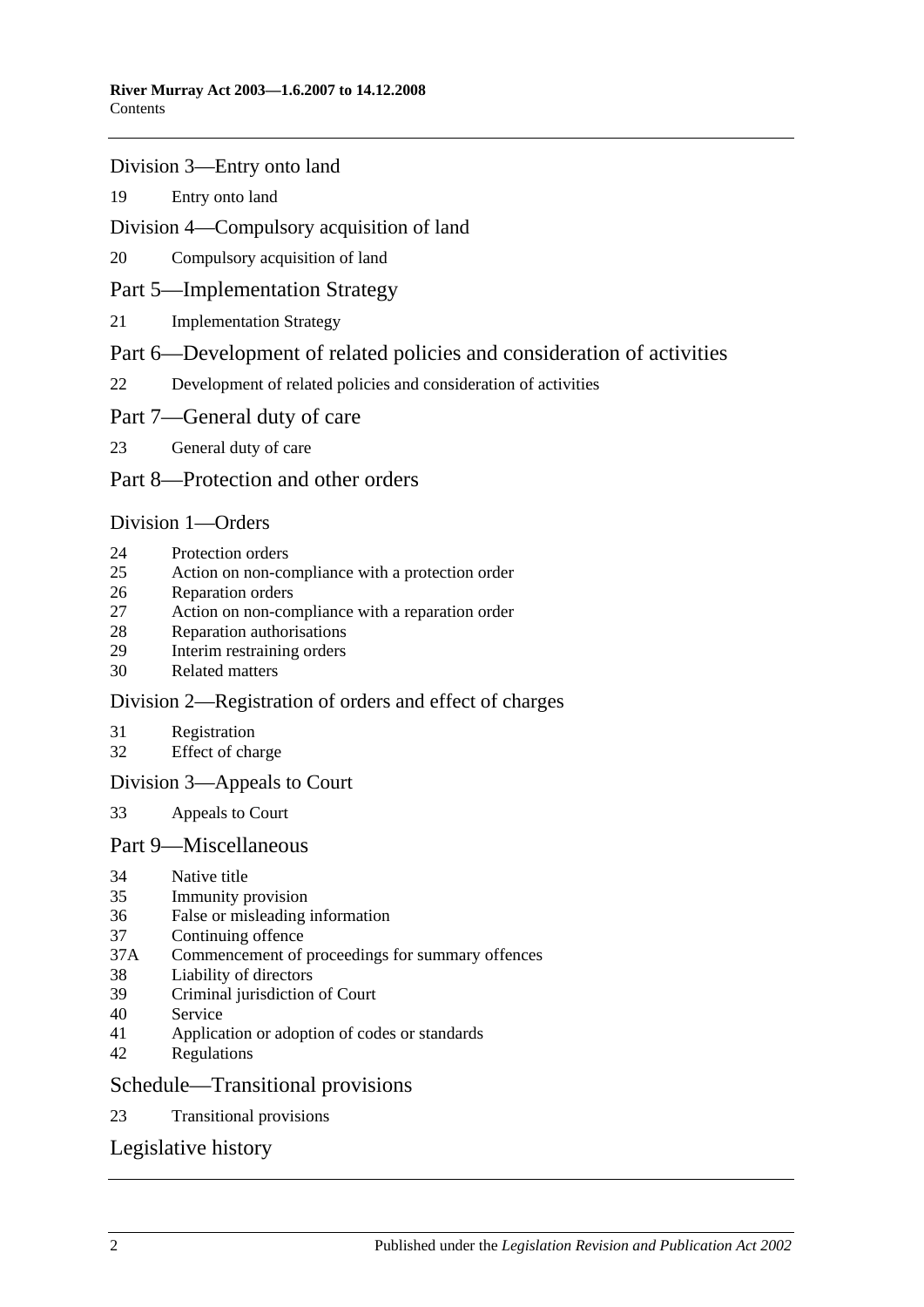### <span id="page-2-0"></span>**The Parliament of South Australia enacts as follows:**

# **Part 1—Preliminary**

#### <span id="page-2-1"></span>**1—Short title**

This Act may be cited as the *River Murray Act 2003*.

#### <span id="page-2-2"></span>**2—Commencement**

This Act will come into operation on a day to be fixed by proclamation.

#### <span id="page-2-3"></span>**3—Interpretation**

(1) In this Act, unless the contrary intention appears—

*activity* includes—

- (a) an act carried out on a single occasion; and
- (b) a series of acts; and
- (c) the storage or possession of anything (including something in liquid or gaseous form);

*animal* means any live animal of any species and includes any animal organisms;

*approved account* means—

- (a) an account designated by the Minister as an approved account for the purposes of this Act, or a specified provision of this Act; or
- (b) the Consolidated Account;

*associate*—see [subsection](#page-4-0) (2);

*authorised officer*—see [section](#page-12-1) 13;

*business* includes a business not carried on for profit or gain;

*construct*, in relation to any works, includes—

- (a) to establish, build or erect the works;
- (b) to repair the works;
- (c) to make alterations to the works;
- (d) to enlarge or extend the works;

*council* means a council within the meaning of the *[Local Government Act](http://www.legislation.sa.gov.au/index.aspx?action=legref&type=act&legtitle=Local%20Government%20Act%201999) 1999*;

*Court* means the Environment, Resources and Development Court established under the *[Environment, Resources and Development Court Act](http://www.legislation.sa.gov.au/index.aspx?action=legref&type=act&legtitle=Environment%20Resources%20and%20Development%20Court%20Act%201993) 1993*;

*domestic activity* means an activity other than an activity undertaken in the course of a business;

*domestic partner* means a person who is a domestic partner within the meaning of the *[Family Relationships Act](http://www.legislation.sa.gov.au/index.aspx?action=legref&type=act&legtitle=Family%20Relationships%20Act%201975) 1975*, whether declared as such under that Act or not;

*general duty of care* means the duty under [section](#page-23-1) 23;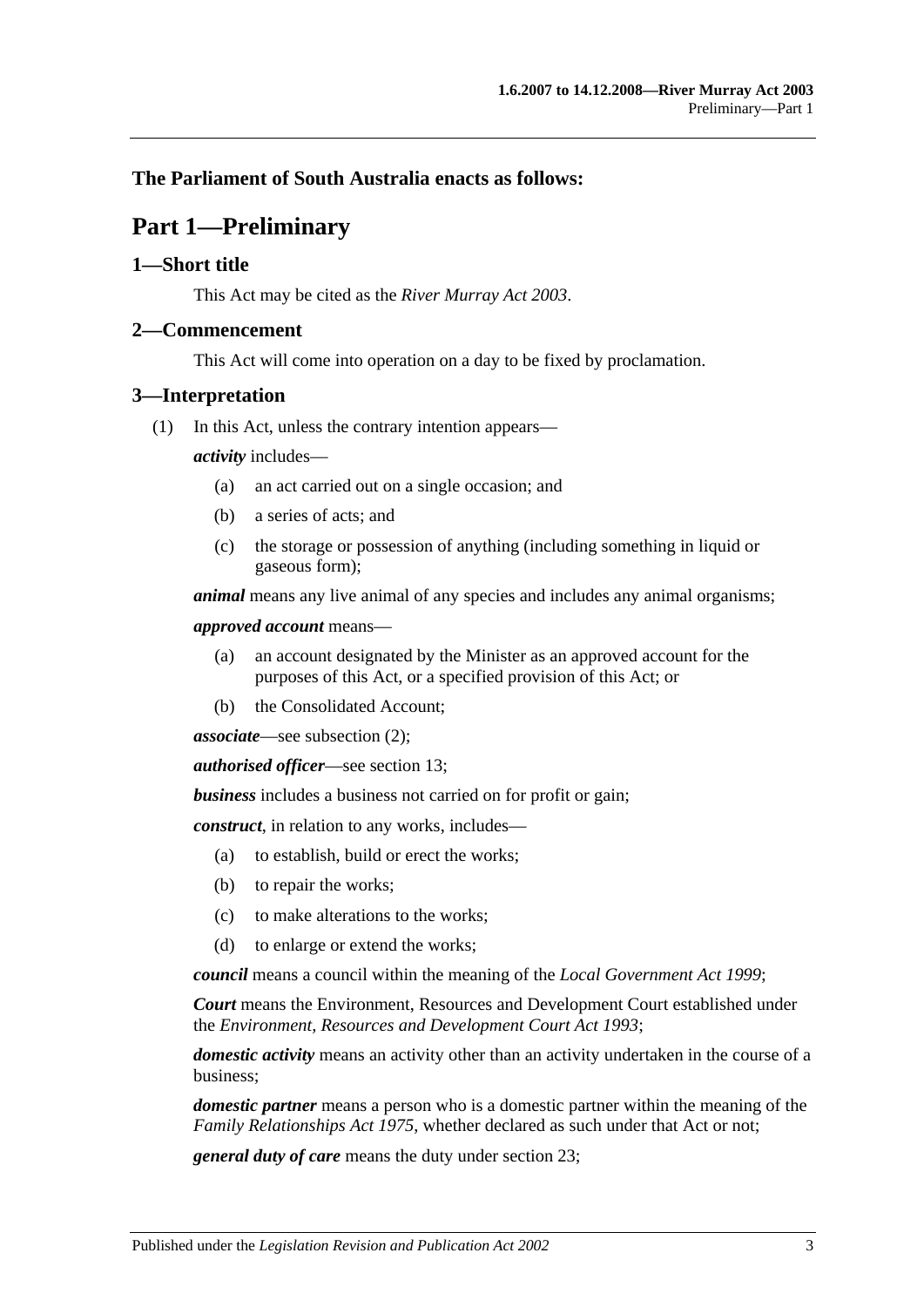*Implementation Strategy* means the River Murray Act Implementation Strategy under Part 5:

*infrastructure* includes—

- (a) pumps, pumping stations, pipes, tanks;
- (b) dams, reservoirs, artificial lakes and wells;
- (c) embankments, walls, channels, drains, drainage holes or other forms of works or earthworks;
- (d) any item or thing used in connection with—
	- (i) testing, monitoring, protecting, enhancing or re-establishing any aspect of the environment; or
	- (ii) any other environmental program or initiative;
- (e) bridges and culverts;
- (f) buildings, structures and facilities;
- (g) other items brought within the ambit of this definition by the regulations;

*interim restraining order* means an Interim Restraining Order issued under [Division 1](#page-24-1) of [Part 8;](#page-24-0)

*land* means, according to the context—

- (a) land as a physical entity, including land covered by water;
- (b) any legal estate or interest in, or right in respect of, land;

*management agreement* means an agreement under [Division 2](#page-16-0) of [Part 4;](#page-15-1)

*Mining Act* means the *[Mining Act](http://www.legislation.sa.gov.au/index.aspx?action=legref&type=act&legtitle=Mining%20Act%201971) 1971*, the *[Opal Mining Act](http://www.legislation.sa.gov.au/index.aspx?action=legref&type=act&legtitle=Opal%20Mining%20Act%201995) 1995* or the *[Petroleum](http://www.legislation.sa.gov.au/index.aspx?action=legref&type=act&legtitle=Petroleum%20Act%202000)  Act [2000](http://www.legislation.sa.gov.au/index.aspx?action=legref&type=act&legtitle=Petroleum%20Act%202000)*;

*Murray-Darling Basin* has the same meaning as in the *[Murray-Darling Basin](http://www.legislation.sa.gov.au/index.aspx?action=legref&type=act&legtitle=Murray-Darling%20Basin%20Act%201993)  Act [1993](http://www.legislation.sa.gov.au/index.aspx?action=legref&type=act&legtitle=Murray-Darling%20Basin%20Act%201993)*;

*natural resources* of the River Murray means—

- (a) the River Murray system; and
- (b) soil, ground water and surface water, air, vegetation, animals and ecosystems connected or associated with the River Murray system; and
- (c) cultural heritage and natural heritage, and amenity and geological values, connected or associated with the River Murray system; and
- (d) minerals and other substances, and facilities, that are subject to the operation of a Mining Act and are such that activities undertaken in relation to them may have an impact on the River Murray;

*ORMs* means the objectives under [section](#page-7-0) 7;

*place* includes any land, water, premises or structure;

*project* includes any form of scheme, undertaking or activity;

*protection order* means a River Murray Protection Order issued under [Division 1](#page-24-1) of [Part](#page-24-0) 8;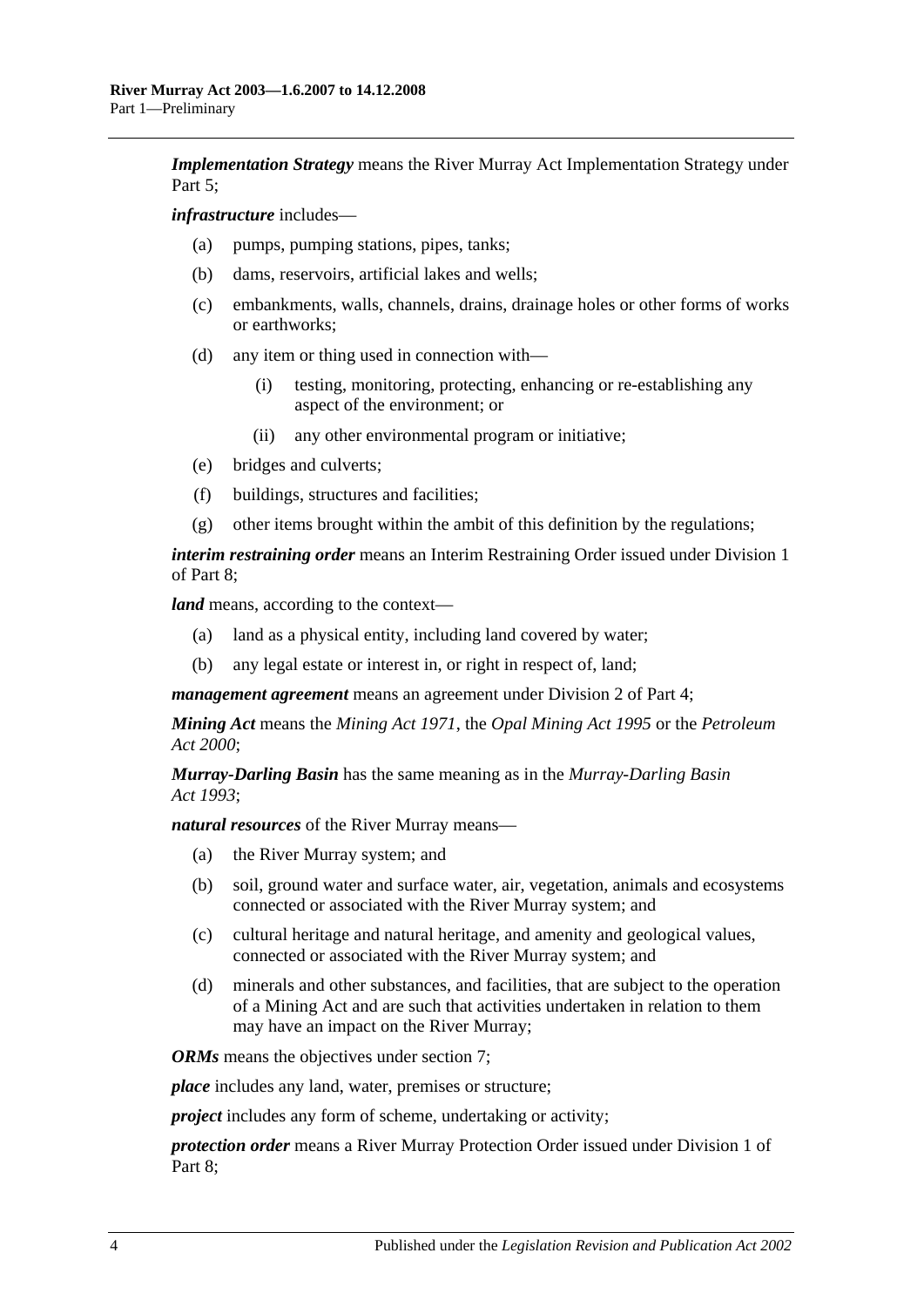*public authority* includes a Minister, statutory authority or council;

*related operational Act*—see [section](#page-5-2) 5(2);

*reparation authorisation* means an authorisation issued under [section](#page-29-0) 28;

*reparation order* means a River Murray Reparation Order issued under [Division 1](#page-24-1) of Part 8:

*River Murray* means—

- (a) the main stem of the River Murray; and
- (b) the natural resources of the River Murray;

*River Murray Protection Area*—see [section](#page-5-0) 4;

*River Murray system* means the River Murray itself, and all anabranches, tributaries, flood plains, wetlands and estuaries that are in any way connected or associated with the river, and related beds, banks and shores;

*spouse*—a person is the spouse of another if they are legally married;

*statutory authorisation* means an approval, consent, licence, permit or other authorisation granted or required under a related operational Act;

#### *statutory instrument* means—

- (a) a plan, program or policy; or
- (b) any other instrument of a prescribed kind,

prepared pursuant to the provisions of an Act;

*vegetation* includes any plant organisms;

*vehicle* includes any—

- (a) vessel or craft;
- (b) plant or equipment designed to be moved or operated by a driver;

*water resource* has the same meaning as in the *[Water Resources Act](http://www.legislation.sa.gov.au/index.aspx?action=legref&type=act&legtitle=Water%20Resources%20Act%201997) 1997*;

*works* includes any form of infrastructure.

- <span id="page-4-0"></span>(2) For the purposes of this Act, a person is an *associate* of another if—
	- (a) they are partners; or
	- (b) one is a spouse, domestic partner, parent or child of another; or
	- (c) they are both trustees or beneficiaries of the same trust, or one is a trustee and the other is a beneficiary of the same trust; or
	- (d) one is a body corporate or other entity (whether inside or outside Australia) and the other is a director or member of the governing body of the body corporate or other entity; or
	- (e) one is a body corporate or other entity (whether inside or outside Australia) and the other is a person who has a legal or equitable interest in five per cent or more of the share capital of the body corporate or other entity; or
	- (f) they are related bodies corporate within the meaning of the *Corporations Act 2001* of the Commonwealth; or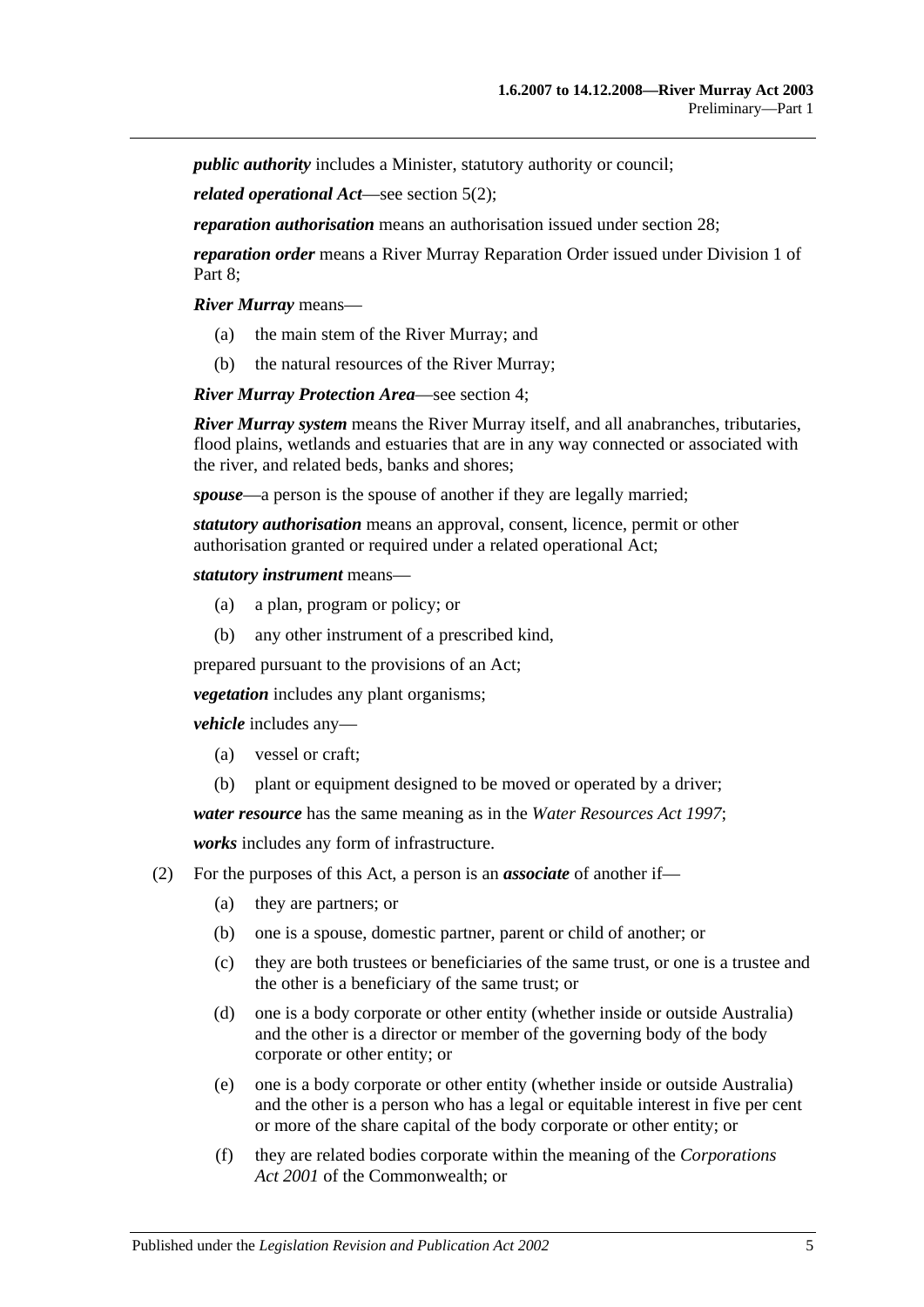- (g) a relationship of a prescribed kind exists between them; or
- (h) a chain of relationships can be traced between them under any one or more of the above paragraphs.
- (3) For the purposes of [subsection](#page-4-0) (2), a *beneficiary* of a trust includes an object of a discretionary trust.
- (4) A reference in this Act to the Agreement under the *[Murray-Darling Basin Act](http://www.legislation.sa.gov.au/index.aspx?action=legref&type=act&legtitle=Murray-Darling%20Basin%20Act%201993) 1993* is a reference to the Murray-Darling Basin Agreement approved under that Act and includes—
	- (a) the Schedules to that Agreement; and
	- (b) any amendment of or addition to the Agreement or the Schedules to the Agreement,

(insofar as the Schedules, amendments or additions have effect under the *[Murray-Darling Basin Act](http://www.legislation.sa.gov.au/index.aspx?action=legref&type=act&legtitle=Murray-Darling%20Basin%20Act%201993) 1993*).

- (5) A reference in this Act to the costs of any damage to the River Murray will be taken to include a reference to any costs associated with—
	- (a) minimising, managing or containing any such damage; or
	- (b) remedying any such damage; or
	- (c) addressing any consequences resulting from any such damage; or
	- (d) compensating for any loss or adverse impacts arising from any such damage.
- (6) For the purposes of this or any other Act, the Minister may, in assessing the costs or extent of any damage to the River Murray, apply any assumptions determined by the Minister to be reasonable in the circumstances.

#### <span id="page-5-3"></span><span id="page-5-0"></span>**4—River Murray Protection Areas**

- (1) The Governor may, by regulation, designate areas as River Murray Protection Areas for the purposes of this or any other Act.
- (2) The Governor may, in designating areas under [subsection](#page-5-3) (1), designate different areas for different purposes or different Acts (and accordingly areas designated for one purpose or Act may overlap with other areas designated for another purpose or Act).

#### <span id="page-5-1"></span>**5—Interaction with other Acts**

- (1) Except where the contrary intention is expressed in this or any other Act, this Act is in addition to and does not limit or derogate from the provisions of any other Act.
- <span id="page-5-2"></span>(2) For the purposes of this Act, the following are related operational Acts:
	- (b) *[Aquaculture Act](http://www.legislation.sa.gov.au/index.aspx?action=legref&type=act&legtitle=Aquaculture%20Act%202001) 2001*;
	- (c) *[Coast Protection Act](http://www.legislation.sa.gov.au/index.aspx?action=legref&type=act&legtitle=Coast%20Protection%20Act%201972) 1972*;
	- (d) *[Crown Lands Act](http://www.legislation.sa.gov.au/index.aspx?action=legref&type=act&legtitle=Crown%20Lands%20Act%201929) 1929*;
	- (e) *[Development Act](http://www.legislation.sa.gov.au/index.aspx?action=legref&type=act&legtitle=Development%20Act%201993) 1993*;
	- (f) *[Environment Protection Act](http://www.legislation.sa.gov.au/index.aspx?action=legref&type=act&legtitle=Environment%20Protection%20Act%201993) 1993*;
	- (g) *[Fisheries Act](http://www.legislation.sa.gov.au/index.aspx?action=legref&type=act&legtitle=Fisheries%20Act%201982) 1982*;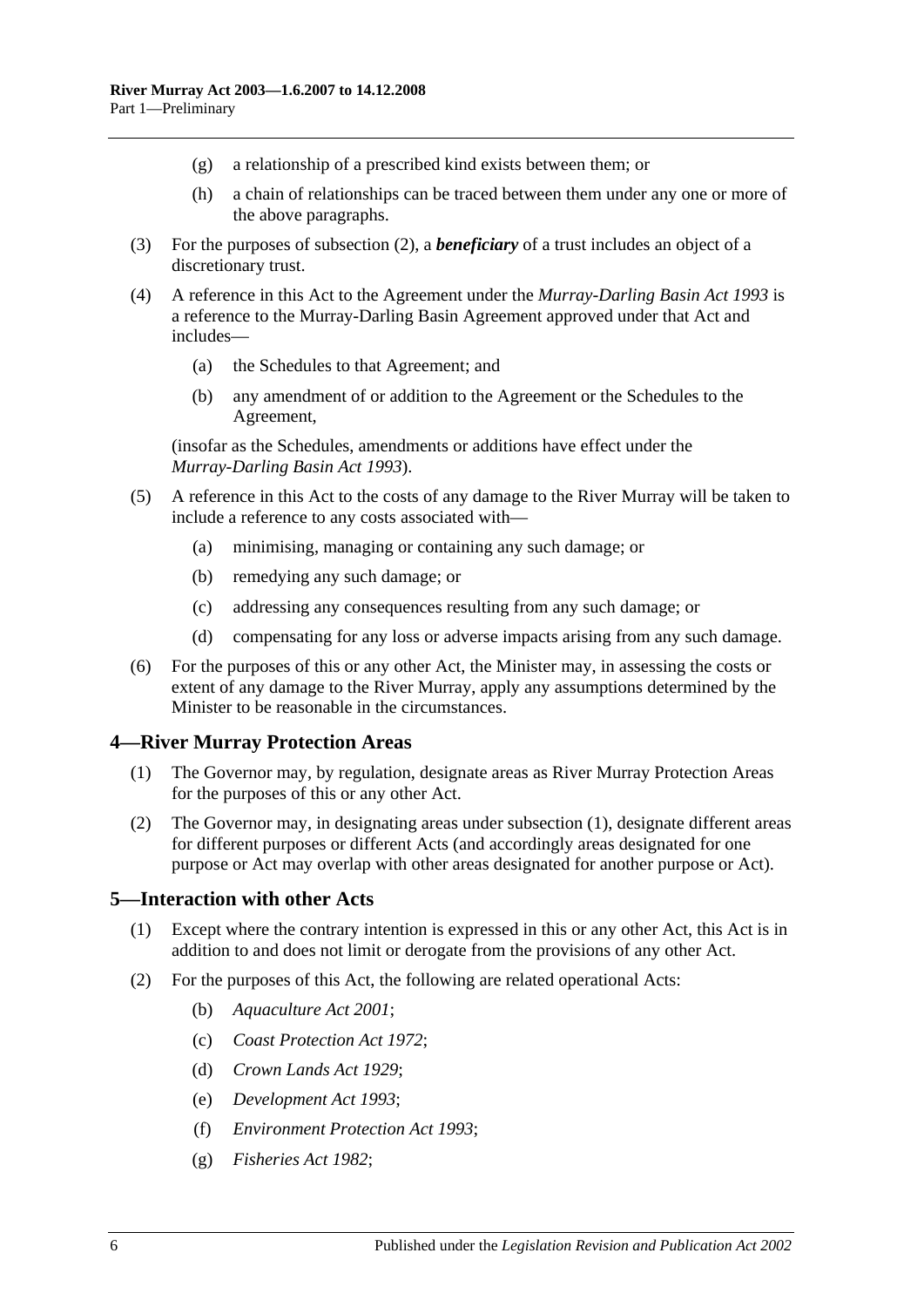- (h) *[Harbors and Navigation Act](http://www.legislation.sa.gov.au/index.aspx?action=legref&type=act&legtitle=Harbors%20and%20Navigation%20Act%201993) 1993*;
- (i) *[Heritage Act](http://www.legislation.sa.gov.au/index.aspx?action=legref&type=act&legtitle=Heritage%20Act%201993) 1993*;
- (j) *[Historic Shipwrecks Act](http://www.legislation.sa.gov.au/index.aspx?action=legref&type=act&legtitle=Historic%20Shipwrecks%20Act%201981) 1981*;
- (k) *[Irrigation Act](http://www.legislation.sa.gov.au/index.aspx?action=legref&type=act&legtitle=Irrigation%20Act%201994) 1994*;
- (l) *[Murray-Darling Basin Act](http://www.legislation.sa.gov.au/index.aspx?action=legref&type=act&legtitle=Murray-Darling%20Basin%20Act%201993) 1993*;
- (m) *[National Parks and Wildlife Act](http://www.legislation.sa.gov.au/index.aspx?action=legref&type=act&legtitle=National%20Parks%20and%20Wildlife%20Act%201972) 1972*;
- (n) *[Native Vegetation Act](http://www.legislation.sa.gov.au/index.aspx?action=legref&type=act&legtitle=Native%20Vegetation%20Act%201991) 1991*;
- (o) *[Natural Resources Management Act](http://www.legislation.sa.gov.au/index.aspx?action=legref&type=act&legtitle=Natural%20Resources%20Management%20Act%202004) 2004*;
- (p) *[South Eastern Water Conservation and Drainage Act](http://www.legislation.sa.gov.au/index.aspx?action=legref&type=act&legtitle=South%20Eastern%20Water%20Conservation%20and%20Drainage%20Act%201992) 1992*;
- (r) any Mining Act;
- (s) any other Act prescribed as a related operational Act by the regulations.

# <span id="page-6-0"></span>**Part 2—Objects of Act and statutory objectives**

#### <span id="page-6-1"></span>**6—Objects**

- (1) The objects of this Act are—
	- (a) to ensure that all reasonable and practicable measures are taken to protect, restore and enhance the River Murray in recognition of its critical importance to the South Australian community and its unique value from environmental, economic and social perspectives and to give special acknowledgement to the need to ensure that the use and management of the River Murray sustains the physical, economic and social well being of the people of the State and facilitates the economic development of the State; and
	- (b) to provide mechanisms to ensure that any development or activities that may affect the River Murray are undertaken in a way that provides the greatest benefit to, or protection of, the River Murray while at the same time providing for the economic, social and physical well being of the community; and
	- (c) to provide mechanisms so that development and activities that are unacceptable in view of their adverse effects on the River Murray are prevented from proceeding, regulated or brought to an end; and
	- (d) to promote the principles of ecologically sustainable development in relation to the use and management of the River Murray; and
	- (e) to ensure that proper weight is given to the significance and well being of the River Murray when legislative plans and strategies are being developed or implemented; and
	- (f) to respect the interests and aspirations of indigenous peoples with an association with the River Murray and to give due recognition to the ability of those indigenous people to make a significant contribution to the promotion of the principles of ecologically sustainable development in relation to the use and management of the River Murray; and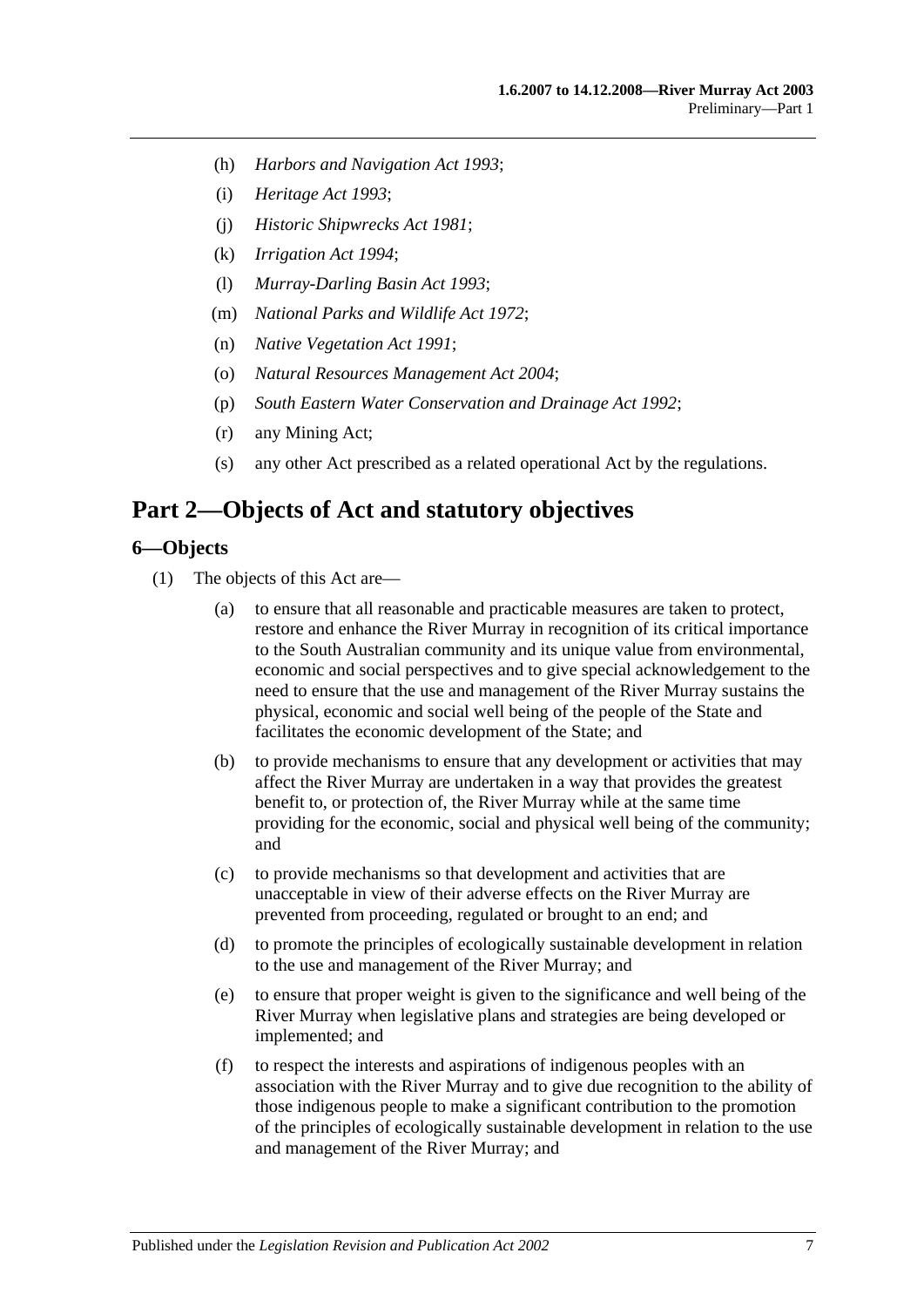- (g) to respect the interests and views of other people within the community with an association with the River Murray and to give due recognition to the ability of those people to make a significant contribution to the promotion of the principles of ecologically sustainable development in relation to the use and management of the River Murray; and
- (h) otherwise to ensure the future health, and to recognise the importance, of the River Murray.
- (2) For the purposes of this section, the following are declared to be the principles of ecologically sustainable development:
	- (a) that the use, development and protection of the environment should be managed in a way, and at a rate, that will enable people and communities to provide for their economic, social and physical well-being and for their health and safety while—
		- (i) sustaining the potential of natural and physical resources to meet the reasonably forseeable needs of future generations; and
		- (ii) safeguarding the life-supporting capacity of air, water, land and ecosystems; and
		- (iii) avoiding, remedying or mitigating any adverse effects of activities on the environment;
	- (b) that proper weight should be given to both long and short term economic, environmental, social and equity considerations in deciding all matters relating to environmental protection, restoration and enhancement and to the facilitation of sustainable economic development.

### <span id="page-7-0"></span>**7—Objectives**

- (1) The following objectives will apply in connection with the operation of this Act:
	- (a) the river health objectives; and
	- (b) the environmental flow objectives; and
	- (c) the water quality objectives; and
	- (d) the human dimension objectives.
- (2) The river health objectives are as follows:
	- (a) the key habitat features in the River Murray system are to be maintained, protected and restored in order to enhance ecological processes;
	- (b) the environments constituted by the River Murray system, with particular reference to high-value floodplains and wetlands of national and international importance, are to be protected and restored;
	- (c) the extinction of native species of animal and vegetation associated with the River Murray system is to be prevented;
	- (d) barriers to the migration of native species of animal within the River Murray system are to be avoided or overcome.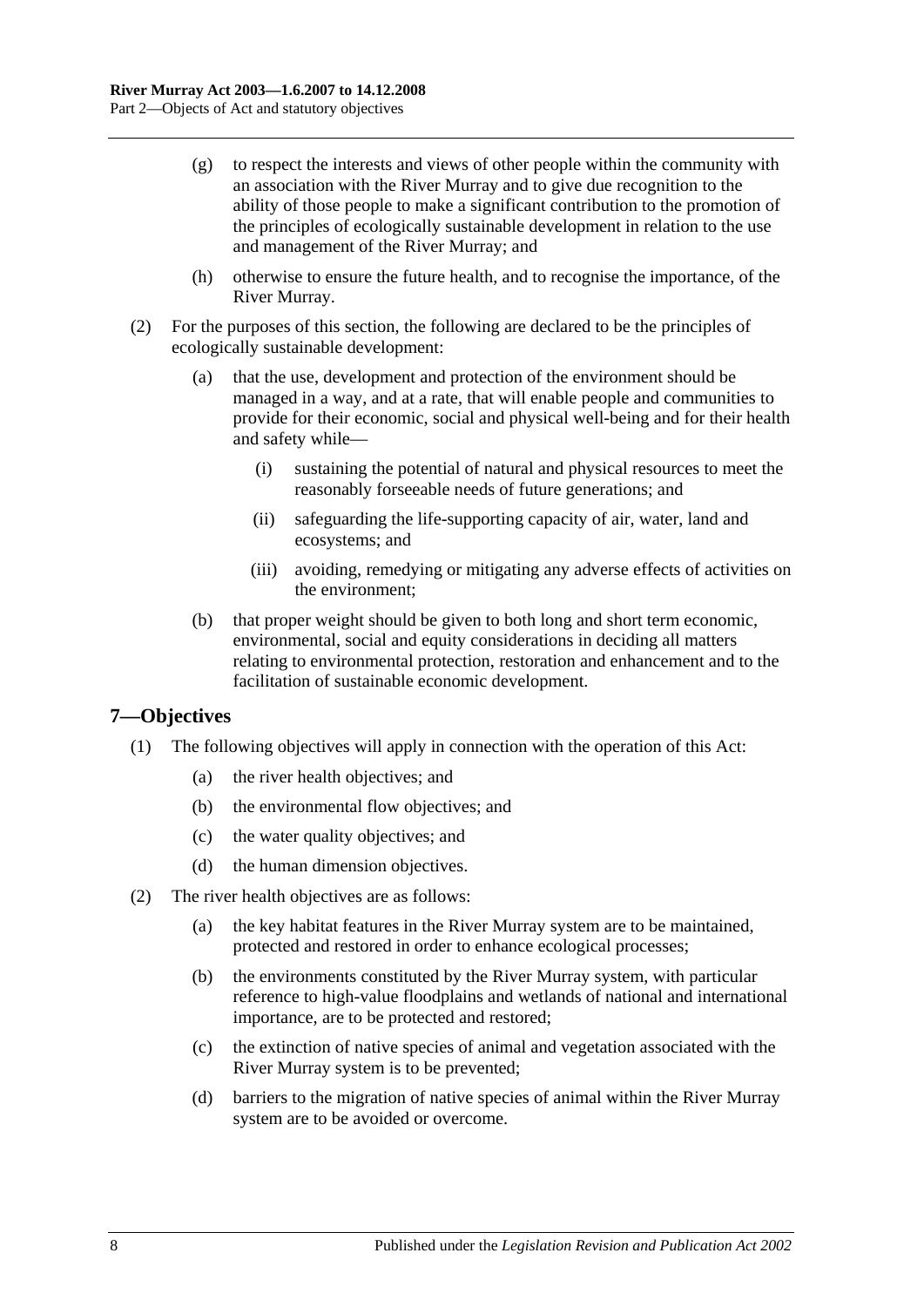- (3) The environmental flow objectives are as follows:
	- (a) ecologically significant elements of the natural flow regime of the River Murray system are to be reinstated and maintained;
	- (b) the Murray mouth should be kept open in order to maintain navigation and the passage of fish in the area, and to enhance the health of the River Murray system and estuarine conditions in the Coorong;
	- (c) significant improvements are to be made in the connectivity between and within the environments constituted by the River Murray system.
- (4) The water quality objectives are as follows:
	- (a) water quality within the River Murray system should be improved to a level that sustains the ecological processes, environmental values and productive capacity of the system;
	- (b) the impact of salinity on the ecological processes and productive capacity of the River Murray system is to be minimised;
	- (c) nutrient levels within the River Murray system are to be managed so as to prevent or reduce the occurrence of algal blooms, and to minimise other impacts from nutrients on the ecological processes, environmental values and productive capacity of the system;
	- (d) the impact of potential pollutants, such as sediment and pesticides, on the environments constituted by the River Murray system is to be minimised.
- (5) The human dimension objectives are as follows:
	- (a) a responsive and adaptable approach to the management of the River Murray system is to be implemented taking into account ecological outcomes, community interests and new information that may become available from time to time;
	- (b) the community's knowledge and understanding of the River Murray system is to be gathered, considered and disseminated in order to promote the health and proper management of the system;
	- (c) the interests of the community are to be taken into account by recognising indigenous and other cultural, and historical, relationships with the River Murray and its surrounding areas, and by ensuring appropriate participation in processes associated with the management of the River Murray system;
	- (d) the importance of a healthy river to the economic, social and cultural prosperity of communities along the length of the river, and the community more generally, is to be recognised.
- (6) The objectives will be collectively known as the *Objectives for a Healthy River Murray* (or *ORMs*).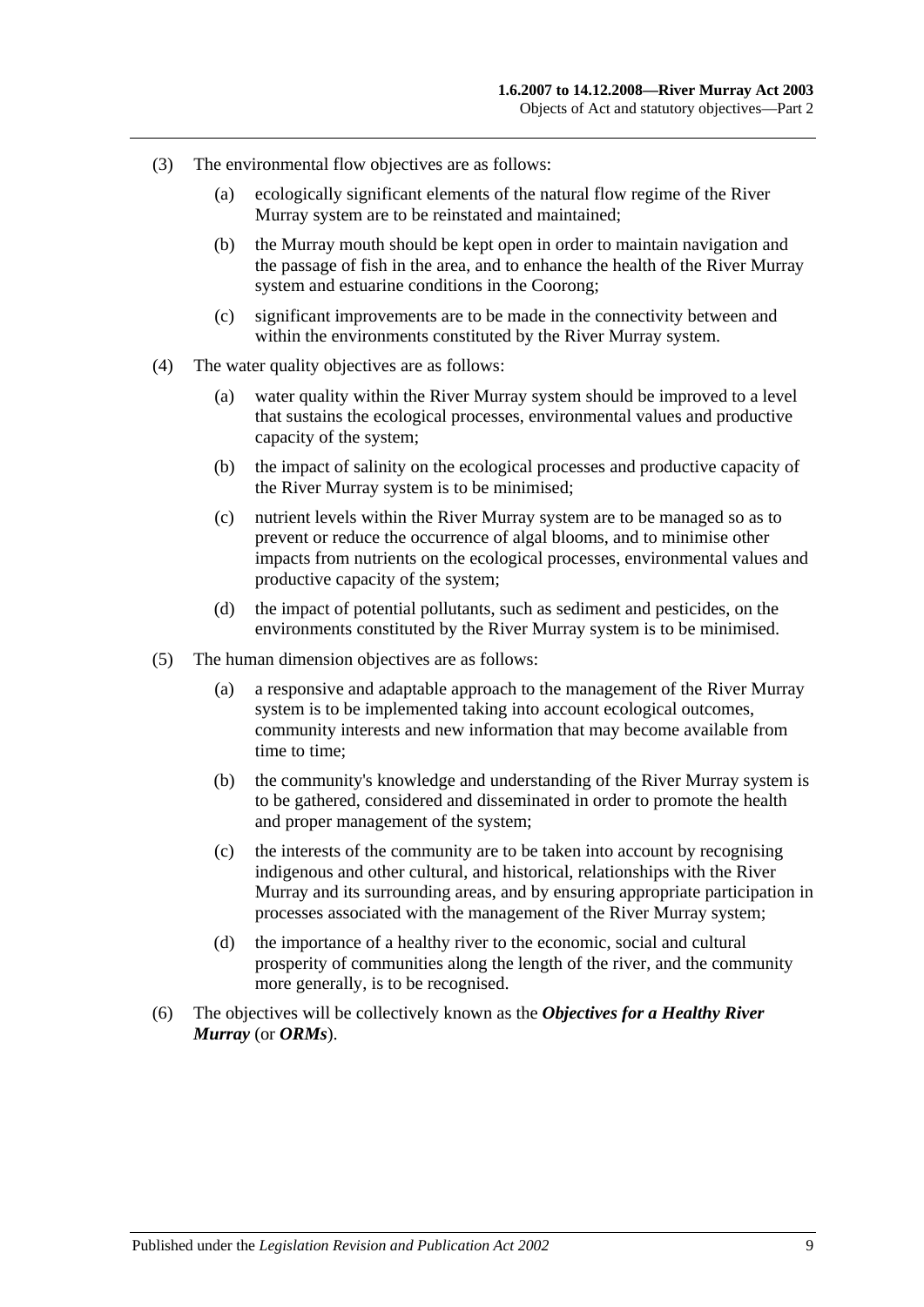### <span id="page-9-0"></span>**8—Administration of Act to achieve objects and objectives**

The Minister, the Court and other persons or bodies involved in the administration of this Act, and any other person or body required to consider the operation or application of this Act (whether acting under this Act or another Act), must act consistently with, and seek to further—

- (a) the objects of this Act; and
- (b) the ORMs.

# <span id="page-9-1"></span>**Part 3—Administration**

# <span id="page-9-2"></span>**Division 1—The Minister**

#### <span id="page-9-3"></span>**9—Functions and powers of the Minister**

- <span id="page-9-4"></span>(1) The functions of the Minister under this Act are—
	- (a) to prepare the Implementation Strategy; and
	- (b) to undertake a role in the development of statutory instruments that are to have application within the Murray-Darling Basin; and
	- (c) to provide advice with respect to the approval of activities proposed to be undertaken within the Murray-Darling Basin that may have an impact on the River Murray; and
	- (d) to consult with relevant persons, bodies or authorities, including indigenous peoples with an association with the River Murray, and with the wider community, about the goals or outcomes that should be adopted or pursued in order to achieve or advance the objects of this Act and the ORMs; and
	- (e) as far as reasonably practicable and appropriate—
		- (i) to act to integrate the administration of this Act with the administration of other legislation that may affect the River Murray; and
		- (ii) to promote the integration or co-ordination of policies, programs, plans and projects developed, administered or undertaken by other persons, bodies or authorities insofar as they are relevant to the protection, improvement or enhancement of the River Murray; and
	- (f) to institute, supervise or promote programs to protect, maintain or improve the River Murray; and
	- (g) to undertake monitoring programs to collect data on the state of the River Murray and other relevant information, and to assess and apply other information relevant to the River Murray obtained from other programs or sources; and
	- (h) to conduct or promote research and public education in relation to the protection, improvement or enhancement of the River Murray; and
	- (i) to keep the state of the River Murray under review; and
	- (j) to keep—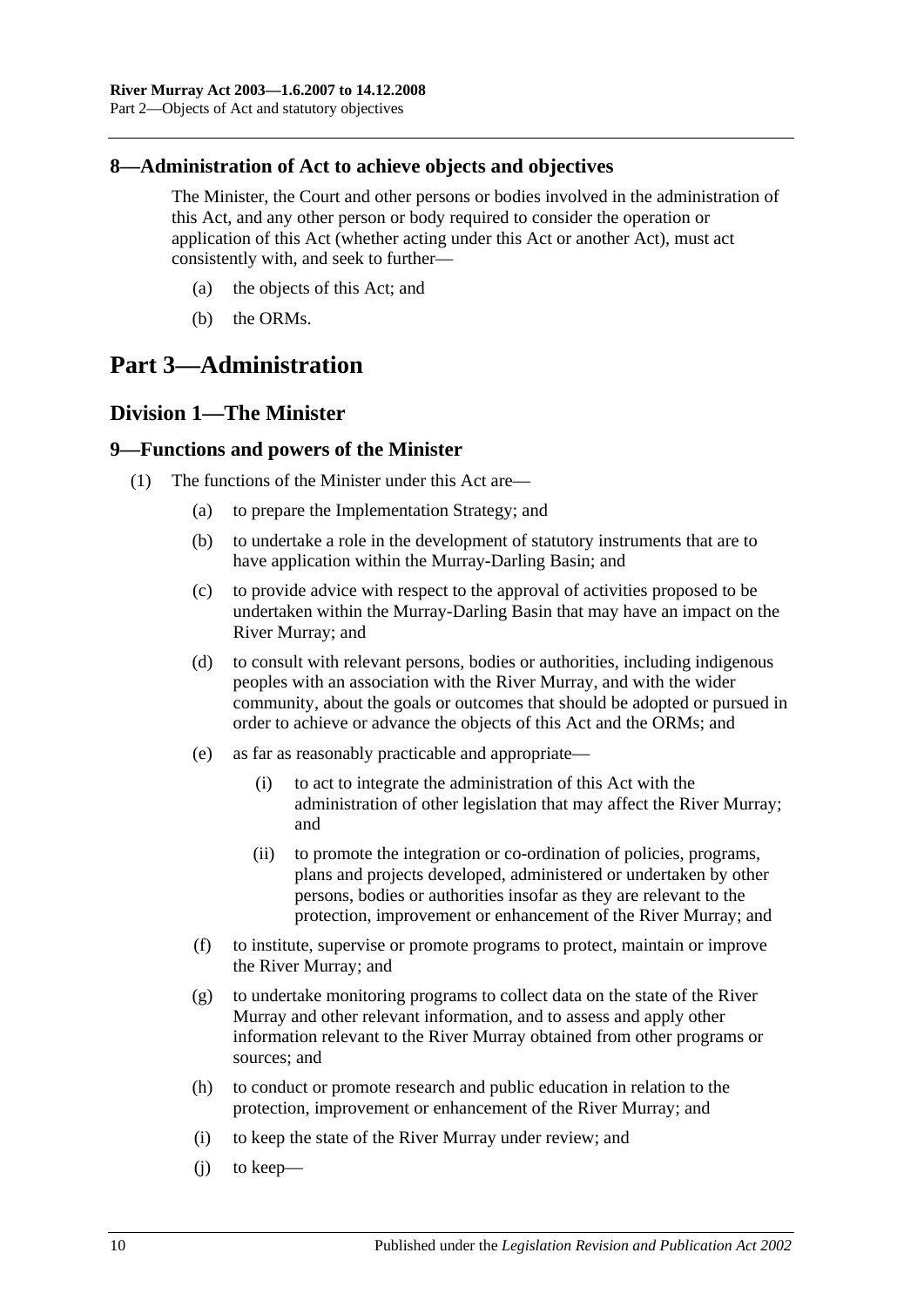- (i) the operation of this Act under review; and
- (ii) the operation of any related operational Act under review, insofar as may be relevant to the River Murray or to securing the objects of this Act; and
- $(k)$  to consider, as the Minister thinks fit—
	- (i) whether it is necessary or desirable to amend any Act (including this Act), or to modify any legislative policies or administrative practices (whether under this or any other Act) in order to advance the objects of this Act and the ORMs; or
	- (ii) whether additional Acts should be prescribed as related operational Acts for the purposes of this Act,

and to make recommendations in relation to these matters; and

- (l) to assess the extent to which the objects of this Act are being considered in the administration of other relevant Acts; and
- (m) to undertake the enforcement of this Act, especially in relation to the general duty of care; and
- (n) such other functions assigned to the Minister by or under this or any other Act.
- (2) The Minister—
	- (a) must consult with prescribed persons, bodies or authorities when acting in prescribed circumstances; and
	- (b) should, when consulting with indigenous peoples under [subsection](#page-9-4)  $(1)(d)$ , give special consideration to their particular needs; and
	- (c) should, when consulting with other people, give consideration to any special needs that they may have in the circumstances.
- (3) The administration of—
	- (a) this Act; and
	- (b) the *[Murray-Darling Basin Act](http://www.legislation.sa.gov.au/index.aspx?action=legref&type=act&legtitle=Murray-Darling%20Basin%20Act%201993) 1993*,

must be committed to the same Minister.

- (4) The Minister should adopt a leadership role in relation to the management of the Murray-Darling Basin.
- <span id="page-10-0"></span>(5) The Minister has the power to do anything necessary, expedient or incidental to—
	- (a) performing the functions of the Minister under this Act; or
	- (b) administering this Act or the *[Murray-Darling Basin Act](http://www.legislation.sa.gov.au/index.aspx?action=legref&type=act&legtitle=Murray-Darling%20Basin%20Act%201993) 1993*; or
	- (c) furthering the objects of this Act or the ORMs.
- (6) Without limiting the operation of [subsection](#page-10-0) (5), the Minister may—
	- (a) enter into any form of contract, agreement or arrangement; and
	- (b) acquire, hold, deal with and dispose of real and personal property or any interest in real or personal property; and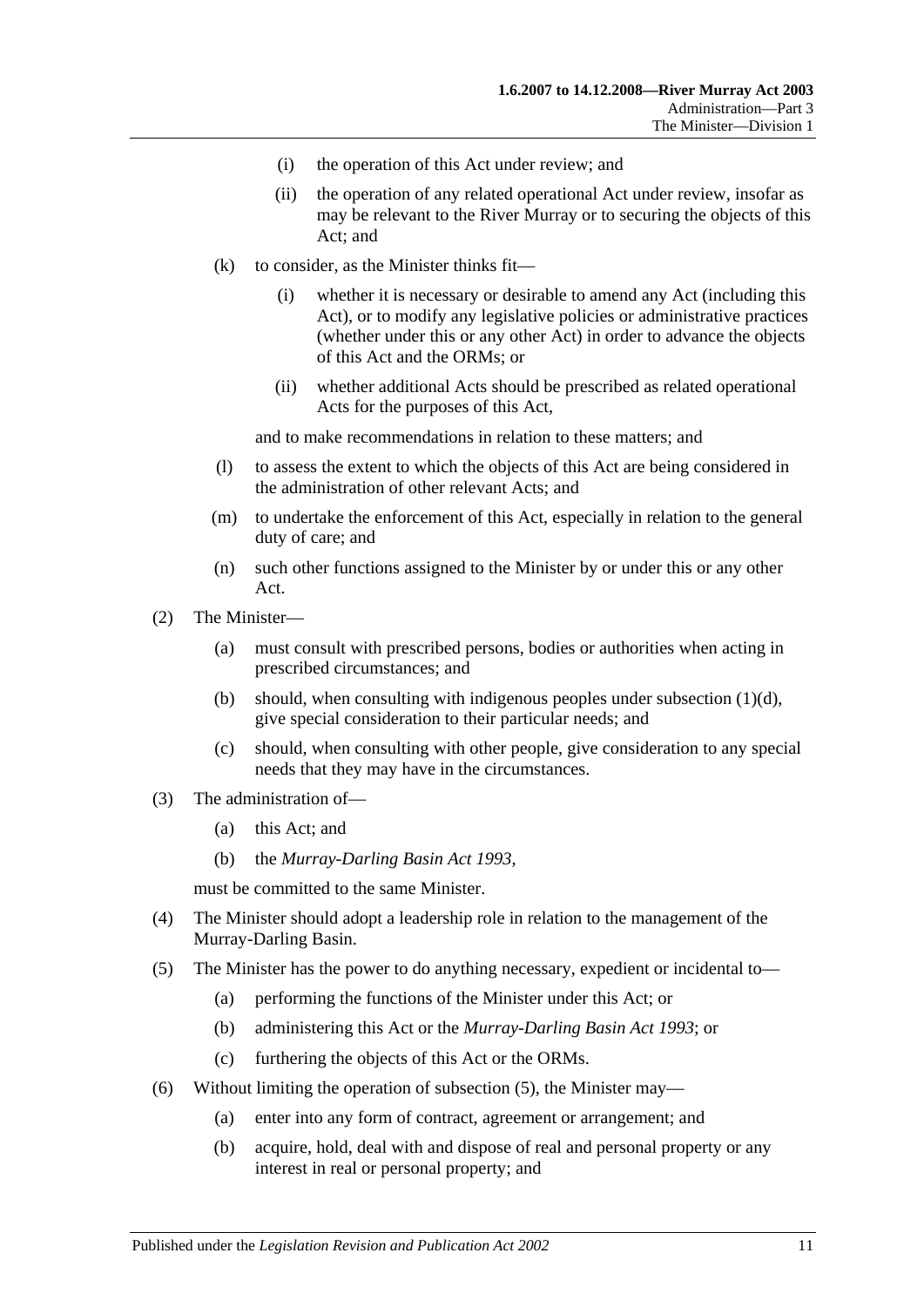- (c) carry out projects in relation to the River Murray (including projects that are relevant to the implementation of the *[Murray-Darling Basin Act](http://www.legislation.sa.gov.au/index.aspx?action=legref&type=act&legtitle=Murray-Darling%20Basin%20Act%201993) 1993*, the Agreement under that Act, or any resolution of the Ministerial Council under the Agreement under that Act); and
- (d) provide for the care, control, management, conservation or preservation of any land within the Murray-Darling Basin; and
- (e) act in conjunction with any other person or authority.

#### <span id="page-11-0"></span>**10—Annual report**

- (1) The Minister must on or before 30 September in each year prepare a report on the operation of this Act for the financial year ending on the preceding 30 June.
- (2) The report must include—
	- (a) information on the implementation of this Act (taking into account the provisions of the Implementation Strategy); and
	- (b) information on the extent to which the objects of this Act and the ORMs are being achieved; and
	- (c) reports on the following matters for the relevant financial year:
		- (i) the referral of matters to the Minister under any related operational Act; and
		- (ii) the enforcement of the general duty of care; and
		- (iii) action taken by the Minister or an authorised officer under [Part 8.](#page-24-0)
- (3) The Minister must cause a copy of the report to be laid before both Houses of Parliament within 6 sitting days after the report is prepared.

### <span id="page-11-1"></span>**11—Three-yearly reports**

- (1) The Minister must, on a three-yearly basis, undertake a review of this Act.
- (2) The review must include—
	- (a) an assessment of the interaction between this Act, the related operational Acts, and any other Act considered relevant by the Minister; and
	- (b) an assessment of the state of the River Murray, especially taking into account the ORMs,

and may include other matters determined by the Minister to be relevant to a review of this Act.

(3) The review must be undertaken so as to coincide with the end of a financial year and the outcome of the review must be reported on as part of the Minister's annual report to Parliament for that financial year.

### <span id="page-11-2"></span>**12—Power of delegation**

(1) The Minister may delegate to a body or person (including a person for the time being holding or acting in a specified office or position) a function or power of the Minister under this Act or any related operational Act.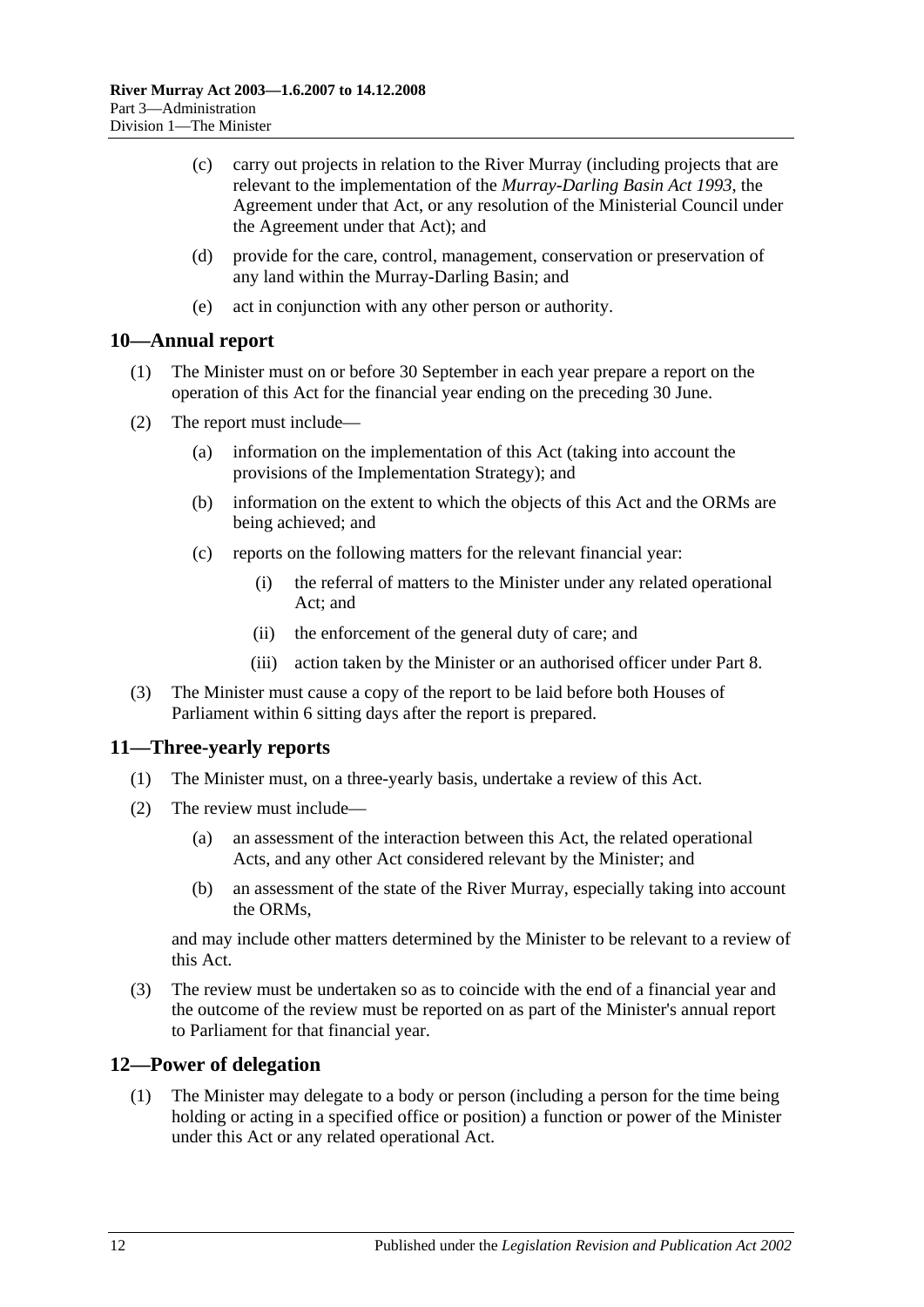- (2) A delegation under this section—
	- (a) must be by instrument in writing; and
	- (b) may be absolute or conditional; and
	- (c) does not derogate from the power of the Minister to act in any matter; and
	- (d) is revocable at will.
- (3) A function or power delegated under this section may, if the instrument of delegation so provides, be further delegated.

### <span id="page-12-0"></span>**Division 2—Authorised officers**

#### <span id="page-12-3"></span><span id="page-12-1"></span>**13—Appointment of authorised officers**

- (1) The Minister may appoint persons to be authorised officers for the purposes of this Act.
- (2) An appointment under [subsection](#page-12-3) (1) may be made subject to conditions or limitations specified in the instrument of appointment.
- (3) An authorised officer appointed under [subsection](#page-12-3) (1) must be issued with an identity card—
	- (a) containing the person's name and a photograph of the person; and
	- (b) stating that the person is an authorised officer for the purposes of this Act; and
	- (c) stating any limitations on the authorised officer's authority.
- (4) An authorised officer must, at the request of a person in relation to whom the authorised officer intends to exercise any powers under this Act, produce for the inspection of the person his or her identity card.

#### <span id="page-12-4"></span><span id="page-12-2"></span>**14—Powers of authorised officers**

- (1) An authorised officer may, as may reasonably be required in connection with the administration, operation or enforcement of this Act, at any reasonable time—
	- (a) enter any place;
	- (b) inspect any place, including the stratum lying below the surface of any land, and water on or under any land, and inspect any works, plant or equipment;
	- (c) enter and inspect any vehicle and for that purpose require a vehicle to stop, or to be presented for inspection at a place and time specified by the authorised officer, and board any vessel or craft;
	- (d) give directions with respect to the stopping, securing or movement of a vehicle, plant, equipment or other thing;
	- (e) require a person apparently in charge of a vessel or craft to facilitate any boarding;
	- (f) take measurements, including measurements of the flow of any water on or under any land or relating to any change in any aspect of the environment;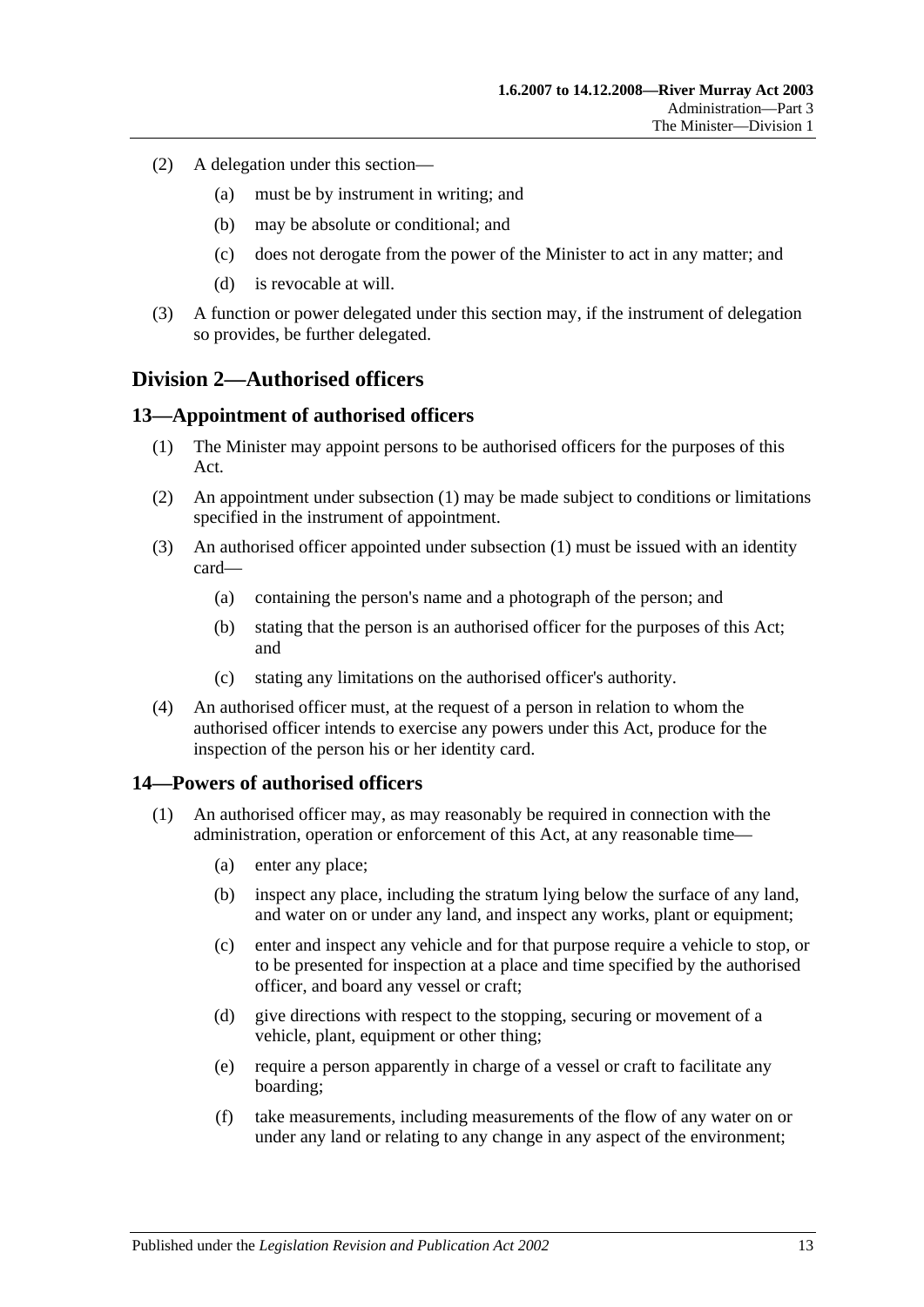- <span id="page-13-2"></span>(g) place any markers, pegs or other items or equipment in order to assist in environmental testing or monitoring;
- (h) take samples of any substance or thing from any place (including under any land), or vehicle, for analysis;
- (i) with the authority of a warrant issued by a magistrate, require any person to produce specified documents or documents of a specified kind, including a written record that reproduces in an understandable form information stored by computer, microfilm or other process;
- (j) examine, copy or take extracts from a document or information so produced or require a person to provide a copy of any such document or information;
- (k) take photographs, films, audio, video or other recordings;
- (l) examine or test any vehicle, plant, equipment, fitting or other thing, or cause or require it to be so examined or tested, or seize it or require its production for such examination or testing;
- (m) seize and retain anything that the authorised officer reasonably suspects has been used in, or may constitute evidence of, a contravention of this Act;
- (n) require a person who the authorised officer reasonably suspects has committed, is committing or is about to commit, a contravention of this Act to state the person's full name and usual place of residence and to produce evidence of the person's identity;
- (o) require a person to answer questions;
- (p) give directions reasonably required in connection with the exercise of a power conferred by any of the above paragraphs or otherwise in connection with the administration, operation or enforcement of this Act;
- (q) exercise other prescribed powers.
- <span id="page-13-0"></span>(2) Without limiting [subsection](#page-12-4) (1), an authorised officer may exercise a power under this section for the purpose of determining whether a management agreement is being, or has been, complied with.
- (3) An authorised officer must not exercise a power conferred by [subsection](#page-12-4) (1) or [\(2\)](#page-13-0) in respect of residential premises (but may exercise such a power in respect of any vessel or craft).
- (4) An authorised officer in exercising powers under this section may be accompanied by such assistants as are reasonably required in the circumstances.
- <span id="page-13-1"></span>(5) An authorised officer may use force to enter any place or vehicle—
	- (a) on the authority of a warrant issued by a magistrate; or
	- (b) if the authorised officer believes, on reasonable grounds, that the circumstances require immediate action to be taken.
- (6) A magistrate must not issue a warrant under [subsection](#page-13-1) (5) unless satisfied that there are reasonable grounds to believe—
	- (a) that a contravention of this Act has been, is being, or is about to be, committed in or on a place or vehicle; or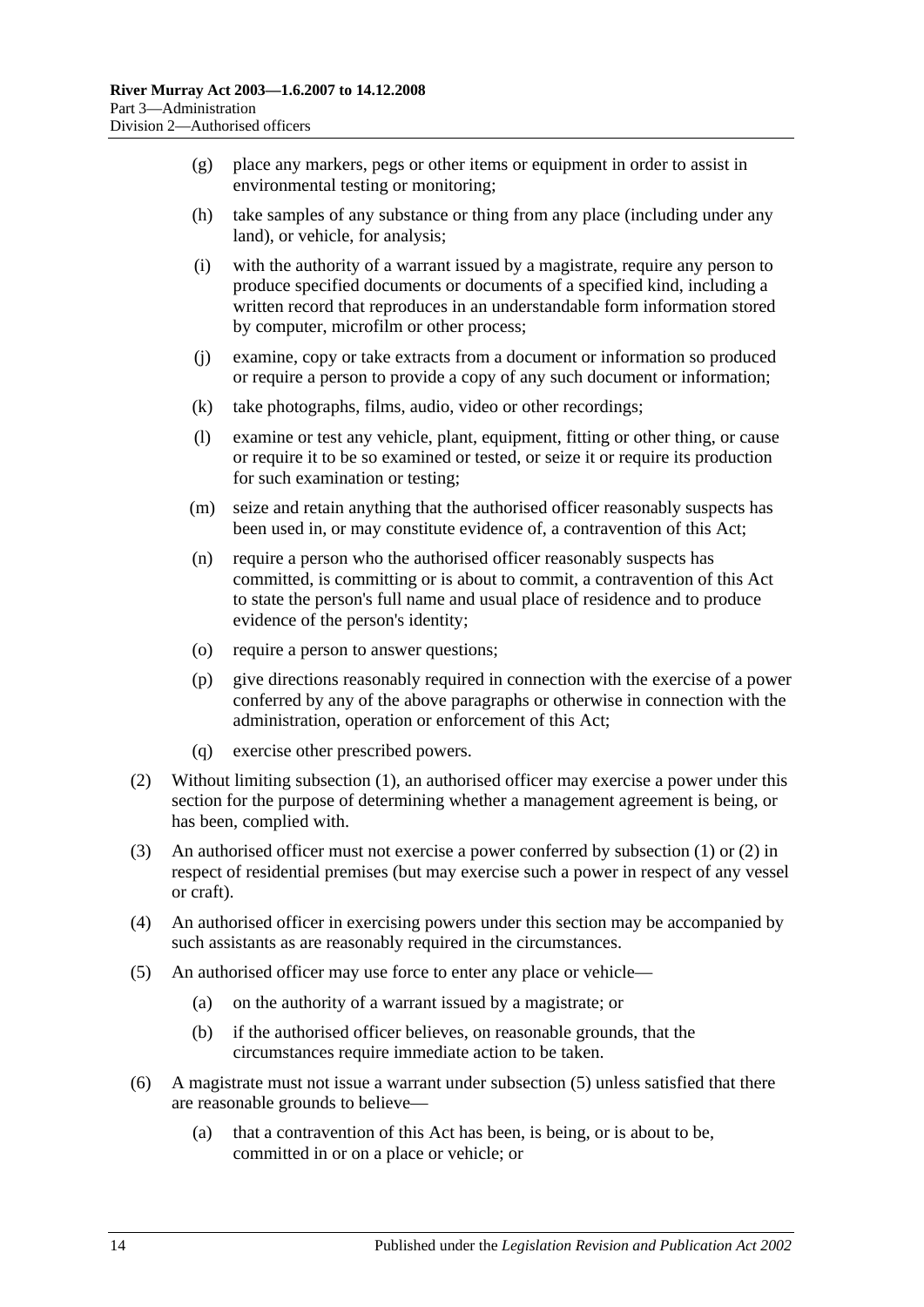- (b) that something may be found in or on a place or vehicle that has been used in, or constitutes evidence of, a contravention of this Act; or
- (c) that the circumstances require immediate action.
- (7) An application for the issue of a warrant under this section—
	- (a) may be made either personally or by telephone; and
	- (b) must be made in accordance with any procedures prescribed by the regulations.
- (8) If an authorised officer digs up any land under [subsection](#page-12-4) (1), the authorised officer must, after taking such steps as the authorised officer thinks fit in the exercise of powers under that subsection, insofar as is reasonably practicable, take steps to ensure that the land is restored to such state as is reasonable in the circumstances.
- (9) An authorised officer must, in taking any action under this section, have regard to any request made by any indigenous peoples with an association with the River Murray that the authorised officer (or authorised officers more generally) not enter a specified area.
- <span id="page-14-1"></span>(10) An authorised officer must, before exercising powers under this section in relation to a person, insofar as is reasonably practicable, provide to the person a copy of an information sheet that sets out information about the source and extent of the authorised officer's powers under this section, and about the action that may be taken against the person if he or she fails to comply with a requirement or direction of an authorised officer under this section.
- (11) For the purposes of [subsection](#page-14-1) (10), an *information sheet* is a document approved by the Minister for the purposes of that subsection.

#### <span id="page-14-0"></span>**15—Hindering etc persons engaged in the administration of this Act**

- (1) A person who—
	- (a) without reasonable excuse hinders or obstructs an authorised officer or other person engaged in the administration of this Act; or
	- (b) fails to answer a question put by an authorised officer to the best of his or her knowledge, information or belief; or
	- (c) produces a document or record that he or she knows, or ought to know, is false or misleading in a material particular; or
	- (d) fails without reasonable excuse to comply with a requirement or direction of an authorised officer under this Act; or
	- (e) uses abusive, threatening or insulting language to an authorised officer, or a person assisting an authorised officer; or
	- (f) falsely represents, by words or conduct, that he or she is an authorised officer,

is guilty of an offence.

Maximum penalty: \$20 000.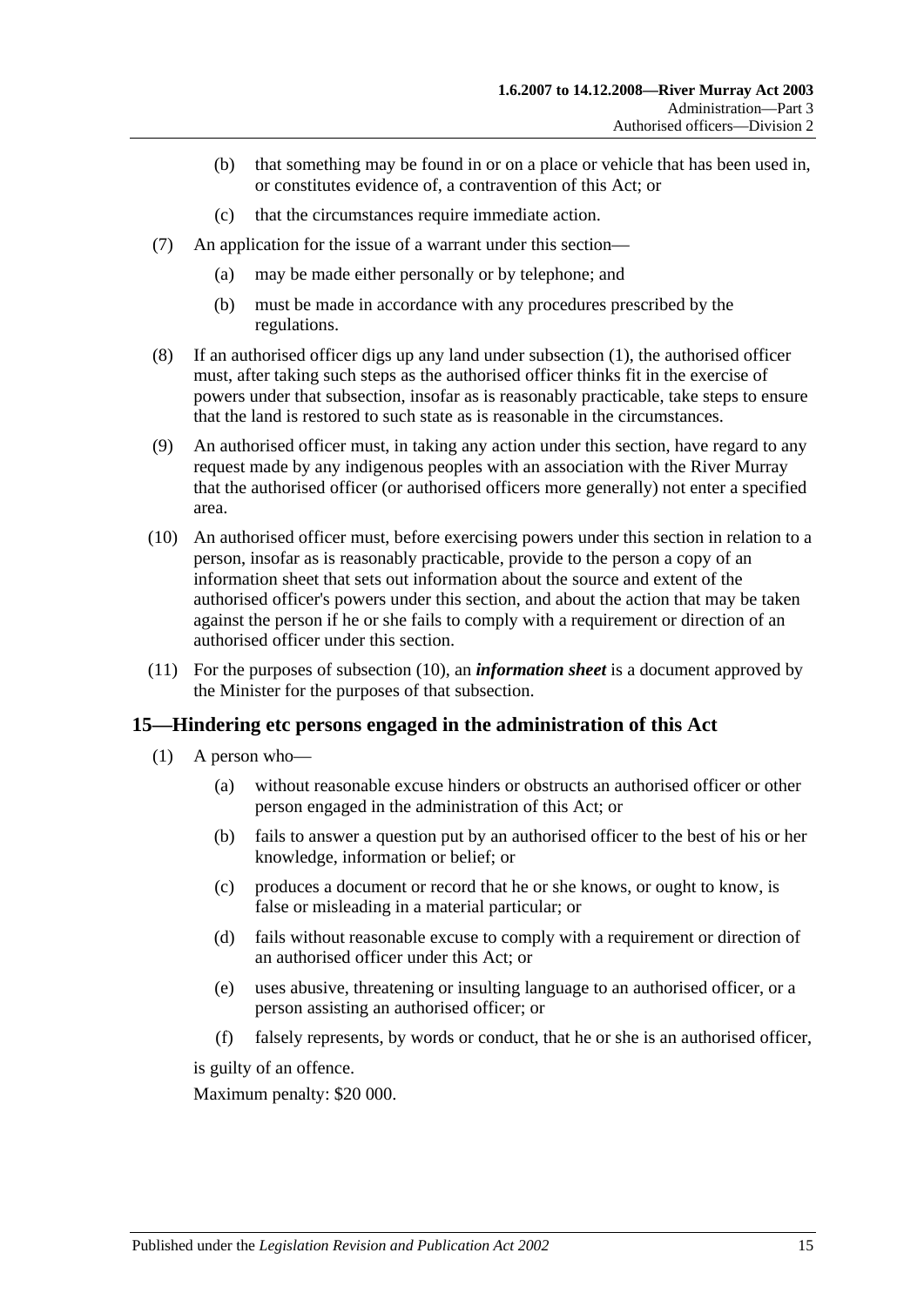- (2) A person (other than an authorised officer) who, without the permission of the Minister, removes, destroys or interferes with any marker, peg or other item or equipment placed under section  $14(1)(g)$  is guilty of an offence. Maximum penalty: \$10 000.
- (3) An authorised officer, or a person assisting an authorised officer, who—
	- (a) addresses offensive language to any person; or
	- (b) without lawful authority hinders or obstructs or uses or threatens to use force in relation to any other person,

is guilty of an offence.

Maximum penalty: \$10 000.

#### <span id="page-15-0"></span>**16—Protection from self-incrimination**

A person is not obliged to answer a question or to produce a document or record as required under this Division if to do so might tend to incriminate the person or make the person liable to a penalty.

# <span id="page-15-1"></span>**Part 4—Ministerial activities and arrangements associated with the River Murray**

#### <span id="page-15-2"></span>**Division 1—Minister may undertake works**

#### <span id="page-15-4"></span><span id="page-15-3"></span>**17—Minister may undertake works**

- (1) For the purposes of—
	- (a) furthering the objects of this Act or the ORMs; or
	- (b) carrying out any project in relation to the River Murray; or
	- (c) performing any function of the Minister under this Act,

the Minister may construct, maintain or remove such works, and undertake any work, as the Minister thinks fit.

- <span id="page-15-5"></span>(2) Without limiting the operation of [subsection](#page-15-4) (1), the works may include—
	- (a) infrastructure and other devices constructed, established or used for the purposes of—
		- (i) altering or managing the flow of water; or
		- (ii) altering or managing water levels, including altering or managing the level of any ground water, surface water or water within soils, or altering or managing water-quality factors, including salinity, nutrients, turbidity and algae;
	- (b) infrastructure and other devices constructed, established or used for the purposes of—
		- (i) protecting or monitoring any aspect of the natural resources of the River Murray; or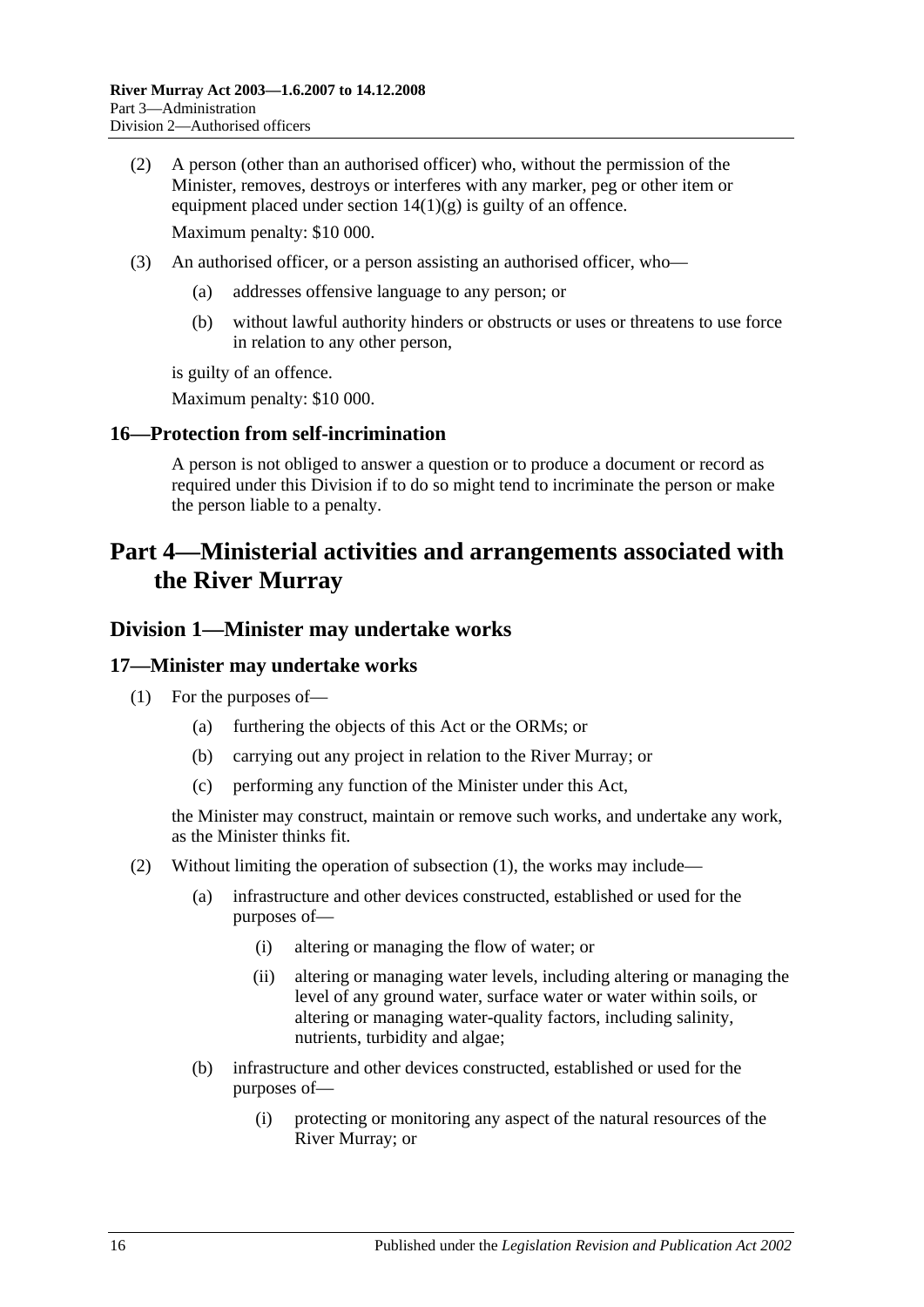- (ii) improving, enhancing or re-establishing any aspect of the natural resources of the River Murray; or
- (iii) implementing any other form of environmental improvement program;
- (c) works constituting channels, drains, culverts or bridges;
- (d) works constituting storage or workshop facilities, camps or service facilities.
- (3) Without limiting the operation of [subsection](#page-15-4) (1) or [\(2\),](#page-15-5) the work undertaken by the Minister may include—
	- (a) establishing, altering or removing any bank or levee;
	- (b) activities associated with environmental testing or evaluation.

### <span id="page-16-0"></span>**Division 2—Management agreements**

#### <span id="page-16-2"></span><span id="page-16-1"></span>**18—Management agreements**

- (1) The Minister may enter into an agreement (a *management agreement*) relating to—
	- (a) the conservation or management of water;
	- (b) the preservation, conservation, management, enhancement or re-establishment of any aspect of the natural resources of the River Murray;
	- (c) any other matter associated with furthering the objects of this Act or the ORMs,

with the owner of any land within the Murray-Darling Basin.

- <span id="page-16-3"></span>(2) Without limiting the operation of [subsection](#page-16-2) (1), a management agreement may, with respect to the land to which it relates—
	- (a) require specified work or work of a specified kind be carried out on the land, or authorise the performance of work on the land;
	- (b) restrict the nature of any work that may be carried out on the land;
	- (c) prohibit or restrict specified activities or activities of a specified kind on the land;
	- (d) provide for the care, control, management or operation of any infrastructure, plant or equipment;
	- (e) provide for the management of any matter in accordance with a particular management plan (which may then be varied from time to time by agreement between the Minister and the owner of the land);
	- (f) provide for the adoption or implementation of environment protection measures or environment improvement programs;
	- (g) provide for the testing or monitoring of any aspect of the natural resources of the River Murray;
	- (h) provide for financial, technical or other professional advice or assistance to the owner of land with respect to any relevant matter;
	- (i) provide for a remission or exemption in respect of a levy under Division 1 of Part 8 of the *[Water Resources Act](http://www.legislation.sa.gov.au/index.aspx?action=legref&type=act&legtitle=Water%20Resources%20Act%201997) 1997*;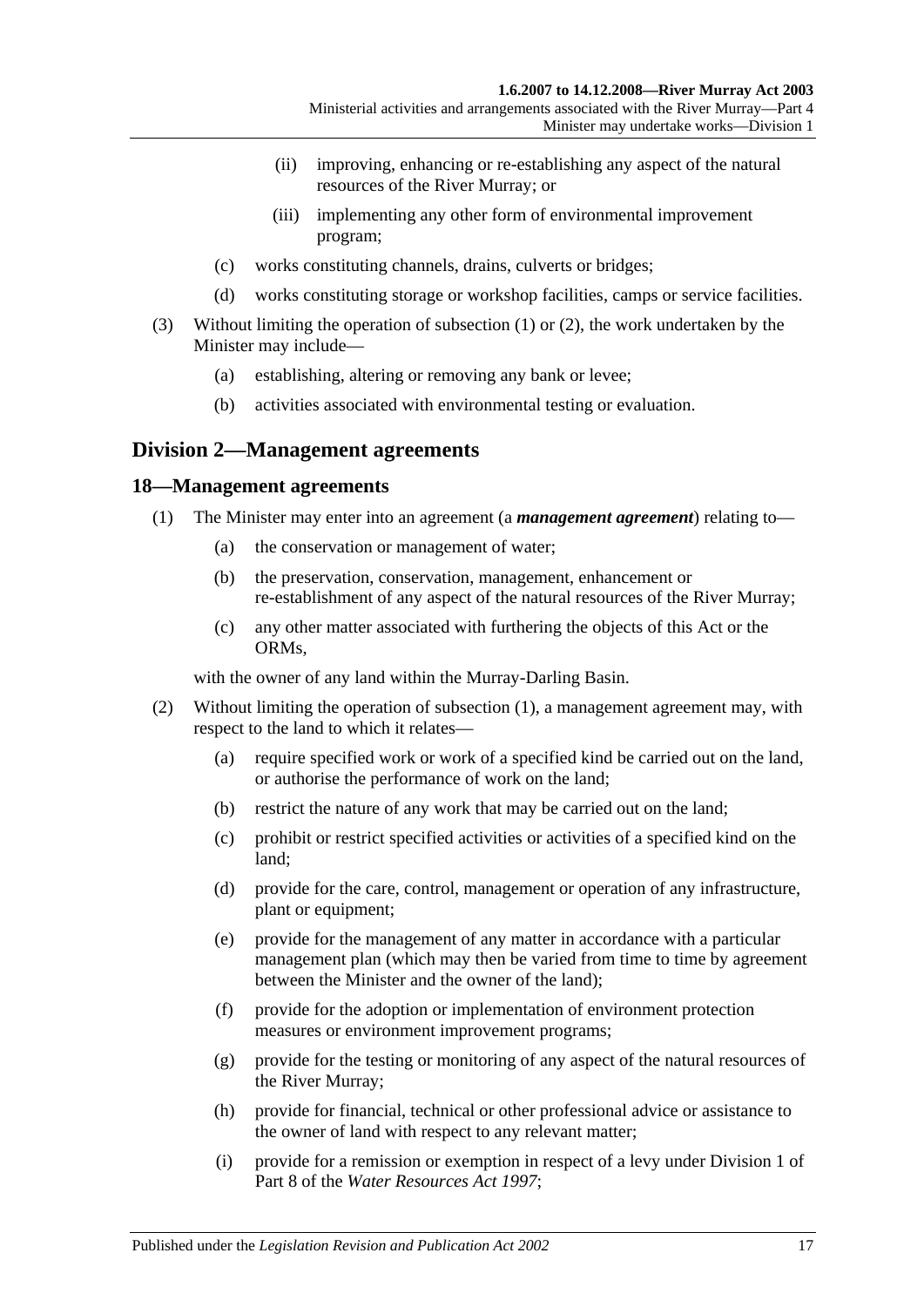- <span id="page-17-2"></span>(j) provide for remission of rates or taxes in respect of the land;
- (k) provide for the Minister to pay to the owner of the land an amount as an incentive to enter into the agreement.
- (3) The Minister should take reasonable steps to consult with the relevant council before entering into a management agreement that provides for the remission of any council rates under [subsection](#page-17-2) (2)(j).
- (4) A term of management agreement under [subsection](#page-16-3) (2)(i) or [\(j\)](#page-17-2) has effect despite any other Act or law to the contrary.
- <span id="page-17-3"></span>(5) The Registrar-General must, on the application of a party to a management agreement, note the agreement against the relevant instrument of title or, in the case of land not under the provisions of the *[Real Property Act](http://www.legislation.sa.gov.au/index.aspx?action=legref&type=act&legtitle=Real%20Property%20Act%201886) 1886*, against the land.
- (6) A management agreement has no force or effect under this Act until a note is made under [subsection](#page-17-3) (5).
- (7) Where a note has been entered under [subsection](#page-17-3) (5), the agreement is binding on each owner of the land from time to time whether or not the owner was the person with whom the agreement was made and despite the provisions of the *[Real Property](http://www.legislation.sa.gov.au/index.aspx?action=legref&type=act&legtitle=Real%20Property%20Act%201886)  Act [1886](http://www.legislation.sa.gov.au/index.aspx?action=legref&type=act&legtitle=Real%20Property%20Act%201886)*, and on any occupier of the land.
- (8) The Registrar-General must, if satisfied on the application of the Minister or the owner of the land that an agreement in relation to which a note has been made under this section has been rescinded or amended, enter a note of the rescission or amendment against the instrument of title, or against the land (but must otherwise ensure that the note is not removed once made).
- (9) Except to the extent that the agreement provides for a remission or exemption under [subsection](#page-16-3) (2)(i) or [\(j\),](#page-17-2) a management agreement does not affect the obligations of an owner or occupier of land under any other Act.

# <span id="page-17-0"></span>**Division 3—Entry onto land**

### <span id="page-17-4"></span><span id="page-17-1"></span>**19—Entry onto land**

- (1) For the purposes of—
	- (a) undertaking any work or other activity in connection with—
		- (i) furthering the objects of this Act or the ORMs; or
		- (ii) carrying out any project in relation to the River Murray; or
		- (iii) exercising any power or performing any function of the Minister under this Act; or
	- (b) undertaking an activity in connection with a management agreement,

a person authorised by the Minister may—

- (c) enter or pass over any land that is not vested in the Minister;
- (d) bring onto any land that is not vested in the Minister any vehicles, plant or equipment;
- (e) temporarily occupy any land that is not vested in the Minister and carry out work on that land.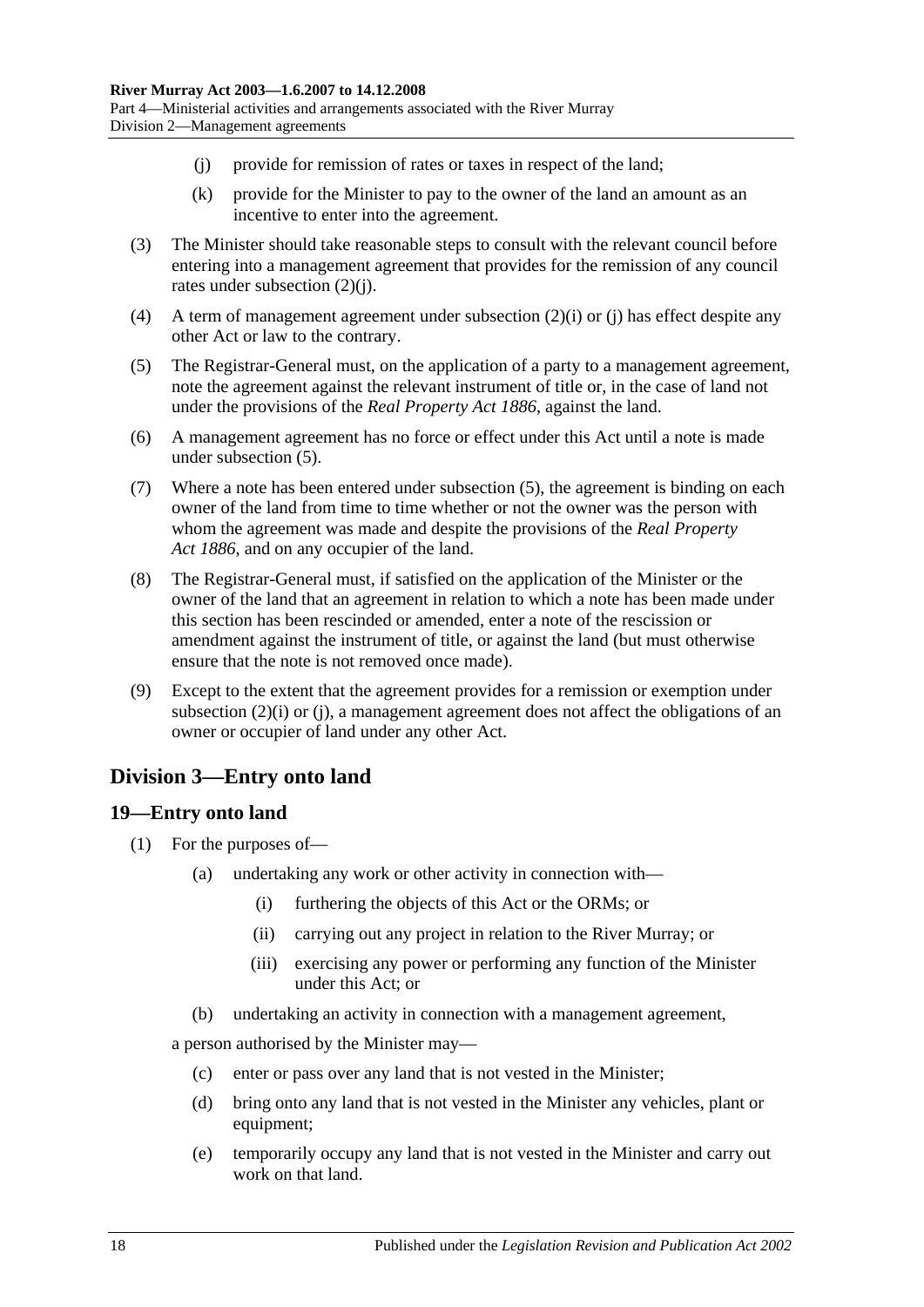- (2) A person must, in exercising a power under [subsection](#page-17-4) (1), insofar as is reasonably practicable—
	- (a) minimise disturbance to any land; and
	- (b) ensure that any land disturbed by the exercise of the power is restored to its previous condition after the completion of any work or activity (unless the Minister and the owner of the relevant land come to some other arrangement); and
	- (c) co-operate with any owner or occupier of the land.
- (3) No compensation is payable with respect to the exercise of a power under this section.
- (4) A person must not, without reasonable excuse, hinder or obstruct a person exercising a power under this section.

Maximum penalty: \$20 000.

(5) This section does not limit or derogate from the powers of the Minister or an authorised officer under another provision of this Act.

# <span id="page-18-0"></span>**Division 4—Compulsory acquisition of land**

### <span id="page-18-1"></span>**20—Compulsory acquisition of land**

- (1) The Minister may acquire land under this section where the Minister considers that the acquisition of the land is reasonably necessary to further the objects of this Act or the implementation of the ORMs.
- (2) The *[Land Acquisition Act](http://www.legislation.sa.gov.au/index.aspx?action=legref&type=act&legtitle=Land%20Acquisition%20Act%201969) 1969* applies to the acquisition of land in pursuance of this section.
- (3) Nothing in this section affects—
	- (a) the ability of the Minister to acquire land by agreement;
	- (b) the operation of any other section of this Act.

# <span id="page-18-2"></span>**Part 5—Implementation Strategy**

#### <span id="page-18-3"></span>**21—Implementation Strategy**

- (1) The Minister must prepare and maintain a plan to be called the *River Murray Act Implementation Strategy*.
- (2) The Implementation Strategy must—
	- (a) set out the priorities that the Minister will pursue in order to achieve the objects of this Act and to further the implementation of the ORMs; and
	- (b) set out strategies that the Minister intends to adopt to meet those priorities; and
	- (c) take into account the State Natural Resources Management Plan and the Planning Strategy,

and may include other matters as the Minister thinks fit.

(3) The Minister must review the Implementation Strategy at least once in every five years.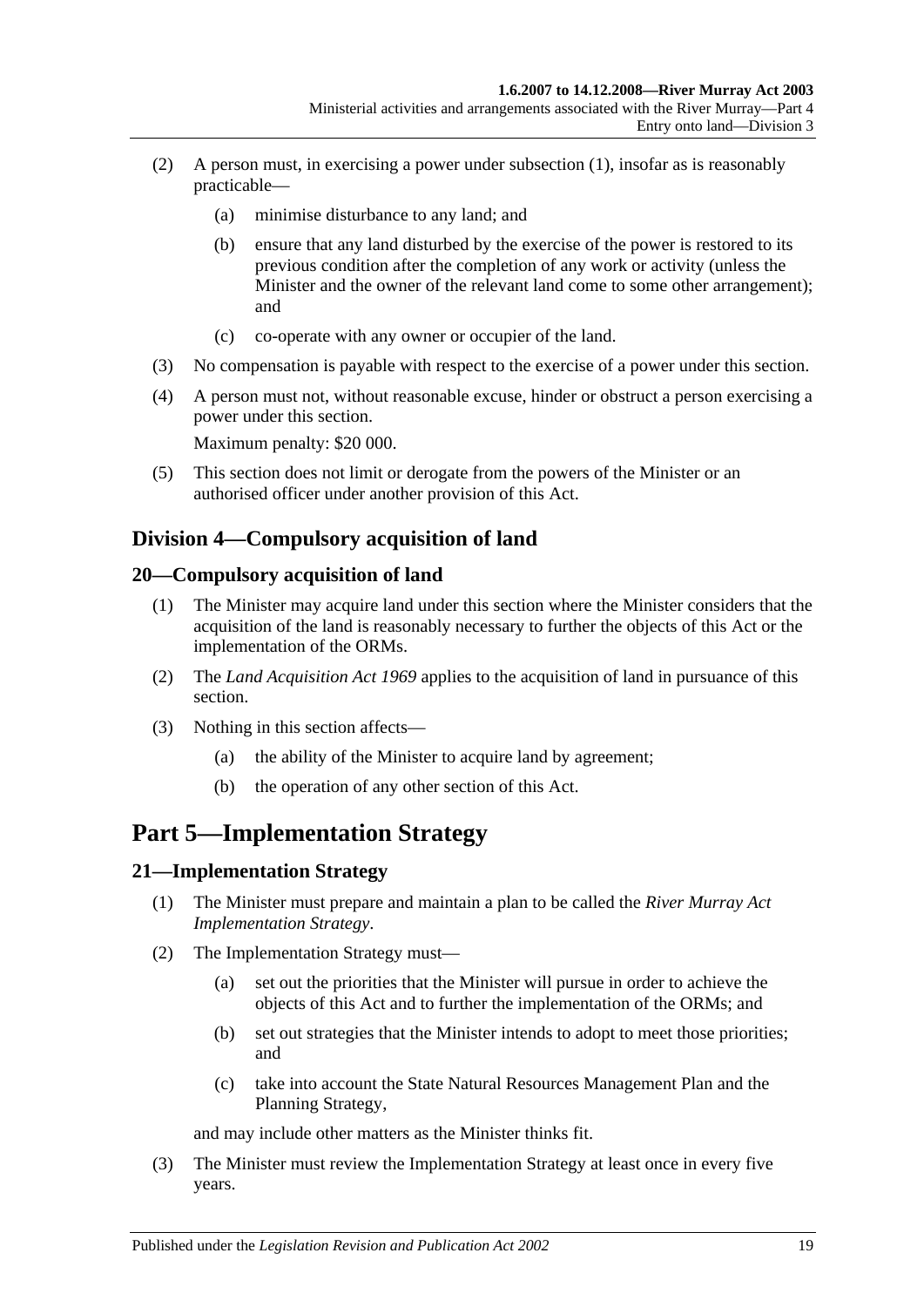- (4) The Minister may amend the Implementation Strategy from time to time.
- (5) The Minister should, in preparing the Implementation Strategy or undertaking a review of the Implementation Strategy, take into account any statutory instrument under a related operational Act that has application within the Murray-Darling Basin and that may be relevant to the operation of this Act, and may take into account such other strategies and policies as the Minister thinks fit.
- (6) The Implementation Strategy may incorporate such documents, policy statements, proposals and other matters as the Minister thinks fit.
- (7) The Minister must—
	- (a) make appropriate provision for the publication of the Implementation Strategy (including by ensuring that notice of the availability of the Implementation Strategy is published in the Gazette); and
	- (b) ensure that copies of the Implementation Strategy are reasonably available for inspection (without charge) and purchase by the public at a place or places determined by the Minister; and
	- (c) ensure that notice of any amendment to the Implementation Strategy is published in the Gazette within a reasonable time after the amendment is made.
- (8) The Implementation Strategy is an expression of policy and does not affect rights or liabilities (whether of a substantive, procedural or other nature).

# <span id="page-19-0"></span>**Part 6—Development of related policies and consideration of activities**

### <span id="page-19-1"></span>**22—Development of related policies and consideration of activities**

- <span id="page-19-3"></span>(1) This section applies to—
	- (a) a statutory instrument that is to have application within the Murray-Darling Basin referred to the Minister (whether for approval, endorsement, concurrence, consultation, comment or other form of consideration or assessment) under or pursuant to—
		- (i) a related operational Act; or
		- (ii) [subsection](#page-19-2) (2); or
	- (b) an application for a statutory authorisation referred to the Minister (whether for approval (or refusal), endorsement, concurrence, consultation, comment or other form of consideration or assessment) under or pursuant to a related operational Act or under or pursuant to a condition imposed by the Minister under this section.
- <span id="page-19-2"></span>(2) For the purposes of [subsection](#page-19-3)  $(1)(a)(ii)$ , the Governor may, by regulation, require that statutory instruments of a prescribed class under an Act, when being considered, prepared, reviewed, amended or varied, be referred to the Minister under this Act at a time, or in a manner, specified by the regulation (and any such regulation will have effect despite any other Act or law).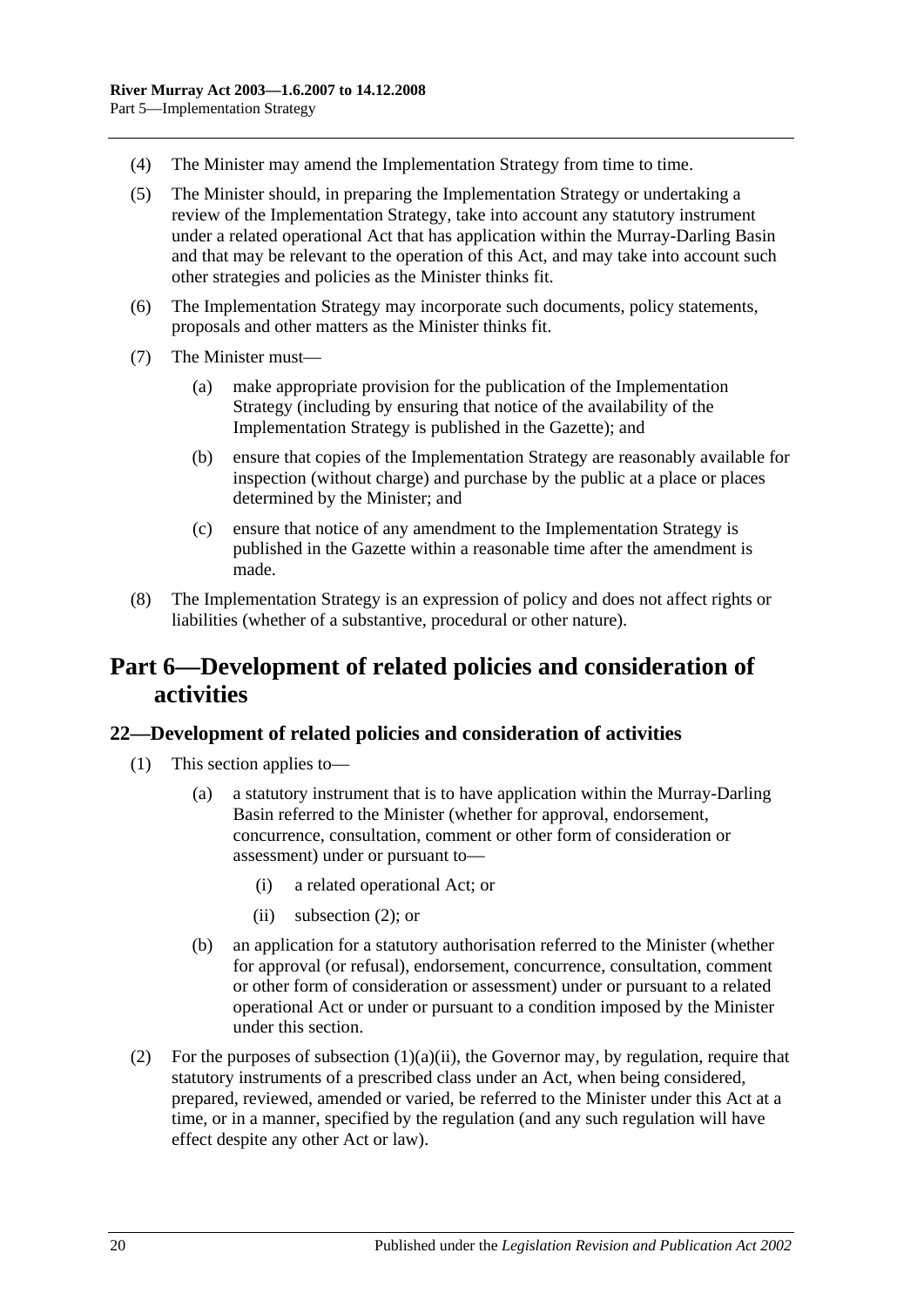- (4) The Minister must, in acting with respect to a statutory instrument or an application for a statutory authorisation to which this section applies—
	- (a) take into account, and seek to further—
		- (i) the objects of this Act; and
		- (ii) the ORMs; and
	- (b) in the case of a statutory instrument—take into account—
		- (i) the terms or requirements of the Agreement under the *[Murray-Darling Basin Act](http://www.legislation.sa.gov.au/index.aspx?action=legref&type=act&legtitle=Murray-Darling%20Basin%20Act%201993) 1993*; and
		- (ii) any relevant resolution of the Ministerial Council under the Agreement under the *[Murray-Darling Basin Act](http://www.legislation.sa.gov.au/index.aspx?action=legref&type=act&legtitle=Murray-Darling%20Basin%20Act%201993) 1993*; and
	- (c) in the case of an application for a statutory authorisation—take into account—
		- (i) the extent to which an activity proposed to be undertaken pursuant to the statutory authorisation may affect the River Murray; and
		- (ii) the extent to which any similar activity is being undertaken, or is likely to be undertaken in the foreseeable future, in any other part of the Murray-Darling Basin and, insofar as it is or it may be, the accumulative effects, or anticipated accumulative effects, (if any) of the activity or activities on the River Murray; and
		- (iii) the views, responses or requirements of any other person or body that, in the opinion of the Minister, are relevant to an assessment by the Minister of the statutory authorisation; and
		- (iv) the terms or requirements of the Agreement under the *[Murray-Darling Basin Act](http://www.legislation.sa.gov.au/index.aspx?action=legref&type=act&legtitle=Murray-Darling%20Basin%20Act%201993) 1993*; and
		- (v) any policy published by the Minister under [subsection](#page-22-0) (11) (if relevant), or such other policy as the Minister thinks fit,

and may take into account such other matters as the Minister thinks fit.

- (5) If the Minister considers that he or she cannot endorse or otherwise agree with a statutory instrument referred to the Minister (on any basis) under or pursuant to this or any other Act, or the Minister considers that an amendment should be made to such a statutory instrument, and the authority responsible for the preparation of the instrument or the Minister responsible for the administration of the Act under which the statutory instrument has been prepared (the *relevant Minister*) does not agree with the position taken by the Minister, the Minister responsible for the administration of this Act or the relevant Minister may take steps to refer the matter to the Governor and the Governor will determine the matter (and any decision taken by the Governor will be taken to be a decision of both Ministers (and of any other relevant authority) and will have effect despite any other Act or law).
- (6) If the Minister is of the opinion—
	- (a) that an activity proposed to be undertaken pursuant to a statutory authorisation would or could cause harm to the River Murray; but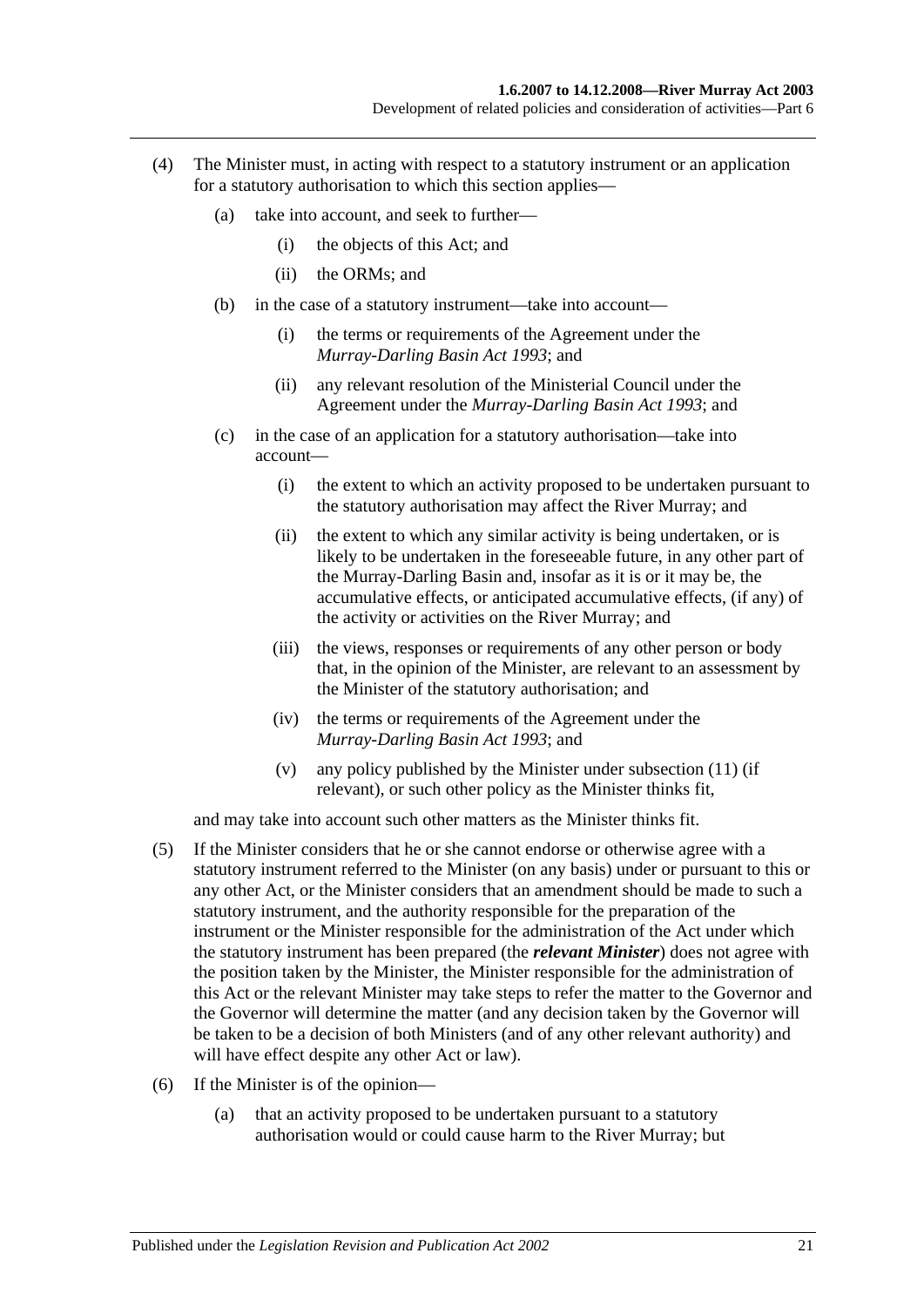- (b) that there is insufficient information available to the Minister to enable the Minister to assess the likelihood of harm, or the extent or impact of harm, to the River Murray; and
- (c) that it is necessary to carry out further investigations, or to obtain further information, before an application for the statutory authorisation can be dealt with by the Minister,

the Minister may, by notice issued in accordance with the regulations, extend any period specified by or under a related operational Act as the period within which the Minister must (or should) deal with the application or that otherwise relates to the period within which the Minister may (or should) respond (and any such notice will have effect despite the provisions of the related operational Act).

- <span id="page-21-0"></span>(7) If the Minister considers that conditions should be imposed with respect to any statutory authorisation granted on an application referred to the Minister, the Minister may direct that the statutory authorisation should not be granted without the imposition of conditions specified by the Minister (and any such direction will have effect despite any other Act or law (but not so as to affect a determination or decision of the Governor under this or any other Act)).
- (8) Without limiting the operation of [subsection](#page-21-0) (7), a condition may include—
	- (a) a requirement that the person to whom the statutory authorisation is granted, or who otherwise has the benefit of the statutory authorisation, enter into a bond in such sum and subject to such terms and conditions specified by the Minister, or enter into some other arrangement specified by the Minister (which may include payment of a sum or sums of money into an approved account), to ensure that money is available to address the costs of any damage to the River Murray in the event of a breach of any term or condition of the statutory authorisation;
	- (b) a requirement that a person to whom the statutory authorisation is granted, or who otherwise has the benefit of the statutory authorisation, undertake any steps necessary to off-set or protect against any adverse impact on the River Murray on account of any activity undertaken pursuant to the authorisation, including by the payment of a sum or sums of money into an approved account in accordance with a scheme specified by the Minister;
	- (c) a requirement that the person to whom the statutory authorisation is granted, or who otherwise has the benefit of the statutory authorisation—
		- (i) develop to the satisfaction of the Minister an environment improvement program containing requirements specified by the Minister, and then comply with the requirements of that program to the satisfaction of the Minister; or
		- (ii) participate in a specified environment improvement program (including a program that applies with respect to another part of the River Murray) to the satisfaction of the Minister;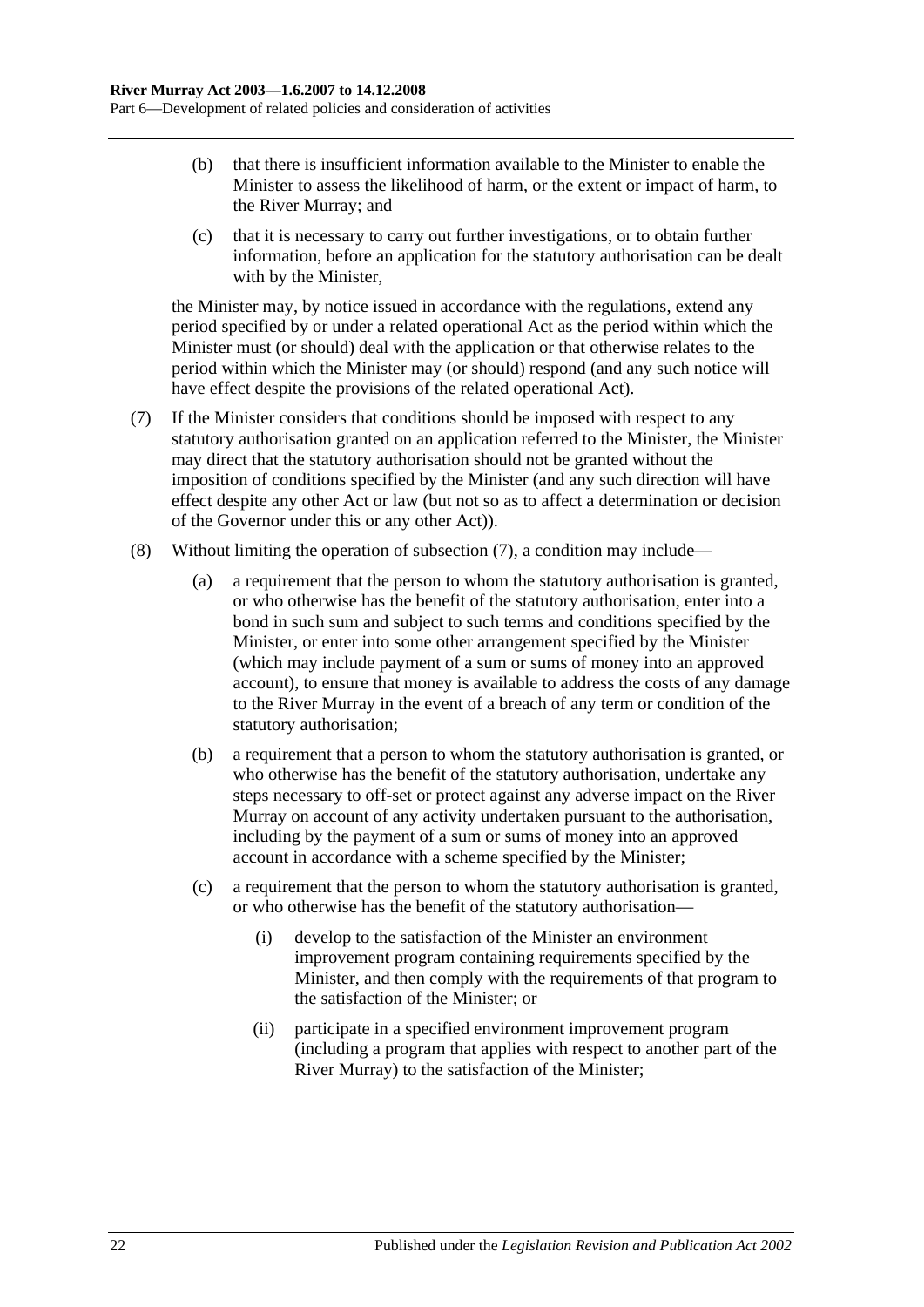- (d) a requirement that a person to whom the statutory authorisation is granted, or who otherwise has the benefit of the statutory authorisation, participate in any other form of scheme to protect, restore or otherwise benefit the River Murray specified by the Minister (including a scheme established by the Minister or any other person or body that has effect in relation to another part of the River Murray and including by the payment of a sum or sums of money into an approved account for the purposes of the scheme);
- (e) a requirement that a person to whom the statutory authorisation is granted, or who otherwise has the benefit of the statutory authorisation, comply with any specified code or standard prepared or published by the Minister or by another person or body specified by the Minister;
- (f) a requirement that if application is made in due course for the renewal or extension of the statutory authorisation, then that application must also be referred to the Minister.
- (9) If an application for the renewal or extension of a statutory authorisation is referred to the Minister, then this section will apply in relation to the application as if it were an application for a new statutory authorisation.
- (10) The Minister may, by notice in writing to another authority or any other person, request that specified information be provided to the Minister to enable the Minister to consider any matter relevant to the Minister's consideration or assessment of a matter referred to the Minister in a case where this section applies (and the other authority or person must not, without reasonable excuse, fail to comply with a request of the Minister under this subsection).
- <span id="page-22-0"></span>(11) The Minister may, by notice in the Gazette and in such other manner as the Minister thinks fit, publish policies in connection with the Minister's function in assessing applications for statutory authorisations to which this section applies.
- <span id="page-22-2"></span>(12) A policy published by the Minister under [subsection](#page-22-0) (11) may—
	- (a) specify matters that the Minister may take into account in assessing applications for specified classes of statutory authorisations;
	- (b) specify conditions that the Minister may impose with respect to specified classes of statutory authorisations;
	- (c) specify cases or circumstances where the Minister may oppose the granting of specified classes of statutory authorisations;
	- (d) specify such other matters as the Minister thinks fit.
- <span id="page-22-1"></span>(13) A policy published by the Minister under [subsection](#page-22-0)  $(11)$ —
	- (a) may make different provision according to circumstances specified by the policy; and
	- (b) may be varied by the Minister, by notice published in the Gazette.
- (14) The publication of a policy under [subsection](#page-22-0) (11) does not limit or affect—
	- (a) the development, adoption or application of other policies (which may or may not be published) by the Minister; or
	- (b) the consideration of any other matter by the Minister.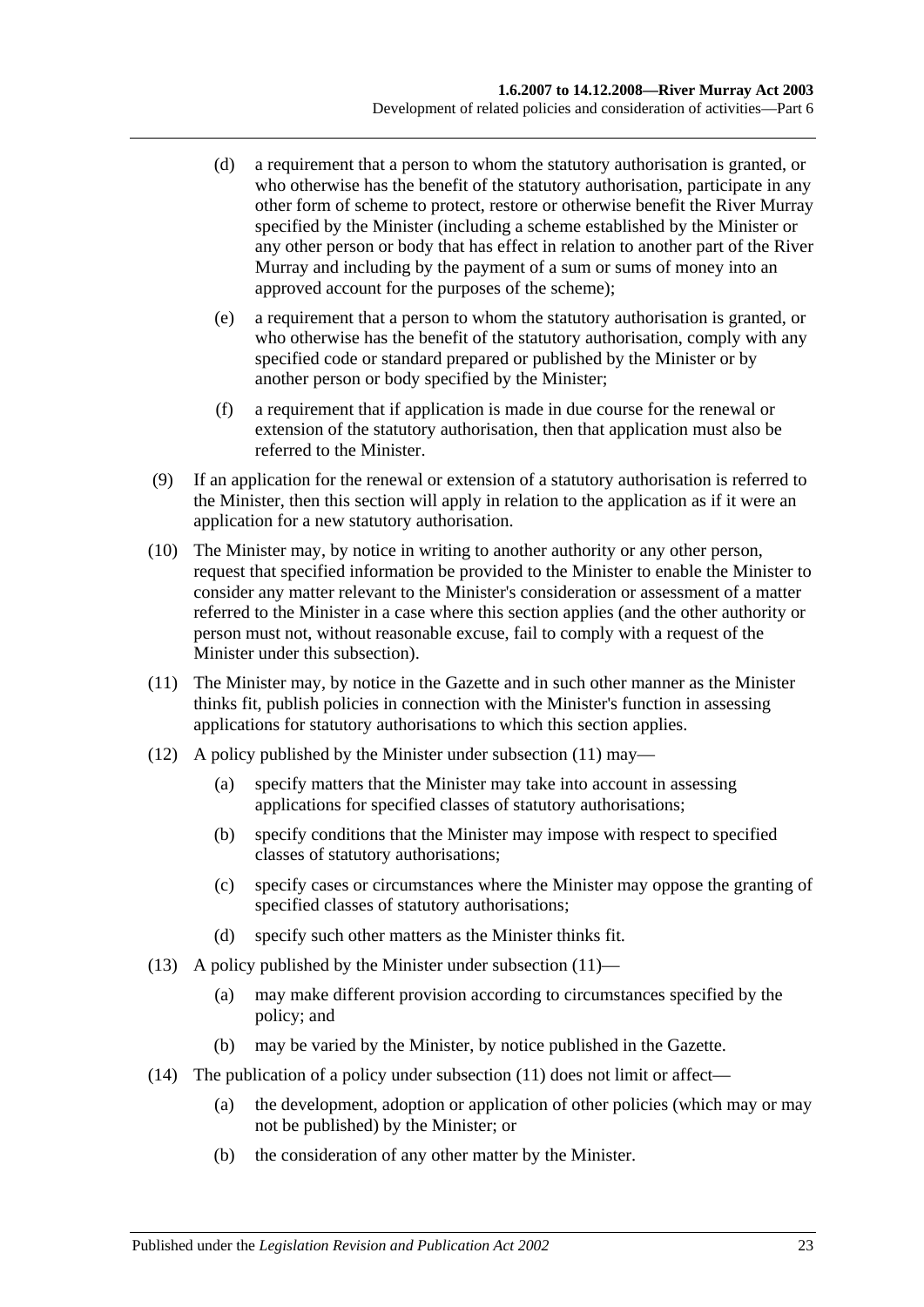- (15) If the Minister is of the opinion that a particular application for a statutory authorisation falls within a case or circumstance under [subsection](#page-22-1)  $(12)(c)$ , the Minister may determine to oppose the granting of the statutory authorisation without further consideration of the application and without taking any other step in relation to the application.
- (16) If the Minister—
	- (a) requires the imposition of a condition or conditions specified in a policy under [subsection](#page-22-2) (12)(b); or
	- (b) determines to oppose an application for a statutory authorisation under the terms of a policy under [subsection](#page-22-1) (12)(c),

no appeal will lie against the condition or conditions, or the determination (as the case may be), if the regulations so provide (and this provision will have effect despite any other Act or law).

- (17) If a decision of the Minister, or a condition specified by the Minister, with respect to an application for a statutory authorisation to which this section applies is (either directly or indirectly) the subject of an appeal under a related operational Act, the Minister will be a party to the appeal.
- <span id="page-23-2"></span>(18) Despite a preceding subsection, the Minister may, by notice in the Gazette, exempt an application for a statutory authorisation, or applications for a statutory authorisation of a specified class, from the requirement to be referred to the Minister.
- (19) An exemption under [subsection](#page-23-2) (18)—
	- (a) will have effect despite the provisions of any related operational Act; and
	- (b) may have effect subject to such conditions as the Minister thinks fit and specifies by notice in the Gazette.
- (20) The Minister may, at any time, by further notice in the Gazette—
	- (a) vary or revoke an exemption;
	- (b) vary or revoke a condition of an exemption.
- (21) A person must not contravene or fail to comply with a condition of an exemption. Maximum penalty: \$20 000.

# <span id="page-23-0"></span>**Part 7—General duty of care**

### <span id="page-23-3"></span><span id="page-23-1"></span>**23—General duty of care**

- (1) A person must take all reasonable measures to prevent or minimise any harm to the River Murray through his or her activities.
- (2) For the purposes of [subsection](#page-23-3) (1)—
	- (a) harm includes—
		- (i) a risk of harm, and future harm; and
		- (ii) anything declared by regulation to be harm to the River Murray; and
	- (b) harm need not be permanent but must be more than transient or tenuous in nature; and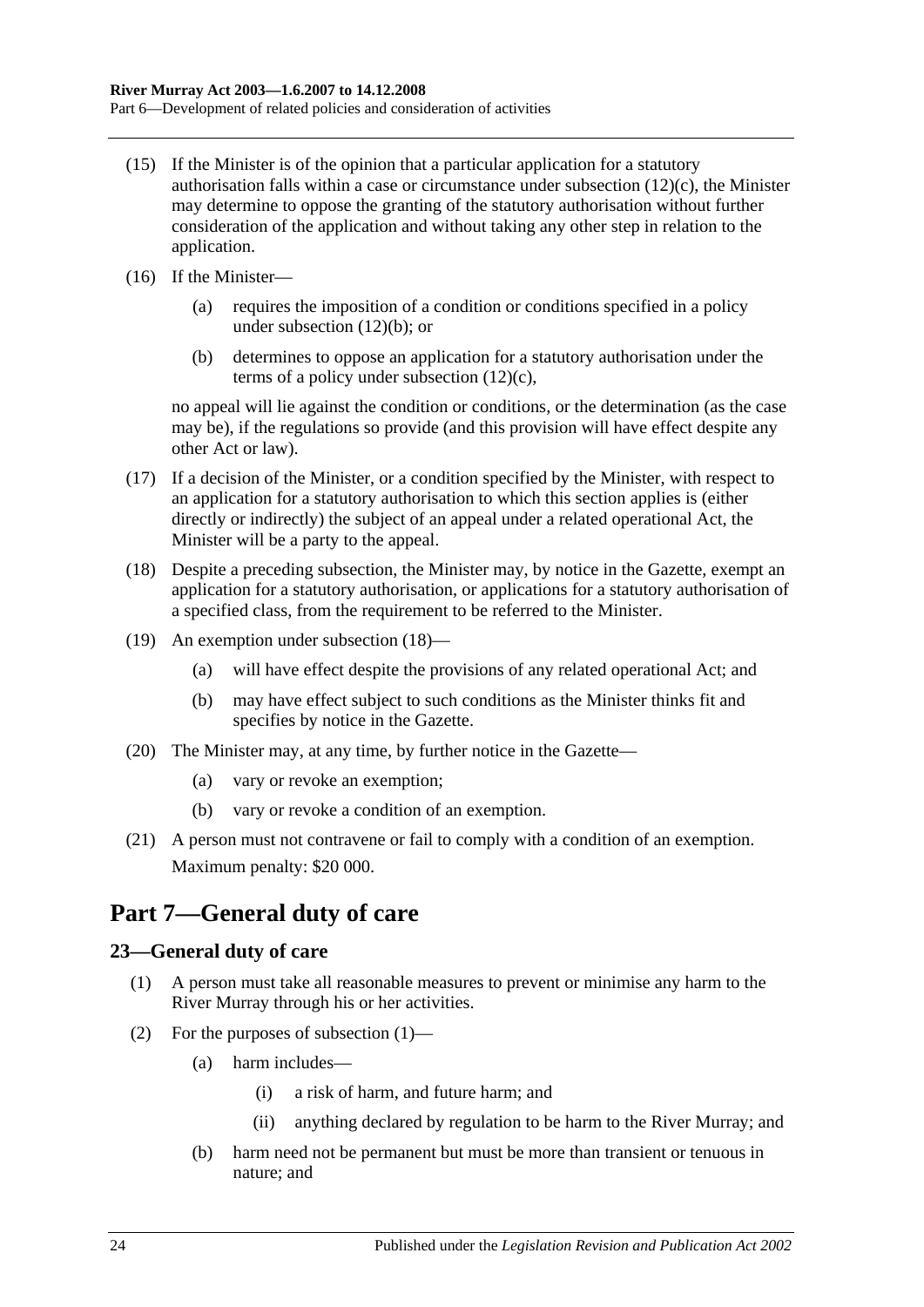- (c) in determining what measures are required to be taken, regard must be had, amongst other things, to—
	- (i) the nature of the harm; and
	- (ii) the sensitivity of the environment that may be affected and the potential impact of the harm environmentally, socially and economically; and
	- (iii) the practicality and financial implications of any alternative action, and the current state of technical and scientific knowledge; and
	- (iv) any degrees of risk that may be involved; and
	- (v) the significance of the River Murray to the State and to the environment and economy of the State; and
	- (vi) insofar as is reasonably practicable and relevant, any assessment of potential harm to the River Murray as a result of the relevant activity undertaken before a statutory authorisation (if any) was granted under a related operational Act, and the extent to which any such harm was intended to be prevented or minimised through the attachment of conditions to a statutory authorisation (if any) under a related operational Act.
- (3) A person will be taken not to be in breach of [subsection](#page-23-3) (1) if the person is acting in circumstances prescribed by the regulations.
- (4) A person who breaches the duty created by [subsection](#page-23-3) (1) is not, on account of the breach alone, guilty of an offence but—
	- (a) compliance with the duty may be enforced by the issuing of a protection order under [Part 8;](#page-24-0) and
	- (b) a reparation order or reparation authorisation may be issued under [Part 8](#page-24-0) in respect of the breach of the duty.

# <span id="page-24-1"></span><span id="page-24-0"></span>**Part 8—Protection and other orders**

### **Division 1—Orders**

### <span id="page-24-2"></span>**24—Protection orders**

- (1) The Minister may issue a River Murray Protection Order under this Division for the purpose of securing compliance with—
	- (a) the general duty of care; or
	- (b) a condition of—
		- (i) a statutory authorisation that relates to an activity carried out, or to be carried out, within the Murray-Darling Basin, insofar as this is relevant to the River Murray; or
		- (ii) an exemption that operates under this Act; or
	- (c) a management agreement; or
	- (d) any other requirement imposed by or under this Act.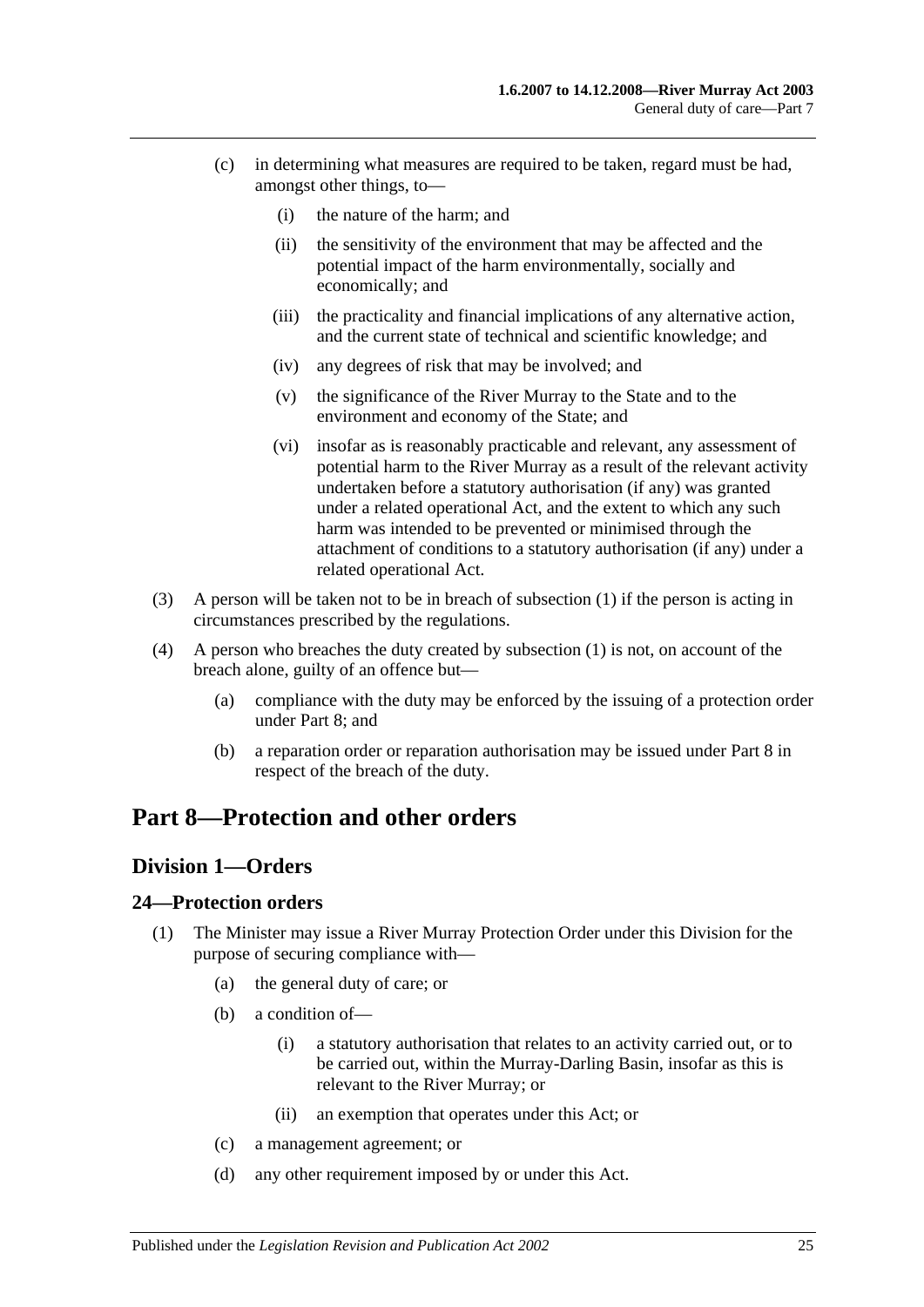- <span id="page-25-0"></span>(2) A protection order—
	- (a) must be in the form of a written notice served on the person to whom the notice is issued;
	- (b) must specify the person to whom it is issued (whether by name or a description sufficient to identify the person);
	- (c) must state the grounds on which it is made with reasonable particularity;
	- (d) may impose any requirement reasonably required for the purpose for which the order is issued including one or more of the following:
		- (i) a requirement that the person discontinue, or not commence, a specified activity indefinitely or for a specified period or until further notice from the Minister;
		- (ii) a requirement that the person not carry on a specified activity except at specified times or subject to specified conditions;
		- (iii) a requirement that the person take specified action in a specified way, and within a specified period;
		- (iv) a requirement that the person prepare, in accordance with specified requirements and to the satisfaction of the Minister, a plan of action to prevent, minimise or control harm to the River Murray;
		- (v) a requirement that the person comply with such a plan of action to the satisfaction of the Minister;
		- (vi) a requirement that the person enter into a bond in such sum and subject to such terms and conditions specified in the order, or enter into some other arrangement specified in the order (which may include payment of a sum of money into an approved account), to ensure that money is available to address the costs of any damage, or threatened damage, to the River Murray;
		- (vii) a requirement that the person comply with any specified code or standard prepared or published by the Minister or by another specified body;
		- (viii) a requirement that the person undertake specified tests or monitoring;
		- (ix) a requirement that the person furnish to the Minister specified results or reports;
		- (x) a requirement that the person appoint or engage a person with specified qualifications to prepare a plan or report or to undertake tests or monitoring required by the order;
	- (e) must state that the person may, within 14 days, appeal to the Court against the order.
- (3) An authorised officer may, if of the opinion that urgent action is required for the protection of the River Murray, issue an emergency protection order imposing requirements of a kind referred to in [subsection](#page-25-0)  $(2)(d)$  as reasonably required for the protection of the River Murray.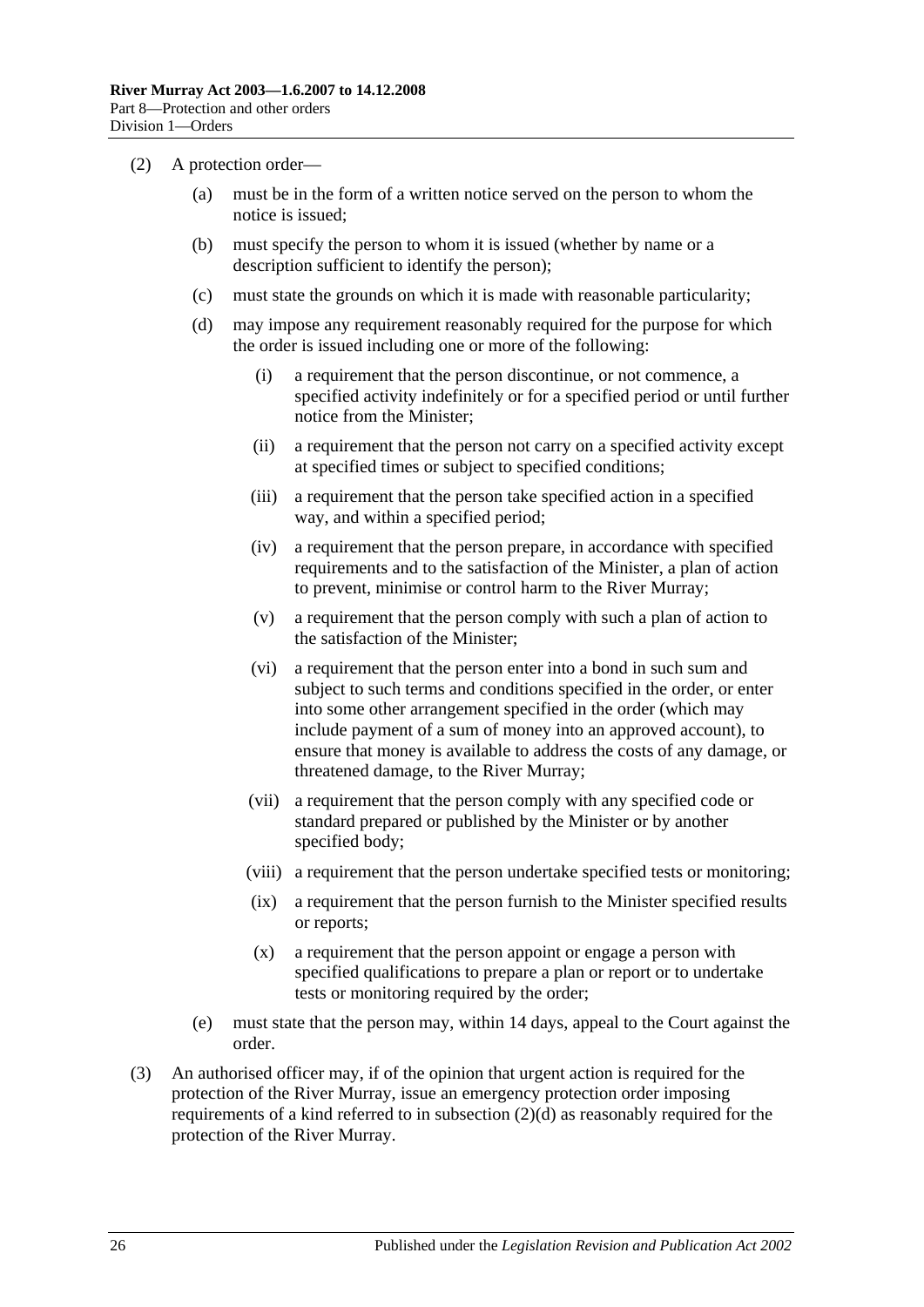- (4) An emergency protection order may be issued orally but, in that event, the person to whom the order is issued must be advised forthwith of the person's right to appeal to the Court against the order.
- (5) If an emergency protection order is issued orally, the authorised officer who issued it must confirm it in writing at the earliest opportunity by written notice given to the person to whom it applies.
- (6) If an emergency protection order is issued, the order will cease to have effect on the expiration of 72 hours from the time of its issuing unless confirmed by a written protection order issued by the Minister and served on the relevant person.
- (7) The Minister or an authorised officer may, if of the opinion that it is reasonably necessary to do so in the circumstances, include in an emergency or other protection order a requirement for an act or omission that might otherwise constitute a contravention of this Act and, in that event, a person incurs no criminal liability under this Act for compliance with the requirement.
- (8) The Minister may, by written notice served on a person to whom a protection order has been issued, vary or revoke the order.
- (9) A person to whom a protection order is issued must comply with the order.

Maximum penalty:

- (a) if the order was issued for the purpose of securing compliance with a requirement imposed by or under this Act or a related operational Act and a penalty is fixed by this Act or the related operational Act for contravention of that requirement—that penalty;
- (b) if the order was issued in relation to a domestic activity for the purpose of securing compliance with the general duty of care—\$ 2 500;
- (c) in any other case—\$120 000.

Expiation fee:

- (a) if the order was issued in relation to a domestic activity for the purpose of securing compliance with the general duty of care in relation to a domestic activity—\$250;
- (b) in any other case—\$500.
- (10) A person must not hinder or obstruct a person complying with a protection order. Maximum penalty: \$10 000.

# <span id="page-26-1"></span><span id="page-26-0"></span>**25—Action on non-compliance with a protection order**

- (1) If the requirements of a protection order are not complied with, the Minister may take any action required by the order.
- (2) Action to be taken by the Minister under [subsection](#page-26-1) (1) may be taken on the Minister's behalf by an authorised officer, a member of the Minister's department, or another person authorised by the Minister for the purpose.
- (3) A person taking action under this section may enter any relevant land at any reasonable time.
- (4) The reasonable costs and expenses incurred by the Minister in taking action under this section may be recovered by the Minister as a debt from the person who failed to comply with the requirements of the protection order.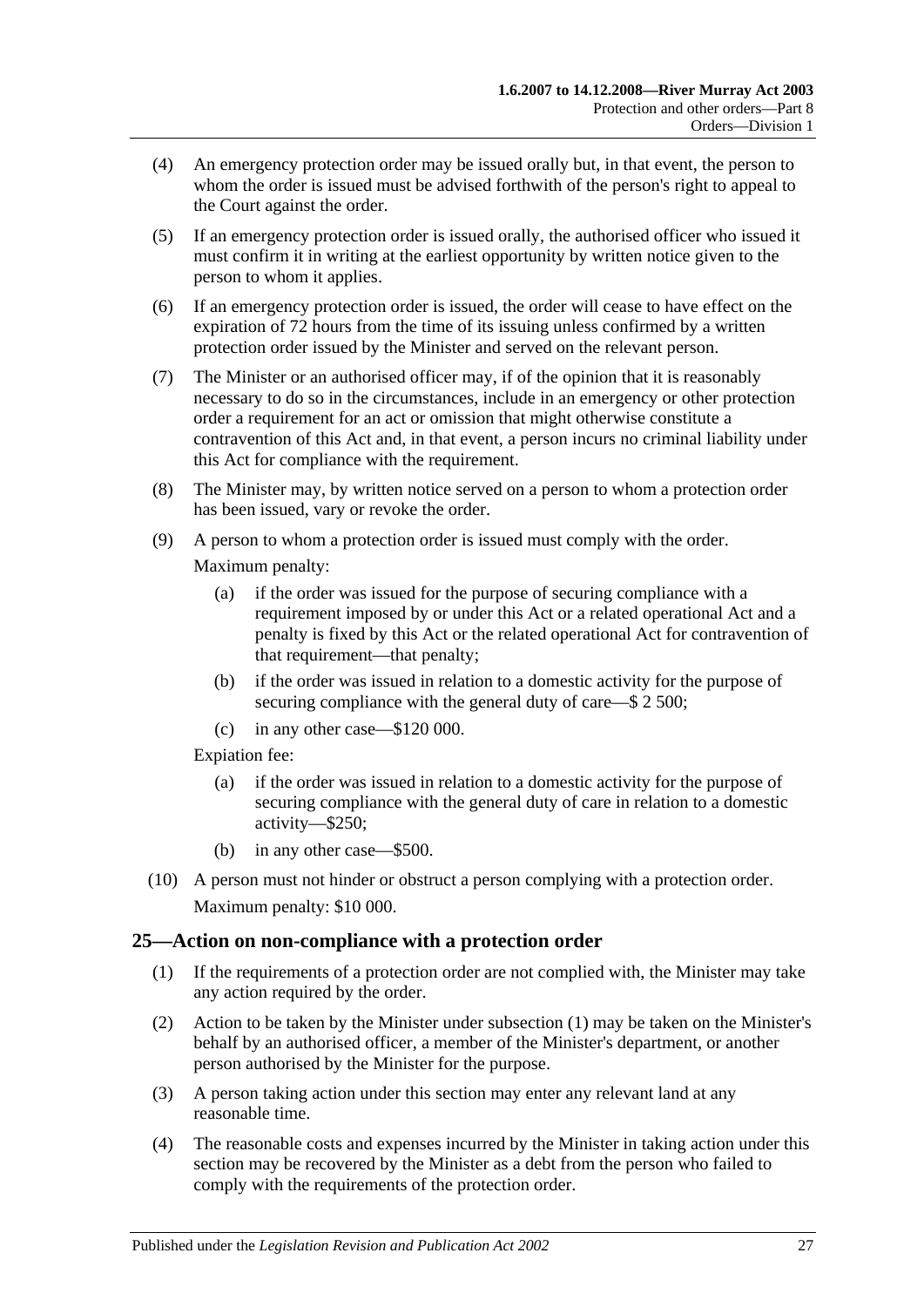- (5) If an amount is recoverable from a person by the Minister under this section—
	- (a) the Minister may, by notice in writing to the person, fix a period, being not less than 28 days from the date of the notice, within which the amount must be paid by the person, and, if the amount is not paid by the person within that period, the person is liable to pay interest charged at the prescribed rate per annum on the amount unpaid; and
	- (b) the amount together with any interest charge so payable is until paid a charge in favour of the Minister on any land owned by the person in relation to which the protection order is registered under [Division 2.](#page-31-1)

#### <span id="page-27-0"></span>**26—Reparation orders**

- (1) If the Minister is satisfied that a person has caused harm to the River Murray by contravention of—
	- (a) the general duty of care; or
	- (b) a condition of—
		- (i) a statutory authorisation that relates to an activity carried out within the Murray-Darling Basin; or
		- (ii) an exemption that operates under this Act; or
	- (c) a management agreement; or
	- (d) any other requirement imposed by or under this Act,

the Minister may issue a River Murray Reparation Order requiring the person—

- (e) to take specified action within a specified period to make good any resulting damage to the River Murray; or
- (f) to make a payment or payments into an approved account to enable action to be taken to address any resulting damage to the River Murray,

or both.

- <span id="page-27-1"></span>(2) A reparation order—
	- (a) must be in the form of a written notice served on the person to whom it is issued;
	- (b) must specify the person to whom it is issued (whether by name or a description sufficient to identify the person);
	- (c) must state the grounds on which it is made with reasonable particularity;
	- (d) may include requirements for action to be taken to prevent or mitigate further harm to the River Murray, or for a plan of action to be prepared to the satisfaction of the Minister;
	- (e) may include requirements for specified tests or monitoring;
	- (f) may include requirements for furnishing to the Minister specified results or reports;
	- (g) may include requirements that the person to whom it is issued appoint or engage a person with specified qualifications to prepare a plan or report or to undertake tests or monitoring required by the order;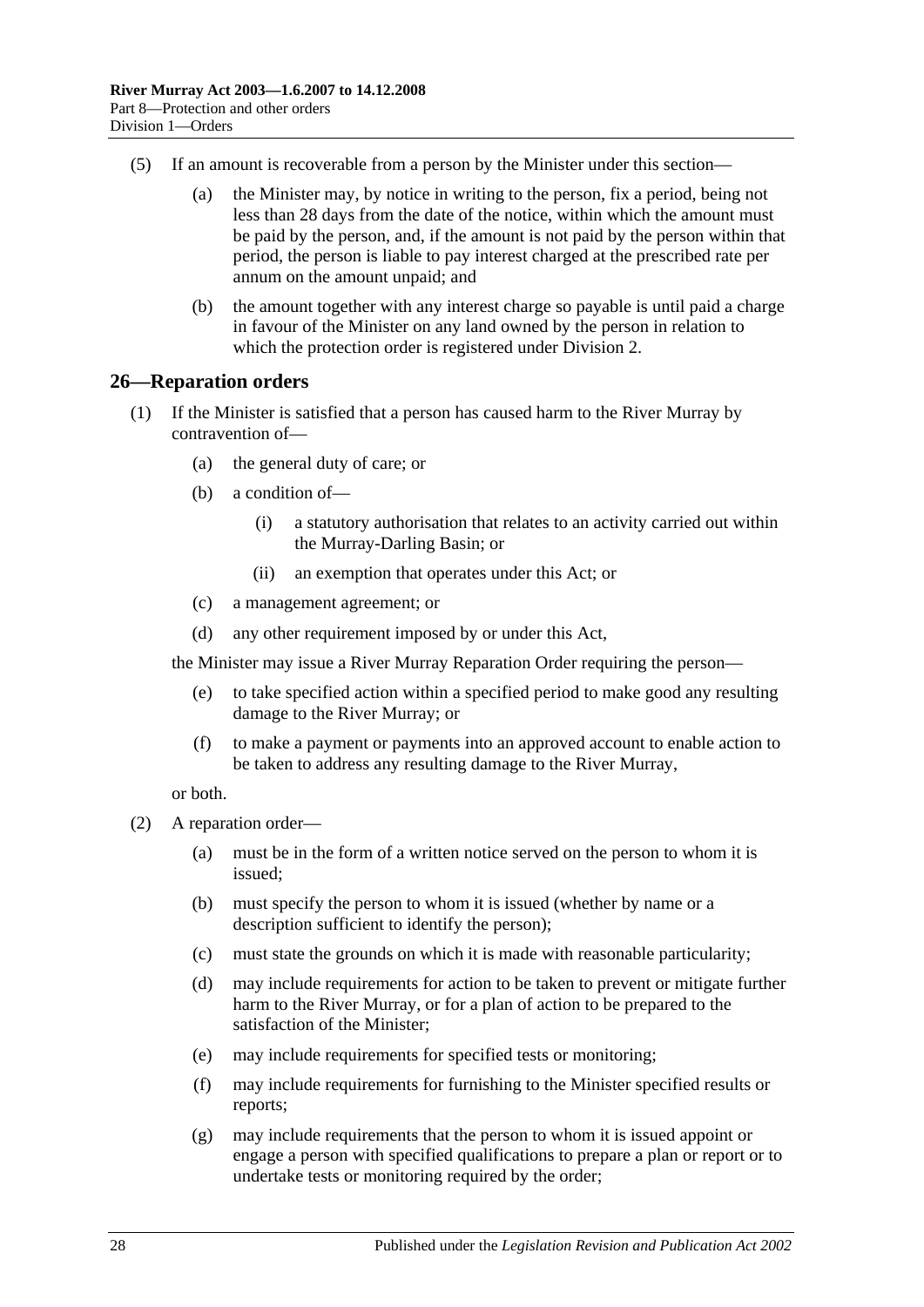- (h) in the case of an order requiring payment into an approved account, may provide that payments must occur in accordance with a scheme specified by the Minister (either at the time of the making of the order or at a later time when the extent or impact of any action has been assessed or finally determined);
- (i) must state that the person may, within 14 days, appeal to the Court against the order.
- (3) An authorised officer may, if of the opinion that urgent action is required to prevent or mitigate further harm, issue an emergency reparation order containing requirements of a kind referred to in [subsection](#page-27-1) (2), other than a requirement for payment into an approved account.
- (4) An emergency reparation order may be issued orally, but, in that event, the person to whom it is issued must be advised forthwith of the person's right to appeal to the Court against the order.
- (5) If an emergency protection order is issued orally, the authorised officer who issued it must confirm it in writing at the earliest opportunity by written notice given to the person to whom it applies.
- (6) If an emergency reparation order is issued, the order will cease to have effect on the expiration of 72 hours from the time of its issuing unless confirmed by a written reparation order issued by the Minister and served on the relevant person.
- (7) The Minister or an authorised officer may, if of the opinion that it is reasonably necessary to do so in the circumstances, include in an emergency or other reparation order a requirement for an act or omission that might otherwise constitute a contravention of this Act and, in that event, a person incurs no criminal liability under this Act for compliance with the requirement.
- (8) The Minister may, by written notice served on a person to whom a reparation order has been issued, vary or revoke the order.
- (9) A person to whom a reparation order is issued must comply with the order. Maximum penalty: \$120 000.

### <span id="page-28-1"></span><span id="page-28-0"></span>**27—Action on non-compliance with a reparation order**

- (1) If the requirements of a reparation order are not complied with, the Minister may take any action required by the order.
- (2) Action taken by the Minister under [subsection](#page-28-1) (1) may be taken on the Minister's behalf by an authorised officer, a member of the Minister's department, or another person authorised by the Minister for the purpose.
- (3) A person taking action under this section may enter any relevant land at any reasonable time.
- (4) The reasonable costs and expenses incurred by the Minister in taking action under this section may be recovered by the Minister as a debt from the person who failed to comply with the requirements of the reparation order.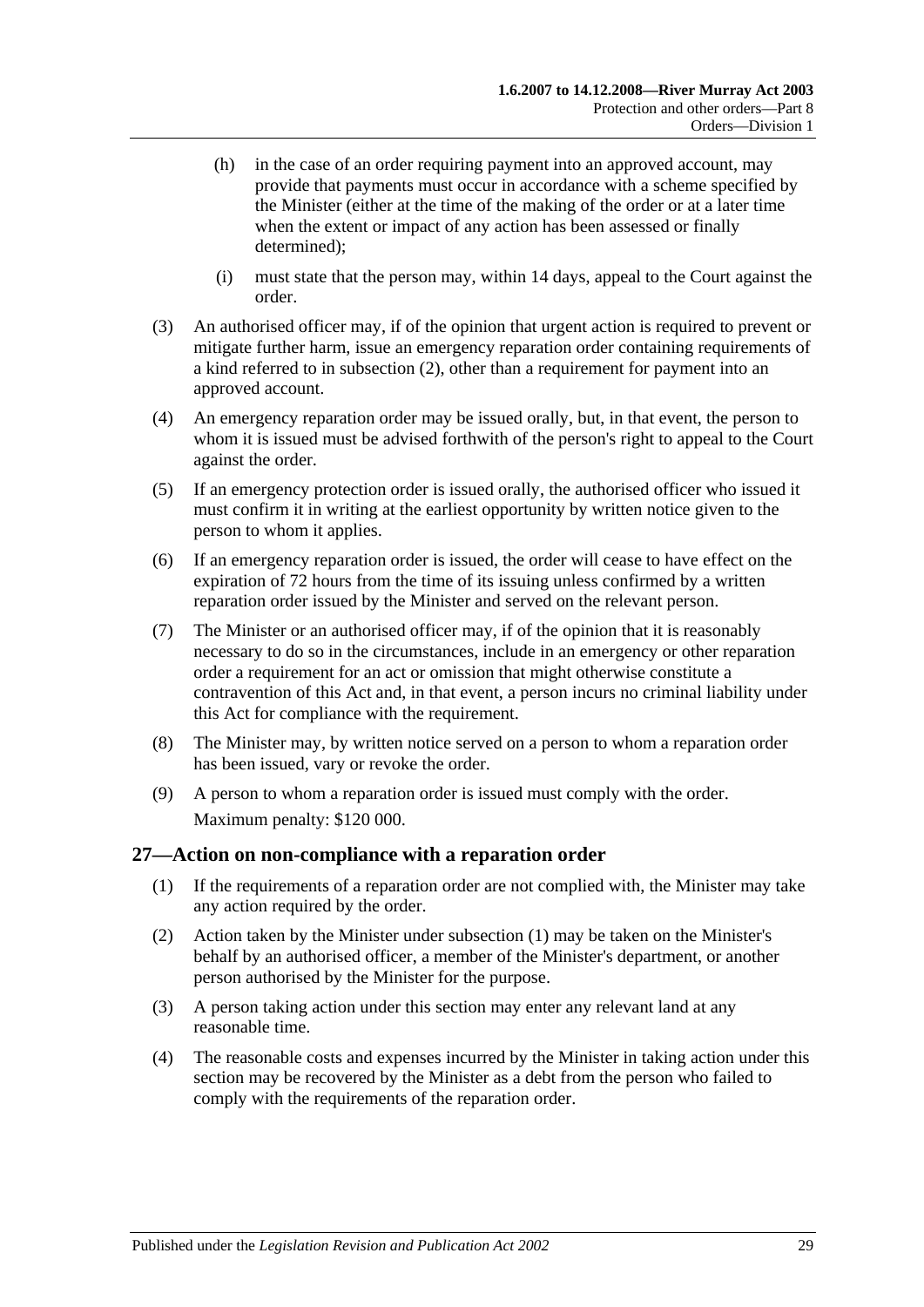- (5) If an amount is recoverable from a person by the Minister under this section—
	- (a) the Minister may, by notice in writing to the person, fix a period, being not less than 28 days from the date of the notice, within which the amount must be paid by the person, and, if the amount is not paid by the person within that period, the person is liable to pay interest charged at the prescribed rate per annum on the amount unpaid; and
	- (b) the amount together with any interest charge so payable is until paid a charge in favour of the Minister on any land owned by the person in relation to which the reparation order is registered under [Division 2.](#page-31-1)

#### <span id="page-29-1"></span><span id="page-29-0"></span>**28—Reparation authorisations**

- (1) If the Minister is satisfied that a person has caused harm to the River Murray by contravention of—
	- (a) the general duty of care; or
	- (b) a condition of—
		- (i) a statutory authorisation that relates to an activity carried out within the Murray-Darling Basin; or
		- (ii) an exemption that operates under this Act; or
	- (c) a management agreement; or
	- (d) any other requirement imposed by or under this Act,

the Minister may (whether or not a reparation order has been issued to the person) issue a reparation authorisation under which authorised officers or other persons authorised by the Minister for the purpose may take specified action on the Minister's behalf to make good any resulting damage to the River Murray.

- (2) A reparation authorisation—
	- (a) must be in the form of a written notice;
	- (b) must specify the person alleged to have caused the harm (whether by name or a description sufficient to identify the person);
	- (c) must state the grounds on which it is made with reasonable particularity;
	- (d) may include authorisation for action to be taken to prevent or mitigate further harm to the River Murray.
- (3) The Minister must, as soon as practicable after issuing a reparation authorisation, serve a copy of the authorisation on the person alleged to have caused the harm.
- (4) The Minister may, by notice in writing, vary or revoke a reparation authorisation and must, as soon as practicable after doing so, serve a copy of the notice on the person alleged to have caused the harm.
- (5) If a person other than an authorised officer is authorised to take action under [subsection](#page-29-1) (1), the following provisions apply:
	- (a) the Minister must issue the person with an instrument of authority;
	- (b) the person may exercise such powers of an authorised officer as are reasonably required for the purpose of taking action under that subsection;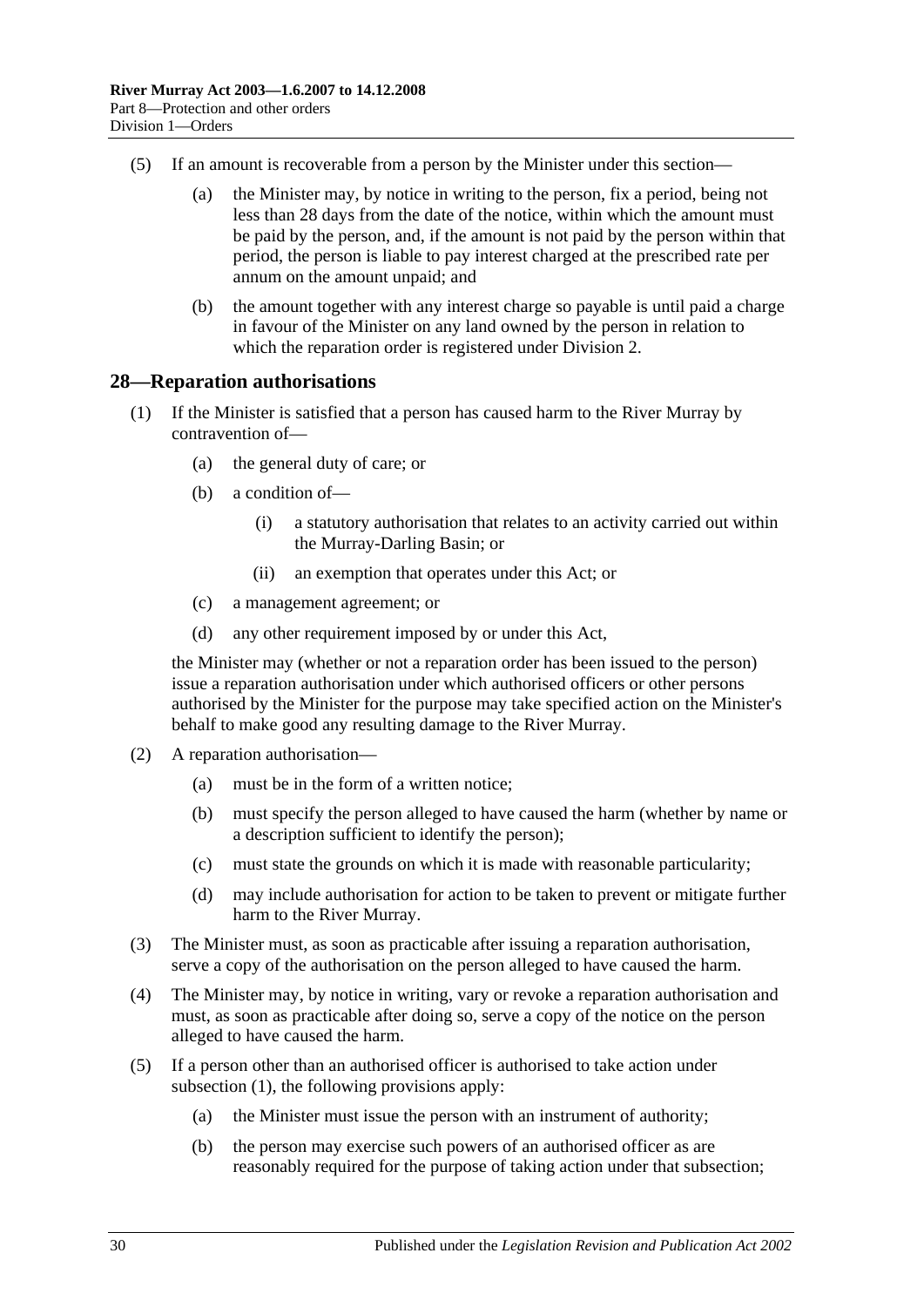- (c) the provisions of this Act apply in relation to the exercise of such powers by the person in the same way as in relation to an authorised officer;
- (d) the person must produce the instrument of authority for the inspection of any person in relation to whom the person intends to exercise powers of an authorised officer.
- (6) A person taking action under a reparation authorisation may enter any relevant land at any reasonable time.
- (7) The reasonable costs and expenses incurred by the Minister in taking action under a reparation authorisation may be recovered by the Minister as a debt from the person who caused the relevant harm.
- (8) If an amount is recoverable from a person by the Minister under this section—
	- (a) the Minister may, by notice in writing to the person, fix a period, being not less than 28 days from the date of the notice, within which the amount must be paid by the person, and, if the amount is not paid by the person within that period, the person is liable to pay interest charged at the prescribed rate per annum on the amount unpaid; and
	- (b) the amount together with any interest charge so payable is until paid a charge in favour of the Minister on any land owned by the person in relation to which the reparation authorisation is registered under [Division 2.](#page-31-1)

### <span id="page-30-0"></span>**29—Interim restraining orders**

- (1) If the Minister is of the opinion—
	- (a) that an activity may cause, or may be causing, harm to the River Murray; but
	- (b) that there is insufficient information available to the Minister to enable the Minister to assess the likelihood of harm, or the extent or impact of harm, to the River Murray; and
	- (c) that an order under this section is necessary to ensure the protection of the River Murray pending the acquisition and assessment of information by the Minister,

the Minister may issue an Interim Restraining Order under this section requiring a person to discontinue, or not commence, a specified activity.

- <span id="page-30-1"></span>(2) An order under this section takes effect on service of notice of the order on the person to whom it is directed and ceases to have effect after a period, not exceeding 28 days, specified in the order unless extended by the Court under [Division 3.](#page-32-1)
- (3) If the Minister specifies a period under [subsection](#page-30-1) (2) that is less than 28 days, the Minister may, by subsequent notice in writing to the person to whom the order was directed, extend the period of order (and may subsequently again extend that period), provided that the total period does not exceed 28 days.
- (4) A notice of an order under [subsection](#page-30-1) (2) must set out the relevant person's right to appeal to the Court against the order.
- (5) The Minister may, by written notice served on the person to whom an order is directed under this section, vary or revoke the order.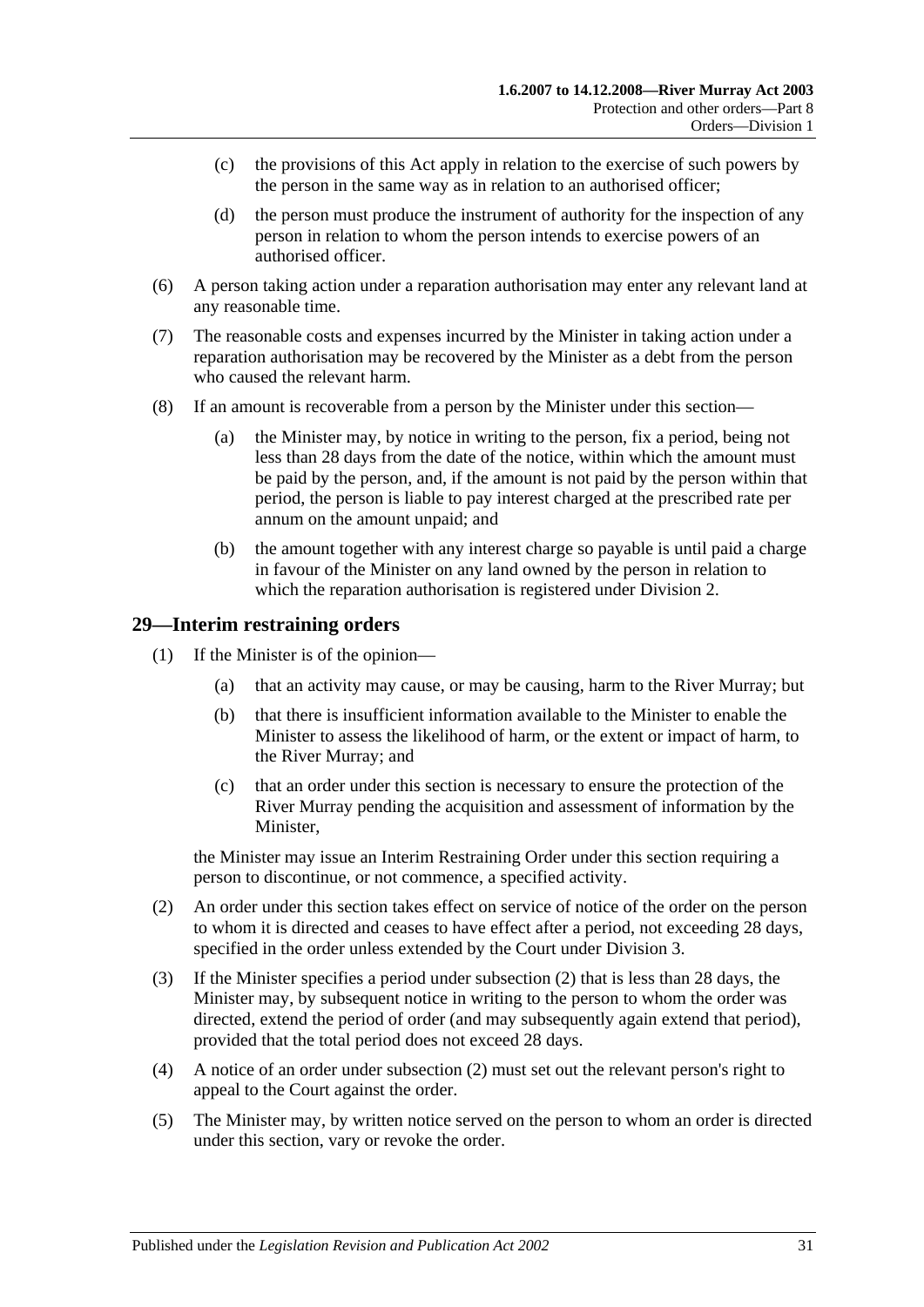(6) A person must comply with the terms of an order under this section. Maximum penalty: \$50 000.

# <span id="page-31-3"></span><span id="page-31-0"></span>**30—Related matters**

- (1) The Minister should, so far as is reasonably practicable, consult with any other public authority that may also have power to act with respect to the particular matter before the Minister issues a River Murray Protection Order, River Murray Reparation Order or reparation authorisation under this Division.
- (2) [Subsection](#page-31-3) (1) does not apply—
	- (a) where action is being taken under this Act as a matter of urgency; or
	- (b) in any other circumstance of a prescribed kind.
- (3) A person cannot claim compensation from—
	- (a) the Minister or the Crown; or
	- (b) an authorised officer; or
	- (c) a person acting under the authority of the Minister or an authorised officer,

in respect of a requirement imposed by or under this Division, or on account of any act or omission undertaken or made in the exercise of a power under this Division.

# <span id="page-31-1"></span>**Division 2—Registration of orders and effect of charges**

#### <span id="page-31-2"></span>**31—Registration**

- $(1)$  If—
	- (a) the Minister issues an order or authorisation under [Division 1;](#page-24-1) and
	- (b) the order or authorisation is issued in relation to an activity carried out on land, or requires a person to take action on or in relation to land,

the Minister may apply to the Registrar-General for the registration of the order or authorisation in relation to that land.

- <span id="page-31-4"></span>(2) An application under this section must—
	- (a) define the land to which it relates; and
	- (b) comply with any requirement imposed by the Registrar-General for the purposes of this section.
- (3) The Registrar-General must on—
	- (a) due application under [subsection](#page-31-4) (2); and
	- (b) lodgement of a copy of the relevant order or authorisation,

register the order or authorisation in relation to the land by making such entries in any register book, memorial or other book or record in the Lands Titles Registration Office or in the General Registry Office as the Registrar-General thinks fit.

(4) An order or authorisation registered under this section is binding on each owner and occupier from time to time of the land.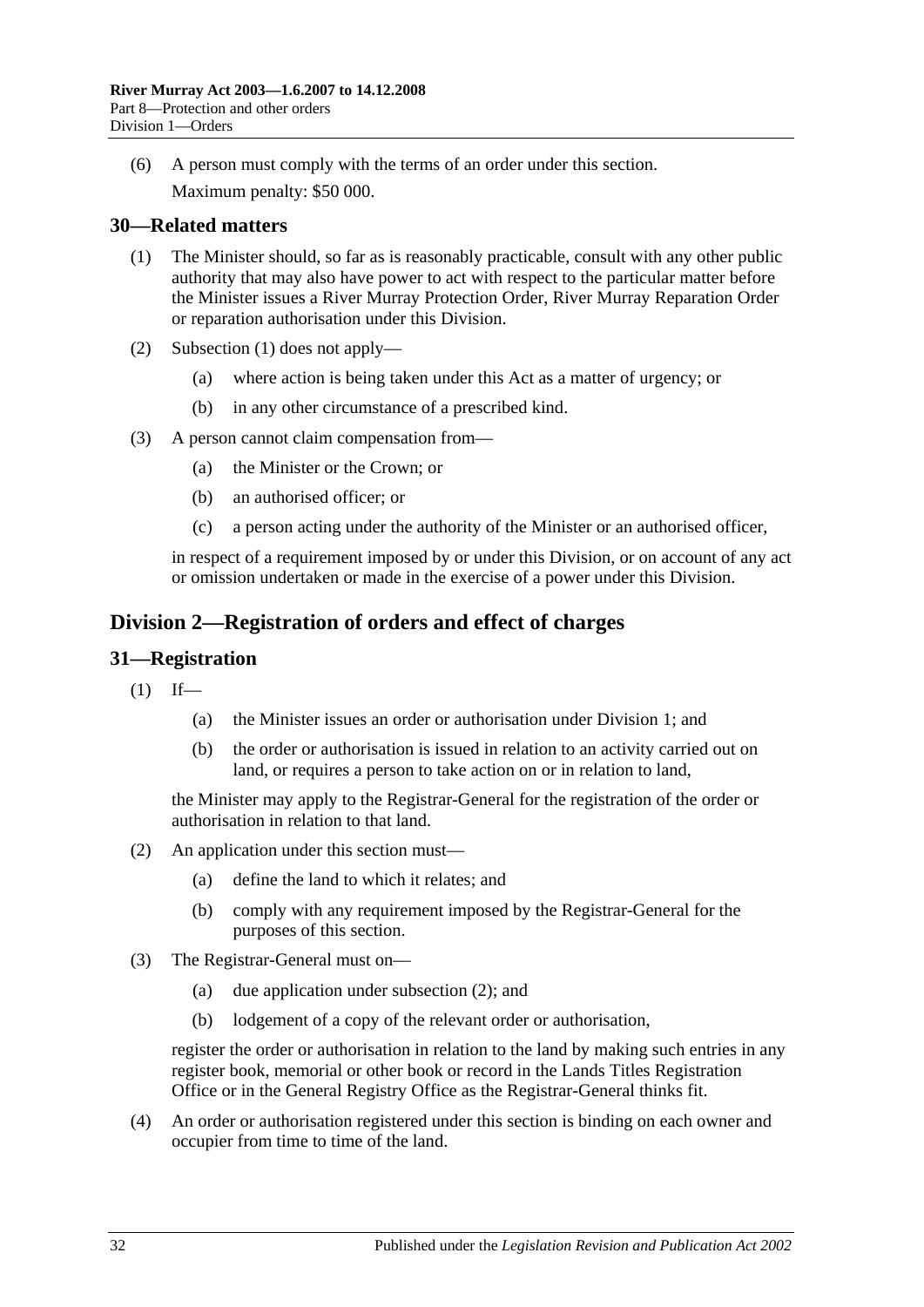- (5) The Registrar-General must, on application by the Minister, cancel the registration of an order or authorisation in relation to land and make such endorsements to that effect in the appropriate register book, memorial or other book or record in respect of the land as the Registrar-General thinks fit.
- (6) The Minister may, if the Minister thinks fit, apply to the Registrar-General for cancellation of the registration of an order or authorisation under this section in relation to land, and must do so—
	- (a) on revocation of the order or authorisation; or
	- (b) in relation to—
		- (i) an order—
			- (A) on full compliance with the requirements of the order;
			- (B) if the Minister has taken action under [Division 1](#page-24-1) to carry out the requirements of the order—on payment to the Minister of any amount recoverable by the Minister under [Division 1](#page-24-1) in relation to the action so taken; or
		- (ii) an authorisation—on payment to the Minister of any amount recoverable by the Minister under [Division 1](#page-24-1) in relation to the action taken in pursuance of the authorisation.

#### <span id="page-32-0"></span>**32—Effect of charge**

A charge imposed on land under [Division 1](#page-24-1) has priority over—

- (a) any prior charge on the land (whether or not registered) that operates in favour of a person who is an associate of the owner of the land; and
- (b) any other charge on the land other than a charge registered prior to registration under this Division of the relevant order or authorisation in relation to the land.

# <span id="page-32-1"></span>**Division 3—Appeals to Court**

### <span id="page-32-2"></span>**33—Appeals to Court**

- (1) A person to whom a protection order, reparation order or interim restraining order has been issued under [Division 1](#page-24-1) may appeal to the Court against the order or any variation of the order.
- (2) An appeal must be made in a manner and form determined by the Court, setting out the grounds of the appeal.
- <span id="page-32-3"></span>(3) Subject to this section, an appeal must be made within 14 days after the order is issued or the variation is made.
- (4) The Court may, if it is satisfied that it is just and reasonable in the circumstances to do so, dispense with the requirement that an appeal be made within the period fixed by [subsection](#page-32-3) (3).
- (5) Unless otherwise determined by the Court, an appeal must be referred in the first instance to a conference under section 16 of the *[Environment, Resources and](http://www.legislation.sa.gov.au/index.aspx?action=legref&type=act&legtitle=Environment%20Resources%20and%20Development%20Court%20Act%201993)  [Development Court Act](http://www.legislation.sa.gov.au/index.aspx?action=legref&type=act&legtitle=Environment%20Resources%20and%20Development%20Court%20Act%201993) 1993* (and the provisions of that Act will then apply in relation to that appeal).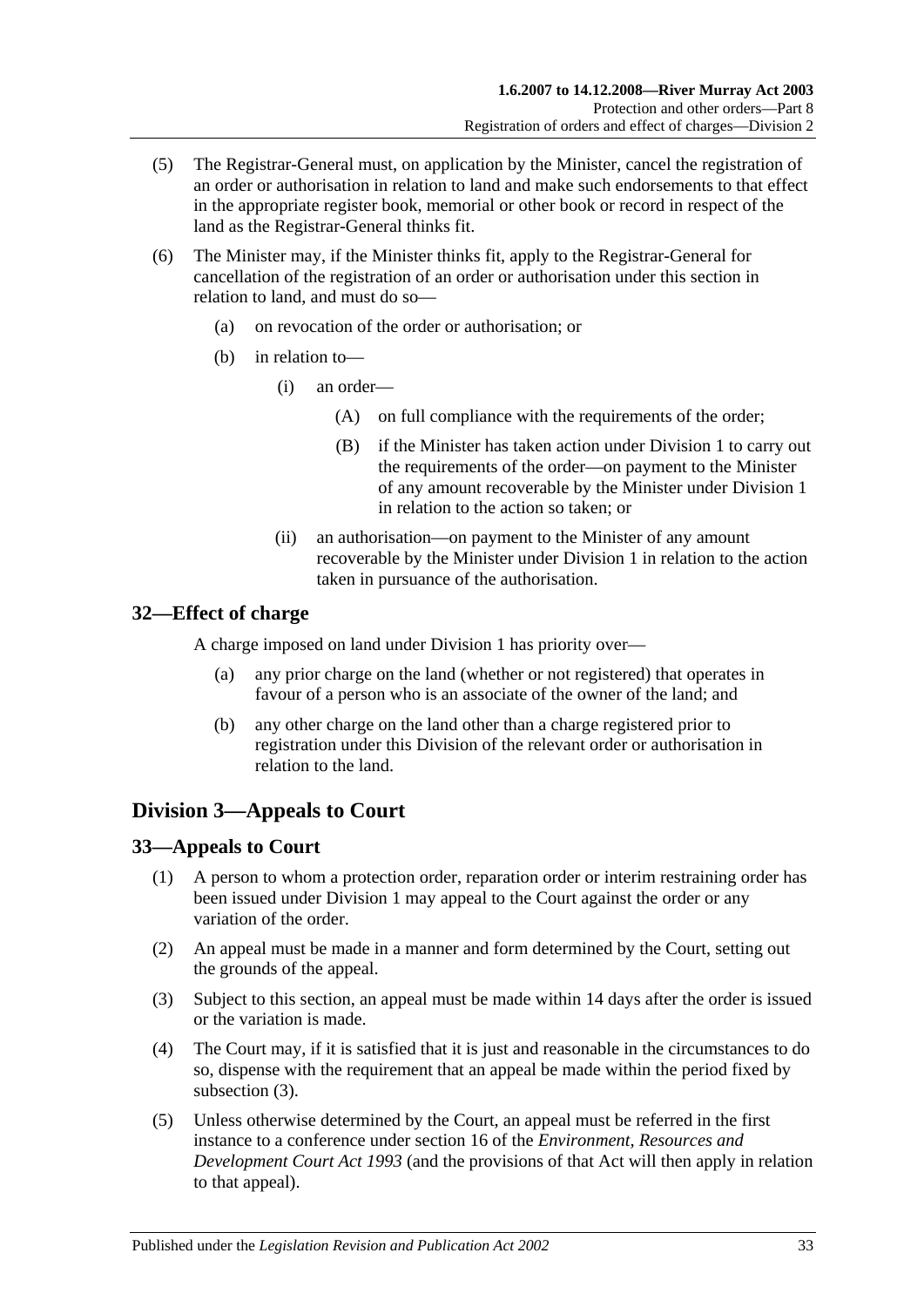- (6) Subject to [subsection](#page-33-3) (7), the institution of an appeal does not affect the operation of the order to which the appeal relates or prevent the taking of action to implement the order.
- <span id="page-33-3"></span>(7) The Court may, on application by a party to an appeal, make an order staying or otherwise affecting the operation or implementation of the whole or a part of an order if the Court is satisfied that it is appropriate to do so having regard to—
	- (a) the possible consequences to the River Murray and the interests of any persons who may be affected by the appeal; and
	- (b) the need to secure the effectiveness of the hearing and determination of the appeal.
- (8) An order under [subsection](#page-33-3) (7)—
	- (a) may be varied or revoked by the Court by further order;
	- (b) is subject to such conditions as are specified in the order;
	- (c) has effect until—
		- (i) the end of the period of operation (if any) specified in the order; or
		- (ii) the decision of the Court on the appeal comes into operation,

whichever is the earlier.

- (9) The Court must not make an order under [subsection](#page-33-3) (7) unless each party to the appeal has been given a reasonable opportunity to make submissions in relation to the matter.
- (10) The Court may, on hearing an appeal under this section—
	- (a) confirm, vary or revoke the order appealed against;
	- (b) order or direct a person or body to take such action as the Court thinks fit, or to refrain (either temporarily or permanently) from such action or activity as the Court thinks fit;
	- (c) make any consequential or ancillary order or direction, or impose any condition, that it considers necessary or expedient.

# <span id="page-33-0"></span>**Part 9—Miscellaneous**

#### <span id="page-33-4"></span><span id="page-33-1"></span>**34—Native title**

- (1) Nothing done under this Act will be taken to affect native title in any land or water.
- (2) However, [subsection](#page-33-4) (1) does not apply if the effect is valid under a law of the State or the *Native Title Act 1993* (Commonwealth).

### <span id="page-33-2"></span>**35—Immunity provision**

No act or omission undertaken or made by the Minister or any other person engaged in the administration of this Act, or by another person or body acting under the authority of the Minister, with a view to—

(a) exercising or performing a power or function under this Act; or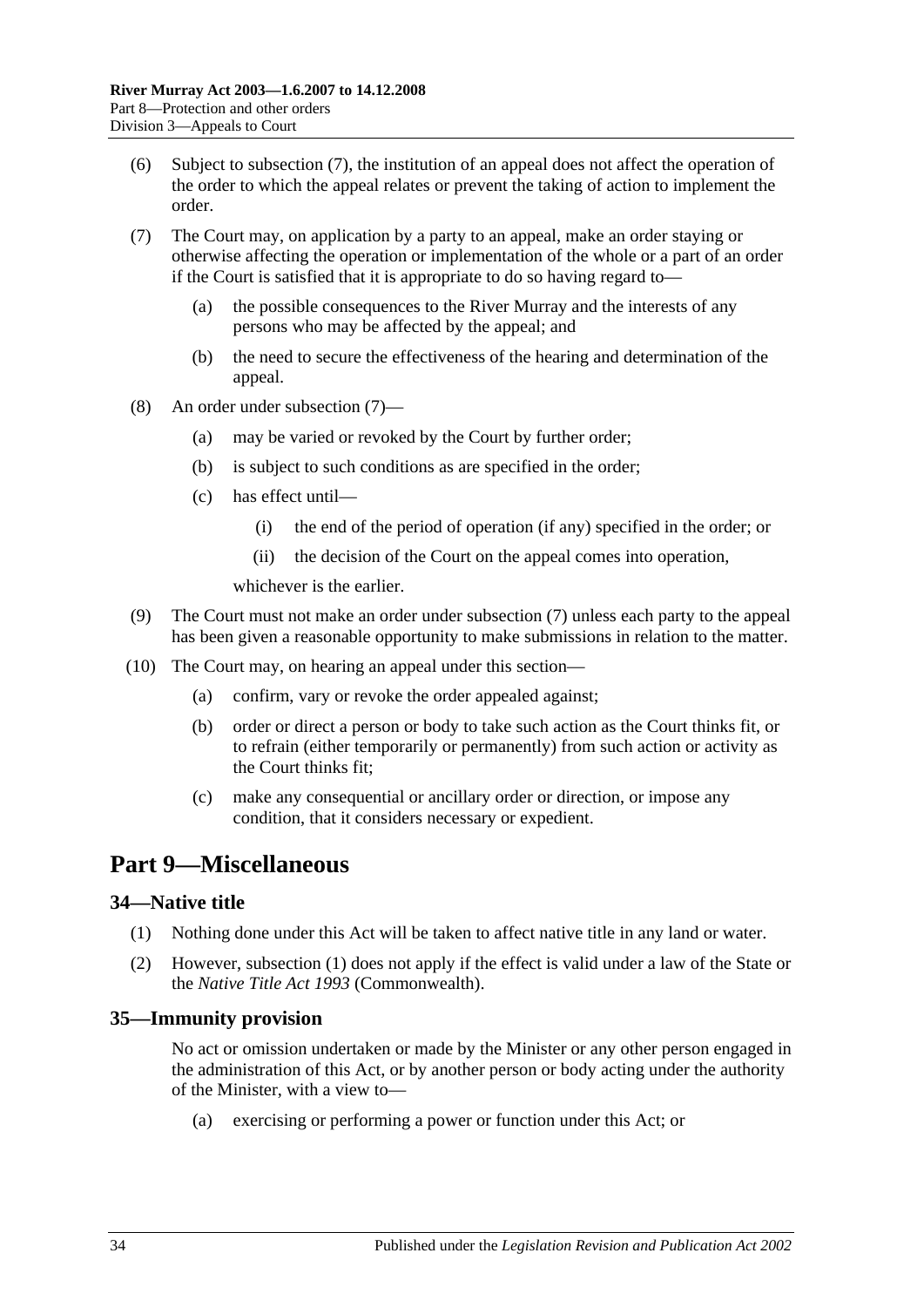- (b) protecting, restoring or enhancing the River Murray, or any aspect of the River Murray (including by exercising or performing any power or function under another Act); or
- (c) furthering the ORMs (including by exercising or performing any power or function under another Act),

(including by changing the flow of the River Murray, causing the level of any water resource to rise or fall, inundating any place, causing or allowing any water to escape or to be redirected, taking action that may damage any land or property, or adversely affecting the use or enjoyment of any land or property), gives rise to any liability (whether based on a statutory or common law duty to take care or otherwise) against the Minister, person or body, or the Crown.

### <span id="page-34-0"></span>**36—False or misleading information**

A person must not make a statement that is false or misleading in a material particular (whether by reason of the inclusion or omission of any particular) in any information provided under this Act.

Maximum penalty: \$10 000.

### <span id="page-34-1"></span>**37—Continuing offence**

- (1) A person convicted of an offence against a provision of this Act in respect of a continuing act or omission—
	- (a) is liable, in addition to the penalty otherwise applicable to the offence, to a penalty for each day during which the act or omission continued of not more than one-tenth of the maximum penalty prescribed for that offence; and
	- (b) is, if the act or omission continues after the conviction, guilty of a further offence against the provision and liable, in addition to the penalty otherwise applicable to the further offence, to a penalty for each day during which the act or omission continued after the conviction of not more than one-tenth of the maximum penalty prescribed for the offence.
- (2) If an offence consists of an omission to do something that is required to be done, the omission will be taken to continue for as long as the thing required to be done remains undone after the end of the period for compliance with the requirement.

### <span id="page-34-2"></span>**37A—Commencement of proceedings for summary offences**

- (1) Proceedings for a summary offence against this Act may be commenced at any time within 3 years after the date of the alleged commission of the offence or, with the authorisation of the Attorney-General, at any later time within 10 years after the date of the alleged commission of the offence.
- (2) An apparently genuine document purporting to be signed by the Attorney-General authorising the commencement of proceedings under this Act must be accepted in legal proceedings, in the absence of proof to the contrary, as proof of the authorisation.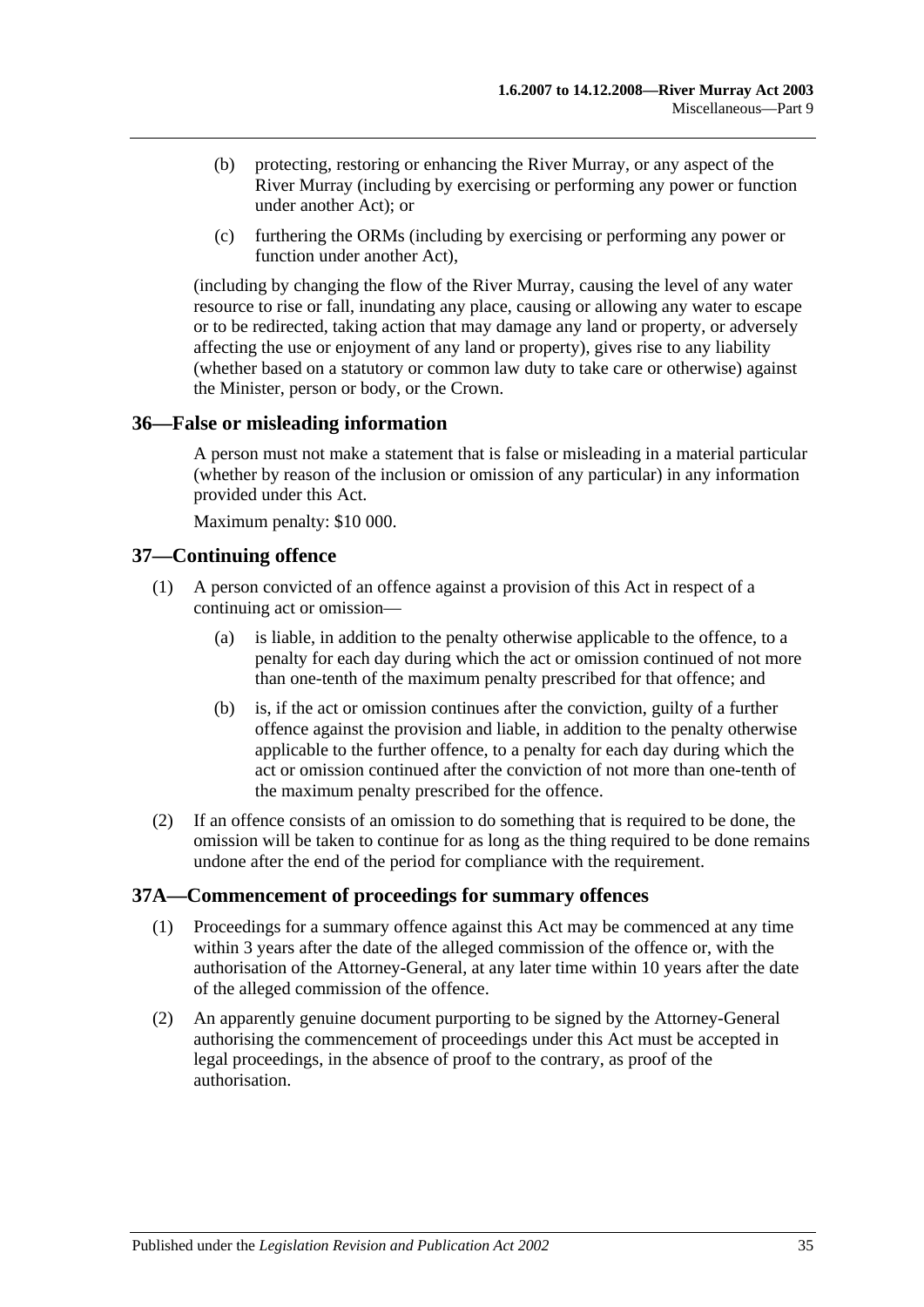### <span id="page-35-0"></span>**38—Liability of directors**

- (1) If a corporation commits an offence against this Act, each director of the corporation is guilty of an offence and liable to the same penalty as is fixed for the principal offence unless it is proved that the principal offence did not result from failure on the director's part to take reasonable care to prevent the commission of the offence.
- (2) A director of a corporation may be prosecuted and convicted of an offence under this section whether or not the corporation has been prosecuted or convicted of the offence committed by the corporation.

#### <span id="page-35-1"></span>**39—Criminal jurisdiction of Court**

Offences constituted by this Act lie within the criminal jurisdiction of the Environment, Resources and Development Court.

#### <span id="page-35-4"></span><span id="page-35-2"></span>**40—Service**

- (1) A notice, order or other document required or authorised by this Act to be given to or served on a person by the Minister or an authorised officer may—
	- (a) be served on the person or an agent of the person personally; or
	- (b) be left for the person at his or her place of residence or business with someone apparently over the age of 16 years; or
	- (c) be posted to the person at his or her last known address; or
	- (d) be transmitted by facsimile transmission or electronic mail to the person's facsimile number or electronic mail address (in which case the document will be taken to have been given or served at the time of transmission); or
	- (e) be served on the person by fixing it to, or leaving it on, a vessel or craft that the person is apparently in charge of, or expected to board at some stage, if the person giving or serving the document has reasonable grounds to believe that service in this manner will bring the document to the attention of the person to be served.
- (2) Without limiting the effect of [subsection](#page-35-4) (1), a notice, order or other document required or authorised to be given to or served on a person may, if the person is a company or registered body within the meaning of the *Corporations Act 2001* of the Commonwealth, be given to or served on the person in accordance with that Act.

#### <span id="page-35-3"></span>**41—Application or adoption of codes or standards**

(1) A provision of this Act that allows for the application or incorporation of a code, standard, policy or other document (whether by or under a condition, order, regulation or otherwise) will be taken to allow the application or incorporation of the code, standard, policy or document as in force at the time of the application or incorporation of the code, standard, policy or other document or as in force from time to time.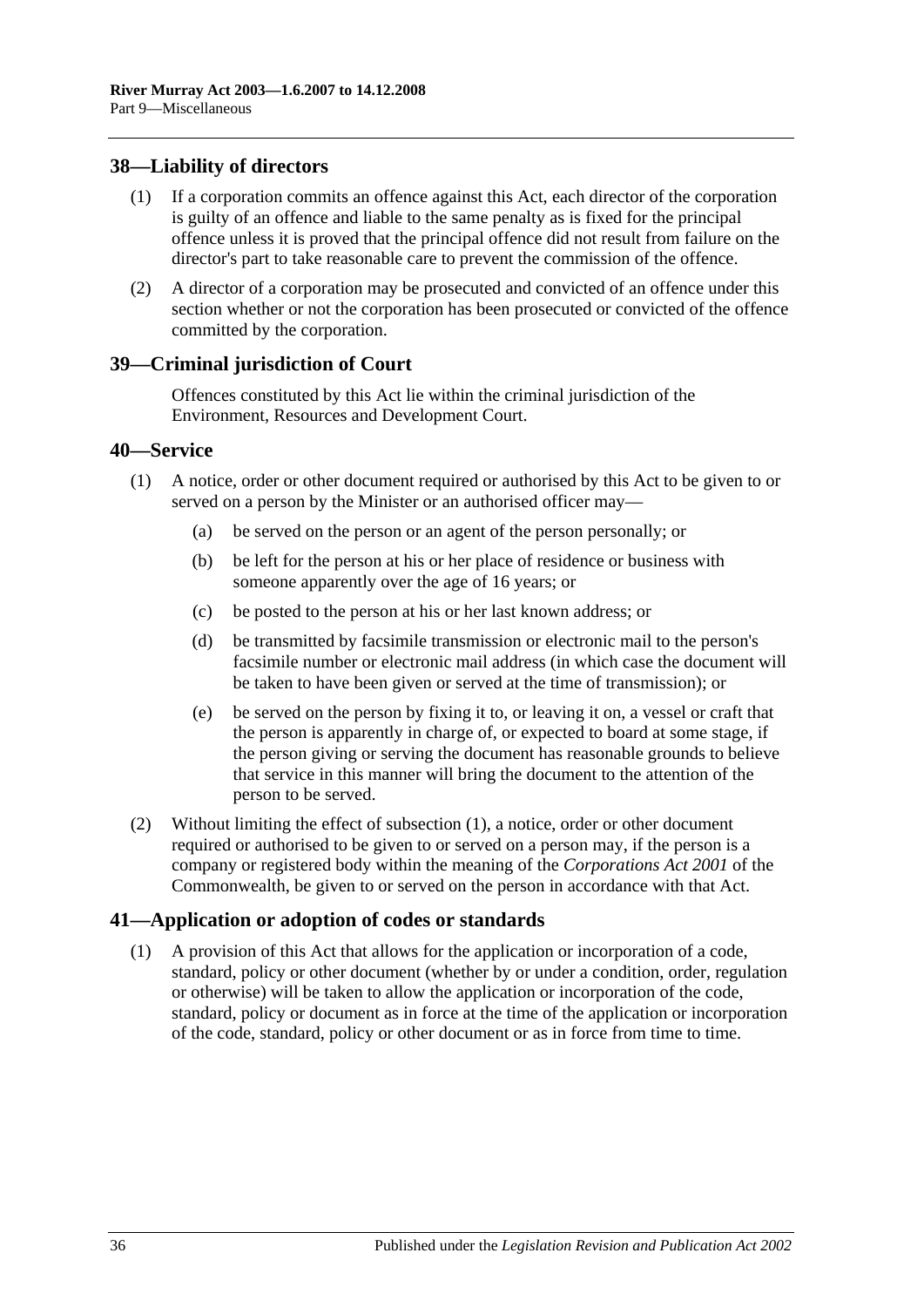- (2) If a code, standard, policy or other document is expressly applied or incorporated by or under the terms or provisions of a condition, order or regulation under this Act, then—
	- (a) the Minister should take steps to ensure that a copy of the code, standard, policy or other document is available for inspection by members of the public, without charge and during normal office hours, at an office or offices specified in the regulations (but the fact that a copy of a code, standard, policy or other document is not available in the manner envisaged by this paragraph does not render any relevant condition, order or regulation ineffectual or unenforceable); and
	- (b) in any legal proceedings, evidence of the code, standard, policy or other document may be given by production of a document purporting to be certified by or on behalf of the Minister as a true copy of the code, standard, policy or other document.

### <span id="page-36-1"></span><span id="page-36-0"></span>**42—Regulations**

- (1) The Governor may make such regulations as are contemplated by, or as are necessary or expedient for the purposes of, this Act.
- <span id="page-36-5"></span><span id="page-36-4"></span><span id="page-36-3"></span><span id="page-36-2"></span>(2) Without limiting the generality of [subsection](#page-36-1) (1), the regulations may—
	- (a) prohibit or restrict the undertaking of a specified activity, or an activity of a specified class, within a River Murray Protection Area, or a specified part of a River Murray Protection Area, specified by the regulations;
	- (b) provide that a person undertaking a specified activity, or an activity of a specified class, or proposing to undertake a specified activity, or an activity of a specified class, within a River Murray Protection Area, or a specified part of a River Murray Protection Area, comply with any prescribed requirement or condition;
	- (c) prohibit, restrict or regulate access to a River Murray Protection Area, or a specified part of a River Murray Protection Area;
	- (d) provide for the registration of any infrastructure, plant or equipment in a River Murray Protection Area;
	- (e) require the provision of any report, statement, document, specification or other form of information to the Minister or to any other prescribed person or body;
	- (f) exempt classes of persons or activities from the application of this Act or specified provisions of this Act, either unconditionally or subject to conditions;
	- (g) prescribe fees, or provide for the Minister to determine fees, to be paid with respect to a matter under this Act and provide for the recovery of those fees;
	- (h) authorise the release or publication of information of a specified kind obtained in the administration of this Act;
	- (i) prescribe fines not exceeding \$20 000 for contravention of a regulation.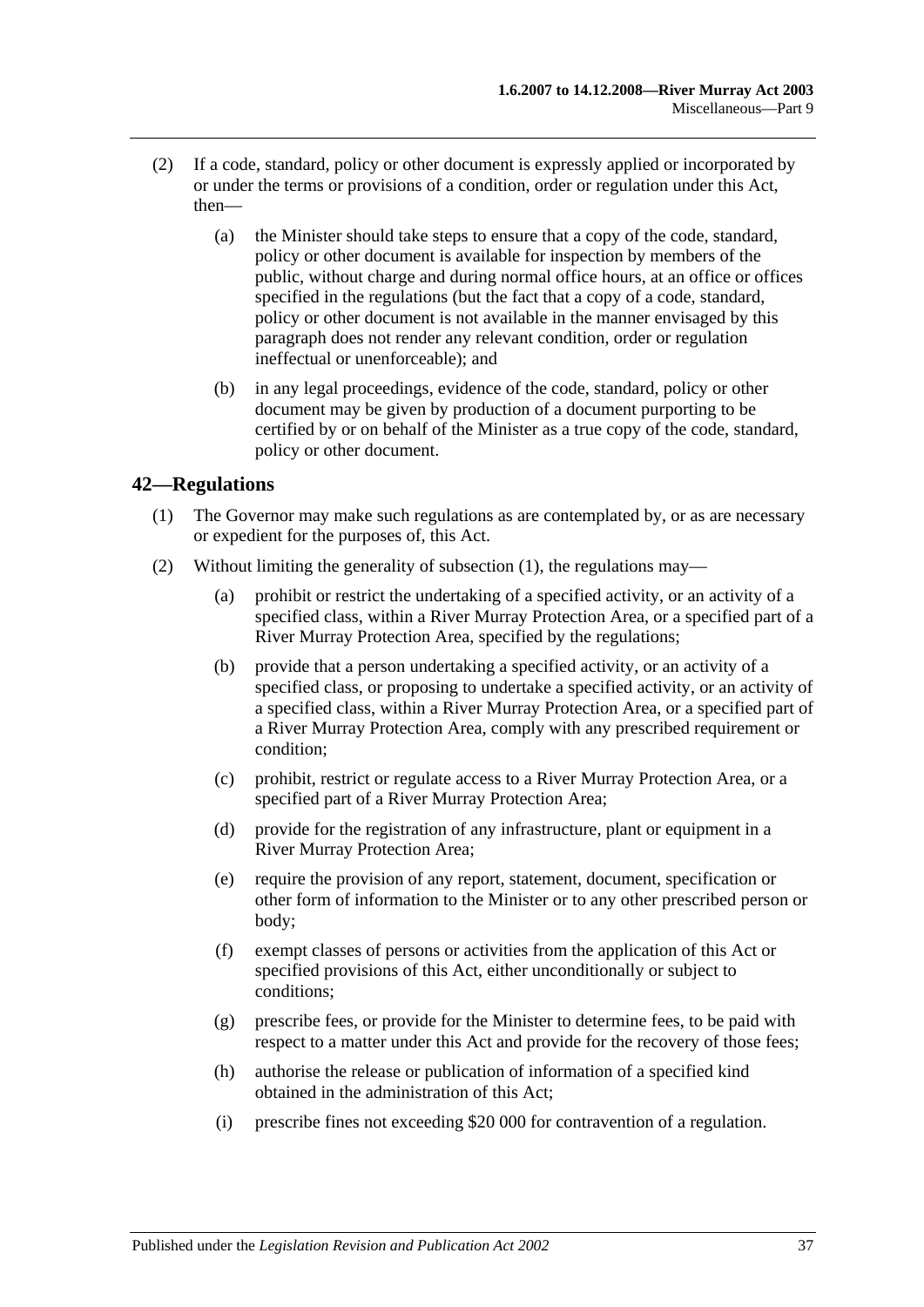- (3) Without limiting the generality of [paragraph](#page-36-2) (b) of [subsection](#page-36-3) (2), a requirement under that paragraph may include a requirement that a person undertaking an activity—
	- (a) enter into a bond in such sum and subject to such terms and conditions required or determined by or under the regulations, or enter into some other prescribed arrangement, to ensure that money is available to address the costs of any damage to the River Murray on account of the activity; or
	- (b) take steps to offset or protect against any adverse impact on the River Murray on account of the activity, including by the payment of a sum or sums of money into an account in accordance with a scheme established by or under the regulations; or
	- (c) develop or comply with environment improvement programs.
- (4) A regulation under [subsection](#page-36-3) (2) cannot apply so as to prevent—
	- (a) any operation conducted under a statutory authorisation granted under a Mining Act; or
	- (b) any activity undertaken under an approval granted under the *[Development](http://www.legislation.sa.gov.au/index.aspx?action=legref&type=act&legtitle=Development%20Act%201993)  Act [1993](http://www.legislation.sa.gov.au/index.aspx?action=legref&type=act&legtitle=Development%20Act%201993)* if—
		- (i) the approval is a development approval granted under the *[Development Act](http://www.legislation.sa.gov.au/index.aspx?action=legref&type=act&legtitle=Development%20Act%201993) 1993* after the commencement of this Act; and
		- (ii) the application for the approval of the relevant development was referred to the Minister responsible for the administration of this Act under section 37 of the *[Development Act](http://www.legislation.sa.gov.au/index.aspx?action=legref&type=act&legtitle=Development%20Act%201993) 1993* before the approval was granted.
- (5) Regulations under this Act—
	- (a) may be of general application or limited application;
	- (b) may make different provision according to the matters or circumstances to which they are expressed to apply;
	- (c) may provide that a matter or thing in respect of which regulations may be made is to be determined according to the discretion of the Minister or any other person or body prescribed by the regulations;
	- (d) may apply or incorporate, wholly or partially and with or without modification, a code, standard, policy or other document prepared or published by the Minister or another prescribed body.
- <span id="page-37-0"></span>(6) A regulation under this Act may make provisions of a saving or transitional nature consequent on the enactment of this Act or the commencement of specified provisions of this Act or specified regulations (including regulations made under [subsection](#page-36-4)  $(2)(a)$ , [\(b\)](#page-36-2) or [\(c\)](#page-36-5) at any time after the commencement of this Act).
- (7) A provision referred to in [subsection](#page-37-0) (6) may, if the regulations so provide, take effect from a day that is earlier than the day on which the regulation is made but, in such a case, the provision does not operate so as—
	- (a) to affect, in a manner prejudicial to any person (other than the Crown), the rights of that person existing before the date of publication of the regulation; or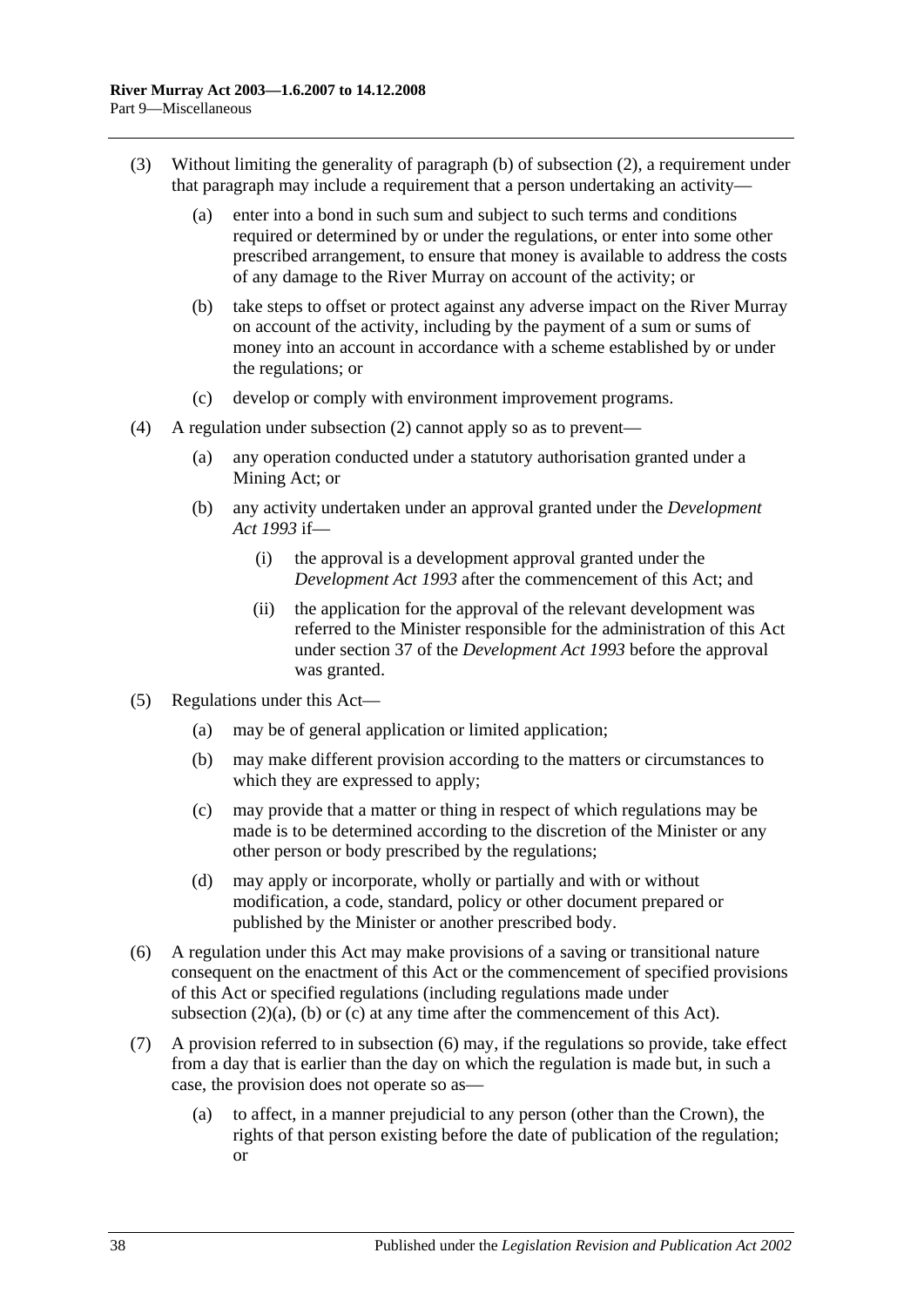(b) to impose liabilities on any person (other than the Crown) in respect of anything done or omitted to be done before the date of publication of the regulation.

# <span id="page-38-0"></span>**Schedule—Transitional provisions**

### <span id="page-38-1"></span>**23—Transitional provisions**

- (1) Each of the following, if in existence on the commencement of this Act, must be reviewed by the relevant authority within five years after the commencement of this Act in order to ensure that proper consideration is given to any relevant object of this Act (unless the instrument is reviewed under its own Act, or the instrument expires, or is due or expected to expire, before the end of that five-year period):
	- (a) any program under section 13(1)(g) or 24(b) of the *[Animal and Plant Control](http://www.legislation.sa.gov.au/index.aspx?action=legref&type=act&legtitle=Animal%20and%20Plant%20Control%20(Agricultural%20Protection%20and%20Other%20Purposes)%20Act%201986)  [\(Agricultural Protection and Other Purposes\) Act](http://www.legislation.sa.gov.au/index.aspx?action=legref&type=act&legtitle=Animal%20and%20Plant%20Control%20(Agricultural%20Protection%20and%20Other%20Purposes)%20Act%201986) 1986* that applies to any part of the Murray-Darling Basin;
	- (b) any aquaculture policy under the *[Aquaculture Act](http://www.legislation.sa.gov.au/index.aspx?action=legref&type=act&legtitle=Aquaculture%20Act%202001) 2001* that applies within the Murray-Darling Basin;
	- (c) a management plan under the *[Coast Protection Act](http://www.legislation.sa.gov.au/index.aspx?action=legref&type=act&legtitle=Coast%20Protection%20Act%201972) 1972* that affects the River Murray;
	- (d) a plan of management under Division 5 of Part 3 of the *[National Parks and](http://www.legislation.sa.gov.au/index.aspx?action=legref&type=act&legtitle=National%20Parks%20and%20Wildlife%20Act%201972)  [Wildlife Act](http://www.legislation.sa.gov.au/index.aspx?action=legref&type=act&legtitle=National%20Parks%20and%20Wildlife%20Act%201972) 1972* that relates to a reserve located wholly or partly within the Murray-Darling Basin;
	- (e) a guideline under section 25 of the *[Native Vegetation Act](http://www.legislation.sa.gov.au/index.aspx?action=legref&type=act&legtitle=Native%20Vegetation%20Act%201991) 1991* that relates to land within the Murray-Darling Basin.
- <span id="page-38-2"></span>(2) The following applications that relate to a statutory authorisation granted before the commencement of this clause must be referred to the Minister:
	- (a) an application for the renewal or extension of a permit under section 45 or 55 of the *[Animal and Plant Control \(Agricultural Protection and Other](http://www.legislation.sa.gov.au/index.aspx?action=legref&type=act&legtitle=Animal%20and%20Plant%20Control%20(Agricultural%20Protection%20and%20Other%20Purposes)%20Act%201986)  [Purposes\) Act](http://www.legislation.sa.gov.au/index.aspx?action=legref&type=act&legtitle=Animal%20and%20Plant%20Control%20(Agricultural%20Protection%20and%20Other%20Purposes)%20Act%201986) 1986* that relates to an activity that is to be, or may be, undertaken within a River Murray Protection Area and is within a class of applications prescribed by the regulations for the purposes of this provision (which class may be prescribed so as to consist of applications for the renewal or extension of all such permits);
	- (b) an application for the renewal or extension of a licence under Division 1 of Part 4 of the *[Fisheries Act](http://www.legislation.sa.gov.au/index.aspx?action=legref&type=act&legtitle=Fisheries%20Act%201982) 1982* that is within a class prescribed by the regulations for the purposes of this provision;
	- (c) an application for the renewal or extension of a permit under section 50 of the *[Fisheries Act](http://www.legislation.sa.gov.au/index.aspx?action=legref&type=act&legtitle=Fisheries%20Act%201982) 1982* that is within a class prescribed by the regulations for the purposes of this provision;
	- (d) an application for the renewal or extension of a permit under Part 5 of the *[Heritage Act](http://www.legislation.sa.gov.au/index.aspx?action=legref&type=act&legtitle=Heritage%20Act%201993) 1993* that relates to an area within a River Murray Protection Area and is within a class of applications prescribed by the regulations for the purposes of this provision (which class may be prescribed so as to consist of applications for the renewal or extension of all such permits);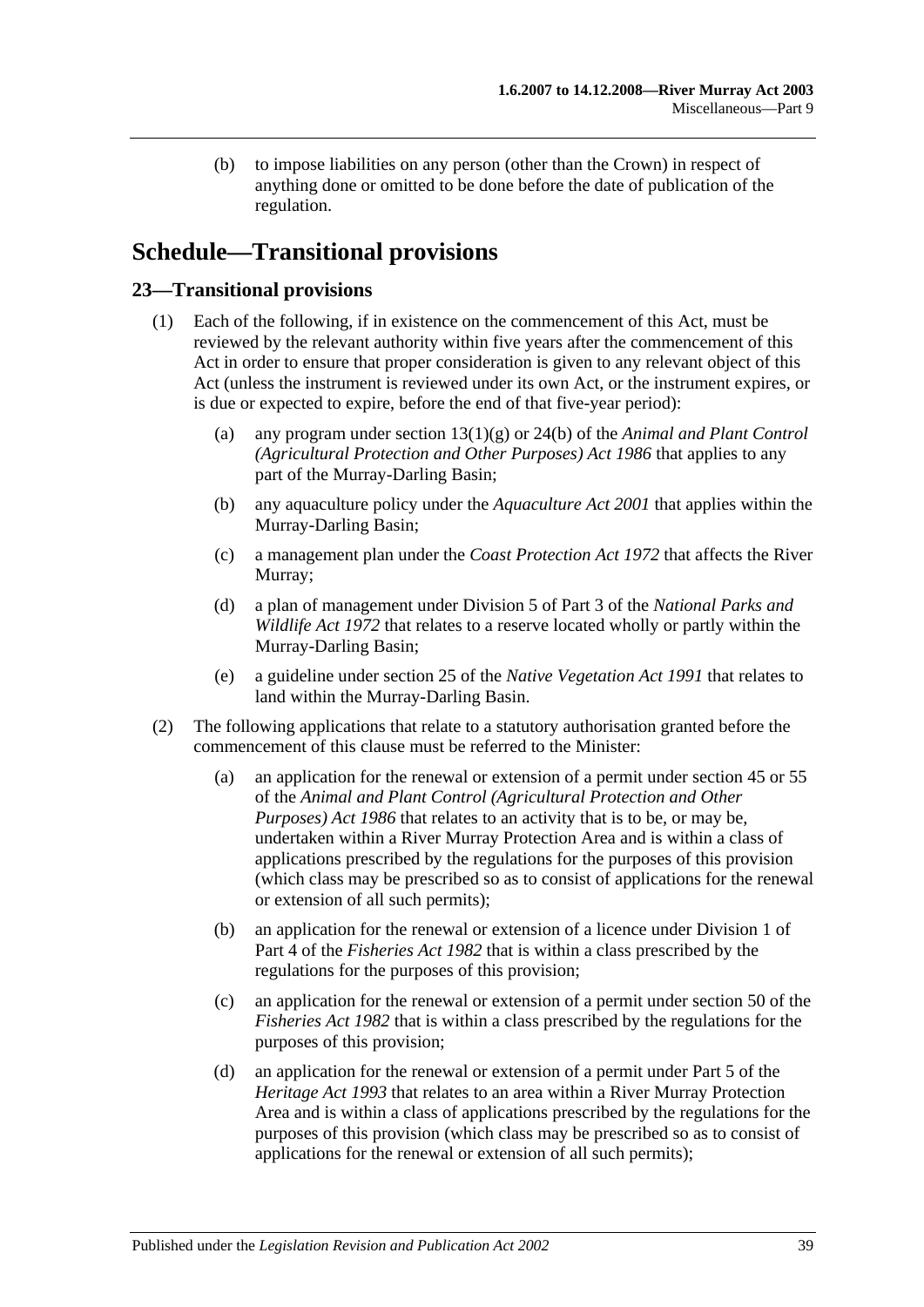- (e) an application for the renewal or extension of a permit under section 15 of the *[Historic Shipwrecks Act](http://www.legislation.sa.gov.au/index.aspx?action=legref&type=act&legtitle=Historic%20Shipwrecks%20Act%201981) 1981* that relates to an area within a River Murray Protection Area and is within a class of applications prescribed by the regulations for the purposes of this provision (which class may be prescribed so as to consist of applications for the renewal or extension of all such permits);
- (f) an application for the renewal or extension of a lease, licence or agreement under section 35 of the *[National Parks and Wildlife Act](http://www.legislation.sa.gov.au/index.aspx?action=legref&type=act&legtitle=National%20Parks%20and%20Wildlife%20Act%201972) 1972* that relates to a reserve located wholly or partly within a River Murray Protection Area and is within a class of applications prescribed by the regulations for the purposes of this provision (which class may be prescribed so as to consist of applications for the renewal or extension of all such leases, licences or agreements);
- (g) an application for the renewal or extension of a permit under section 69 of the *[National Parks and Wildlife Act](http://www.legislation.sa.gov.au/index.aspx?action=legref&type=act&legtitle=National%20Parks%20and%20Wildlife%20Act%201972) 1972* that relates to an activity that is to be, or may be, undertaken within a River Murray Protection Area and is within a class of applications prescribed by the regulations for the purposes of this provision (which class may be prescribed so as to consist of applications for the renewal or extension of all such permits).
- (3) Where an application for the renewal or extension of a statutory authorisation is referred to the Minister under [subclause](#page-38-2) (2), the statutory authorisation will be taken to have been referred under a related operational Act and to be subject to the operation of [section](#page-19-1) 22 as if it were an application for a new statutory authorisation.
- (4) The first review required by [section](#page-11-1) 11 must be undertaken by the end of the 2004/2005 financial year and the outcome of that review must be reported on as part of the Minister's annual report to Parliament for that financial year.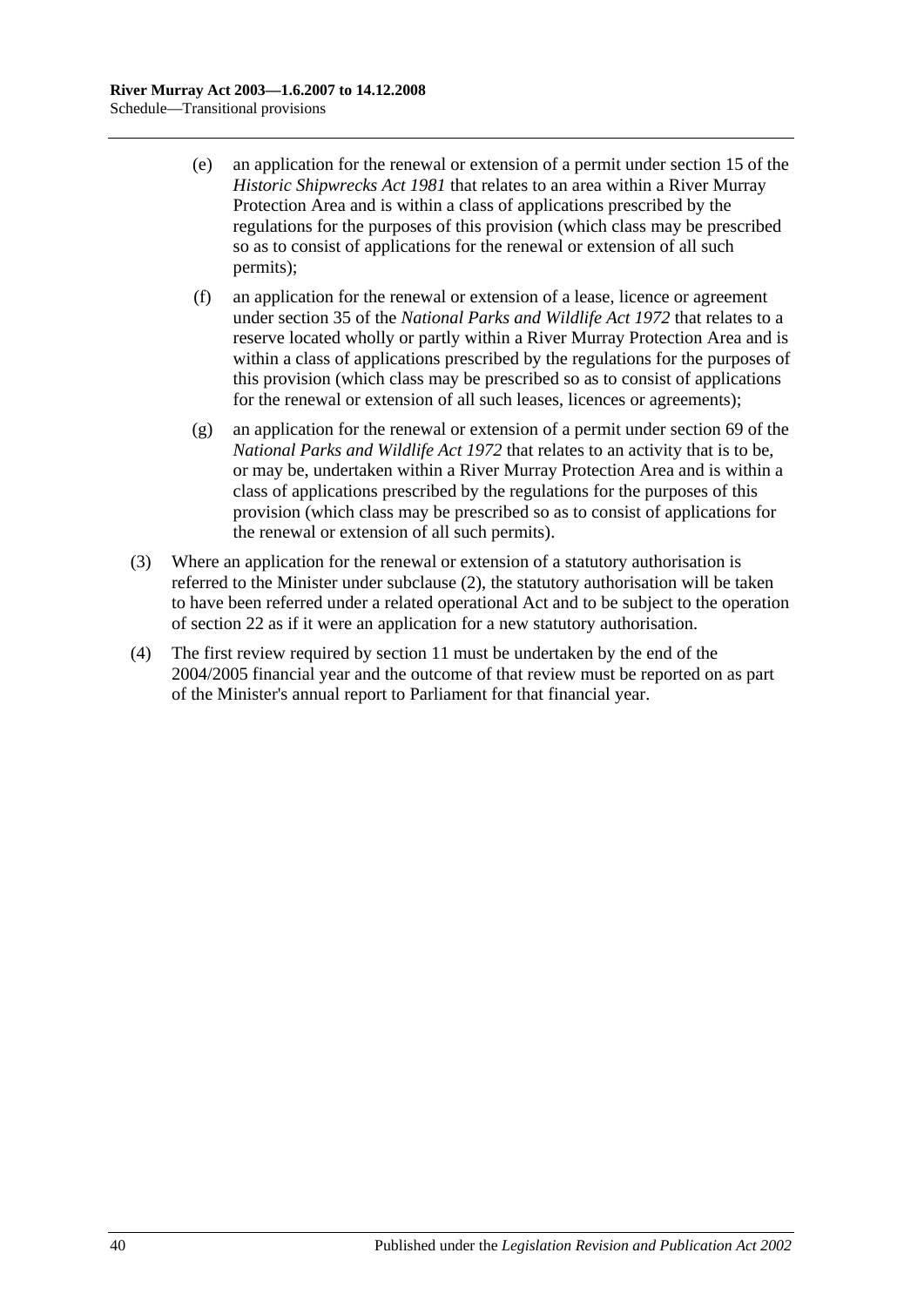# <span id="page-40-0"></span>**Legislative history**

# **Notes**

- Amendments of this version that are uncommenced are not incorporated into the text.
- Please note—References in the legislation to other legislation or instruments or to titles of bodies or offices are not automatically updated as part of the program for the revision and publication of legislation and therefore may be obsolete.
- Earlier versions of this Act (historical versions) are listed at the end of the legislative history.
- For further information relating to the Act and subordinate legislation made under the Act see the Index of South Australian Statutes or www.legislation.sa.gov.au.

# **Legislation amended by principal Act**

The *River Murray Act 2003* amended the following:

*Animal and Plant Control (Agricultural Protection and Other Purposes) Act 1986 Aquaculture Act 2001 Coast Protection Act 1972 Crown Lands Act 1929 Development Act 1993 Environment Protection Act 1993 Fisheries Act 1982 Harbors and Navigation Act 1993 Heritage Act 1993 Historic Shipwrecks Act 1981 Irrigation Act 1994 Mining Act 1971 Murray-Darling Basin Act 1993 National Parks and Wildlife Act 1972 Native Vegetation Act 1991 Opal Mining Act 1995 Parliamentary Committees Act 1991 Parliamentary Remuneration Act 1990 Petroleum Act 2000 Soil Conservation and Land Care Act 1989 South Eastern Water Conservation and Drainage Act 1992 Water Resources Act 1997*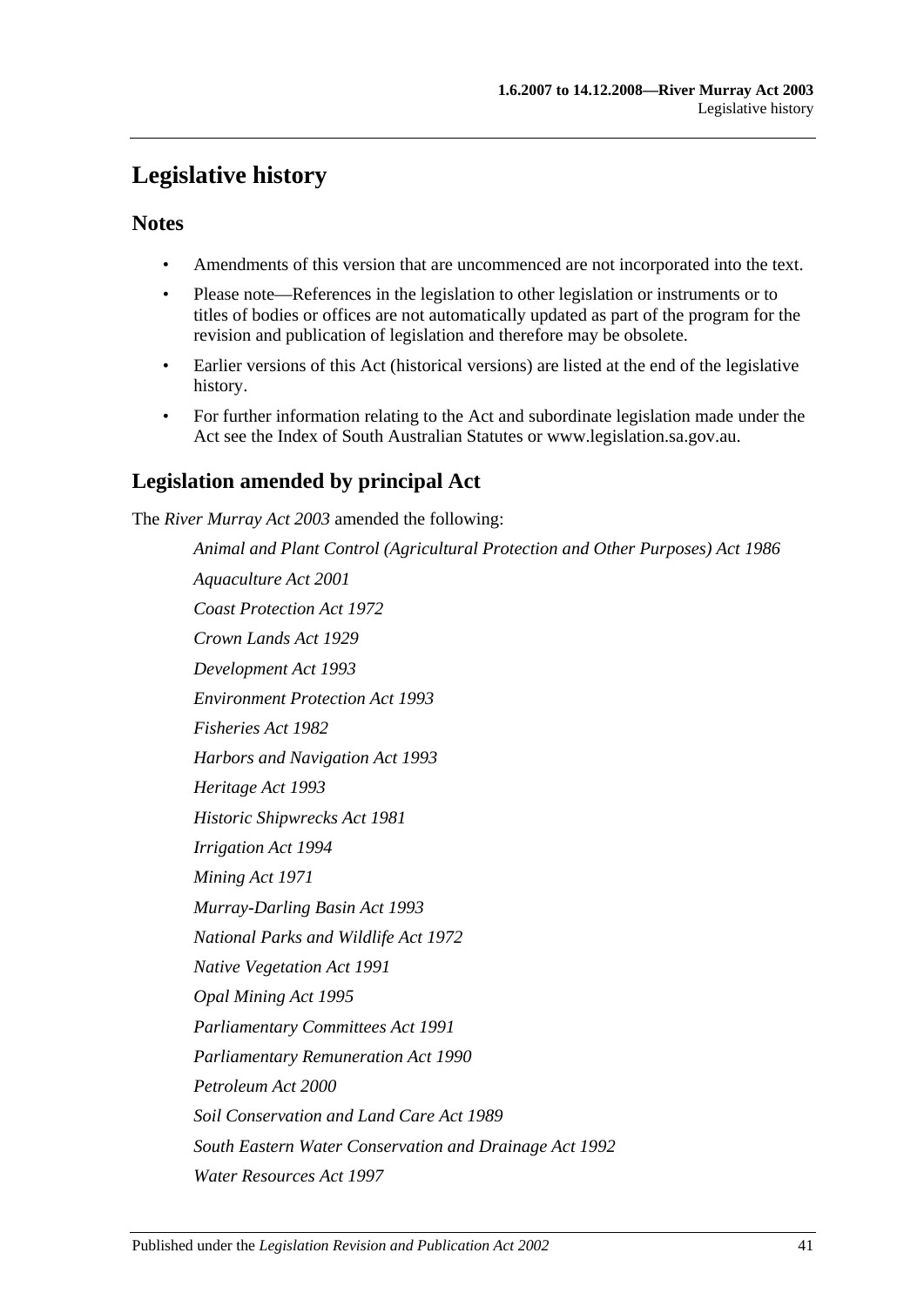# **Principal Act and amendments**

| New entries appear in bold. |  |  |
|-----------------------------|--|--|
|                             |  |  |

| Year    | N <sub>0</sub> | Title                                                     | Assent     | Commencement                                                                                                   |
|---------|----------------|-----------------------------------------------------------|------------|----------------------------------------------------------------------------------------------------------------|
| 2003    | 35             | River Murray Act 2003                                     | 31.7.2003  | 24.11.2003 (Gazette 20.11.2003 p4203)<br>except Sch (cl 23)—31.7.2005 (s 7(5)<br>Acts Interpretation Act 1915) |
| 2004 34 |                | Natural Resources Management Act<br>2004                  | 5.8.2004   | Sch 4 (cll 38—40)—1.7.2005 (Gazette<br>30.6.2005 p2093)                                                        |
| 2005    | 58             | River Murray (Miscellaneous)<br>Amendment Act 2005        | 17.11.2005 | Pt 2 (ss $4-9$ )-8.12.2005 ( <i>Gazette</i><br>8.12.2005 p4194)                                                |
| 2005 79 |                | Development (Miscellaneous)<br>Amendment Act 2005         | 8.12.2005  | Sch 1 (cl 8)—12.1.2006 ( <i>Gazette</i><br>$12.1.2006 \text{ p43}$                                             |
| 2006 43 |                | <b>Statutes Amendment (Domestic</b><br>Partners) Act 2006 | 14.12.2006 | Pt 76 (s 189)-1.6.2007 ( <i>Gazette</i><br>26.4.2007 p1352)                                                    |
| 2008    | 41             | Murray-Darling Basin Act 2008                             | 6.11.2008  | Sch 1 (cll 31-34)-15.12.2008 (Gazette<br>11.12.2008 p5475)                                                     |

# **Provisions amended**

New entries appear in bold.

Entries that relate to provisions that have been deleted appear in italics.

| Provision        | How varied                                                            | Commencement |
|------------------|-----------------------------------------------------------------------|--------------|
| Long title       | amended under Legislation Revision and<br><b>Publication Act 2002</b> | 1.7.2005     |
| Pt1              |                                                                       |              |
| s <sub>3</sub>   |                                                                       |              |
| s(3(1))          |                                                                       |              |
| activity         | substituted by 58/2005 s 4                                            | 8.12.2005    |
| domestic partner | inserted by 43/2006 s 189(1)                                          | 1.6.2007     |
| spouse           | substituted by 43/2006 s 189(2)                                       | 1.6.2007     |
| s(2)             | amended by 43/2006 s 189(3)                                           | 1.6.2007     |
| s <sub>5</sub>   |                                                                       |              |
| $s\ 5(2)$        | (a) deleted by $34/2004$ Sch 4 cl 38(1)                               | 1.7.2005     |
|                  | amended by 34/2004 Sch 4 cl 38(2)                                     | 1.7.2005     |
|                  | (q) deleted by 34/2004 Sch 4 cl 38(3)                                 | 1.7.2005     |
| $Pt\,3$          |                                                                       |              |
| s <sub>14</sub>  |                                                                       |              |
| s 14(3)          | amended by 58/2005 s 5                                                | 8.12.2005    |
| Pt 4             |                                                                       |              |
| s 18             |                                                                       |              |
| s 18(5)          | amended by 34/2004 Sch 4 cl 39                                        | 1.7.2005     |
| $Pt\,5$          |                                                                       |              |
| s 21             |                                                                       |              |
| $s\ 21(2)$       | amended by 34/2004 Sch 4 cl 40                                        | 1.7.2005     |